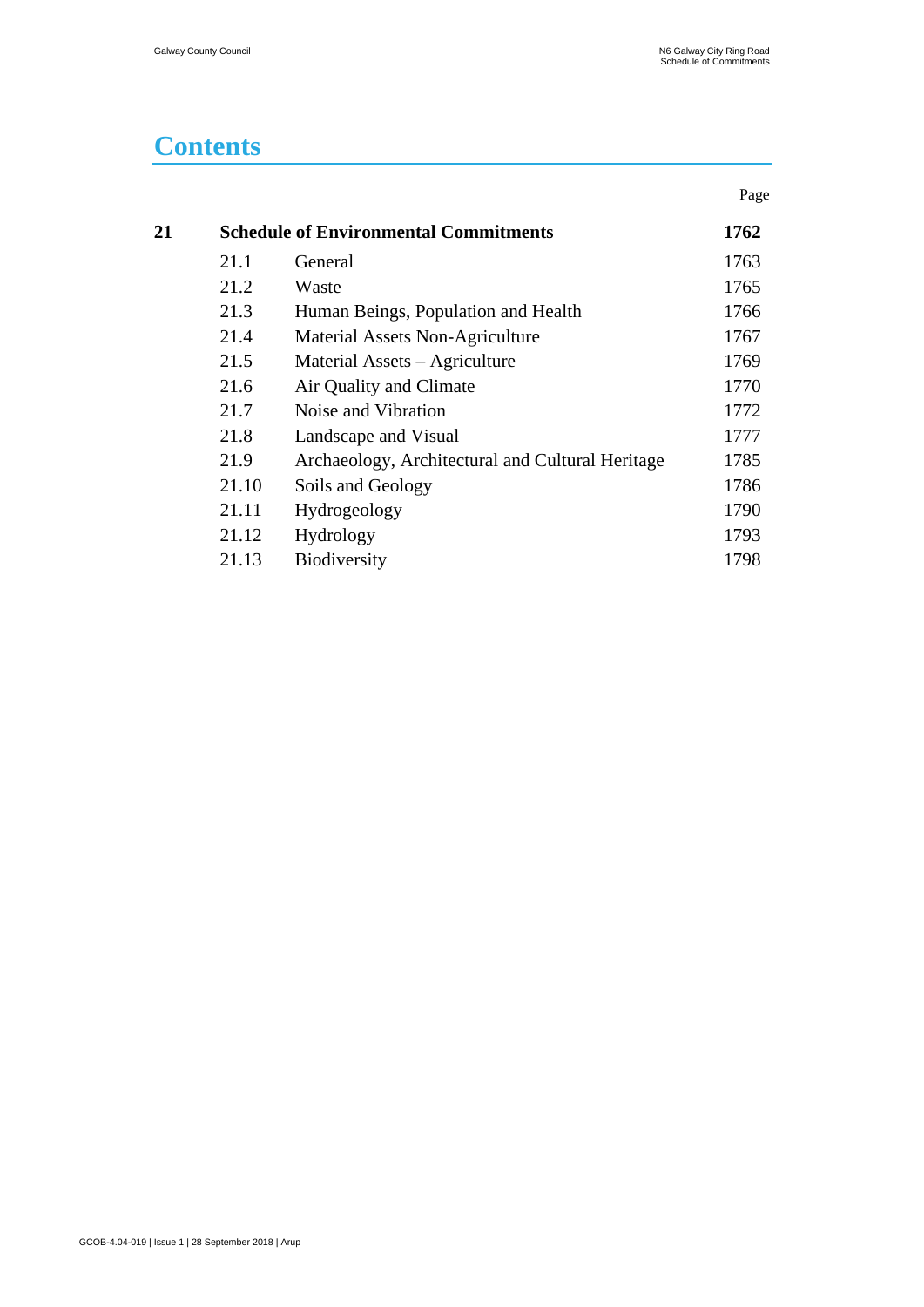# <span id="page-1-0"></span>**21 Schedule of Environmental Commitments**

This chapter of the EIAR collates all of the design and mitigation measures(referred to in this chapter as Environmental Commitments) to be implemented during the construction of the proposed N6 Galway City Ring Road, here after referred to as the proposed road development, to reduce/avoid as far as practical significant impacts on the receiving environment.

The following environmental commitments are an integral element of the application for Approval. Further work will develop the design of the proposed road development in a manner such that there is no material change in terms of significant adverse effects on the environment. Opportunities may be identified to further reduce the significance of adverse impact and, in some cases, improve the residual impact. In this way the design measures, mitigation strategies, objectives and implementation measures set out below may be refined so to provide the optimum solution based on available construction techniques and technologies at the time of construction.

Best practice and good construction practice when referred to in this document refer to measures contained in modern guidance documents which set out the practice and procedures for environmental protection during construction and operational phases of a road project.

Where Legislation, Standards or Guidance Documents are referred to it should be noted that at the time of construction or operation of the proposed road development any amendments to these documents are applicable.

This section provides a summary of the main commitments under each of the environmental headings listed. Full details of the various commitments should be obtained by reference to the individual chapters of the EIAR as a whole.

In the following tables "C" denotes a commitment which refers mainly to the construction phase and "O" denotes a commitment which refers mainly to the operational phase of the proposed road development.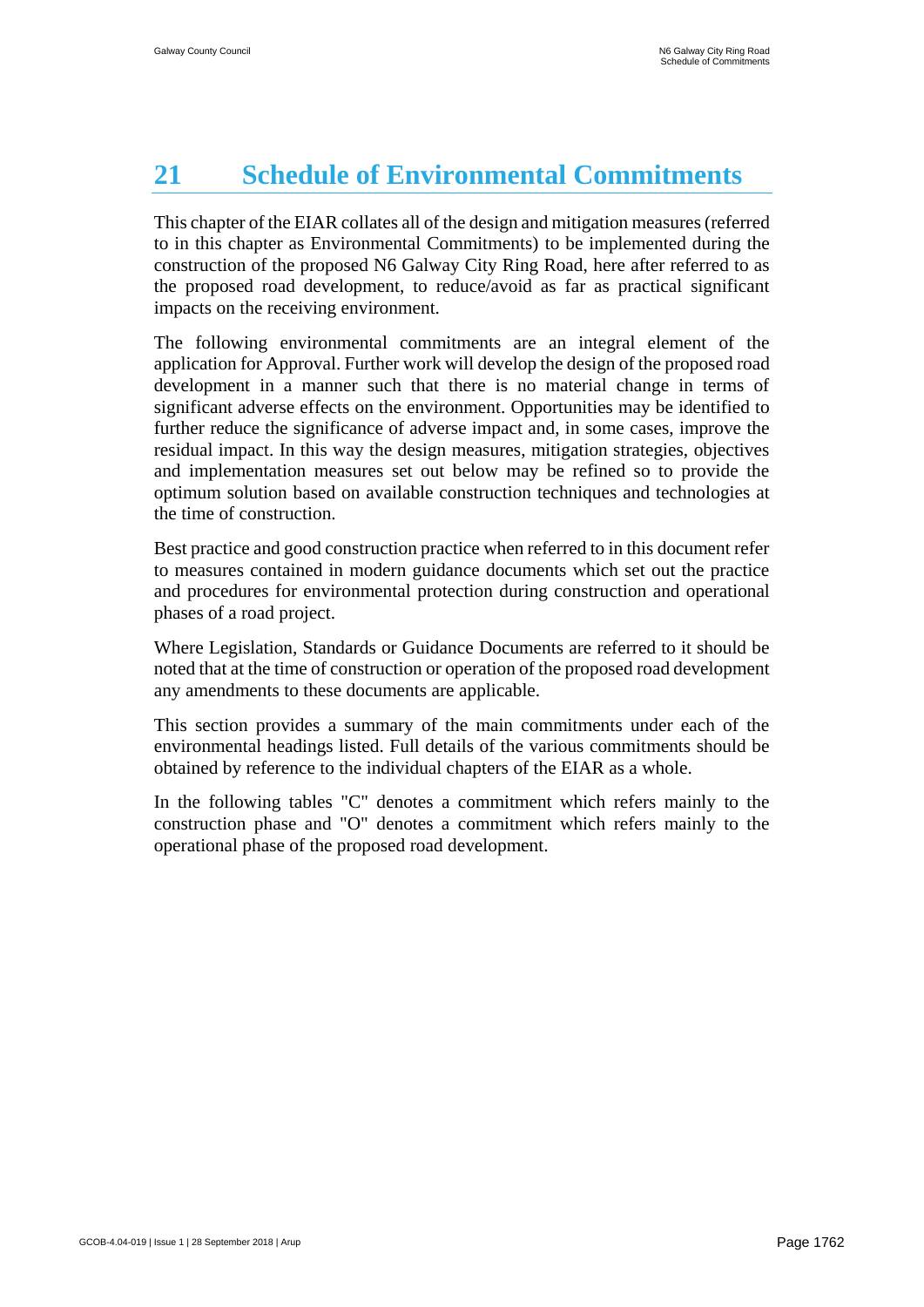#### <span id="page-2-0"></span>**21.1 General**

| Ref No. | <b>Stage</b>  | <b>Commitments</b>                                                                                                                                                                                                                                                                                                                                                                                                                                                                                                                                                                                                                                                                                                                                                                                                                                                                                                                                                                                                                                                                                                                                    |  |
|---------|---------------|-------------------------------------------------------------------------------------------------------------------------------------------------------------------------------------------------------------------------------------------------------------------------------------------------------------------------------------------------------------------------------------------------------------------------------------------------------------------------------------------------------------------------------------------------------------------------------------------------------------------------------------------------------------------------------------------------------------------------------------------------------------------------------------------------------------------------------------------------------------------------------------------------------------------------------------------------------------------------------------------------------------------------------------------------------------------------------------------------------------------------------------------------------|--|
| 1.1     | $\mathcal{C}$ | Contract documents will include a requirement for the Contractor to update<br>and finalise the Construction Environmental Management Plan (CEMP)<br>(Appendix A.7.5) for the proposed road development prior to construction<br>once appointed and to implement and maintain it during the construction<br>phase.                                                                                                                                                                                                                                                                                                                                                                                                                                                                                                                                                                                                                                                                                                                                                                                                                                     |  |
| 1.2     | $\mathbf C$   | The final Schedule of Environmental Commitments will be included in the<br>CEMP. The CEMP will detail implementation methodologies for all<br>environmental commitments.                                                                                                                                                                                                                                                                                                                                                                                                                                                                                                                                                                                                                                                                                                                                                                                                                                                                                                                                                                              |  |
| 1.3     | $\mathbf C$   | There will be a contract management team appointed by the client on site<br>for the duration of the construction phase. The team will supervise the<br>construction of the works including monitoring the Contractor's<br>performance to ensure that the proposed construction phase environmental<br>commitments are implemented and that construction impacts and nuisance<br>are minimised.                                                                                                                                                                                                                                                                                                                                                                                                                                                                                                                                                                                                                                                                                                                                                        |  |
| 1.4     | $\mathcal{C}$ | The construction management team will liaise with neighbours and the<br>general community during the construction phase to ensure that any<br>disturbance is kept to a minimum.                                                                                                                                                                                                                                                                                                                                                                                                                                                                                                                                                                                                                                                                                                                                                                                                                                                                                                                                                                       |  |
| 1.5     | $\mathcal{C}$ | The Contractor's team will include a Senior Environmental Manager<br>(SEM) who will be responsible for implementation of the Construction<br>Environmental Management Plan (CEMP) during construction. The SEM<br>will draw up a schedule of monitoring required, listing the type of report<br>expected and detailing to who the reports should be sent, etc. It is the<br>responsibility of the SEM to ensure that all monitoring is carried out by<br>competent persons. Where the monitoring results fall outside the range<br>contractually required, the SEM is responsible for initiating and reporting<br>on corrective action. This may require the alteration of relevant<br><b>Environmental Control Measures.</b><br>The SEM will provide a briefing for all of the Contractor's senior<br>management including the Project Manager, Programme Manager,<br>Construction Manager, Design Engineers, Structures Agents and Site<br>Agents on the CEMP and the Environmental Commitments/Requirements<br>that must be met during the construction phase. The Employer's Site<br>Monitoring Team will be monitoring compliance with the CEMP. |  |
| 1.6     | $\mathsf{C}$  | Pollution control measures will be installed upstream of each outfall from<br>the proposed road development. These measures will include an<br>appropriate combination of filter drains, attenuation ponds, swales, petrol<br>and oil interceptors, wetlands and infiltration trenches/ponds (ref Chapter<br>5, Description of the Proposed Road Development).                                                                                                                                                                                                                                                                                                                                                                                                                                                                                                                                                                                                                                                                                                                                                                                        |  |
| 1.7     | $\mathbf C$   | When the proposed road development is in cutting or on embankment less<br>than 1.5m high, combined filter drains will be provided. Where the<br>proposed road development is on embankment between 1.5m and 6.0m,<br>carriageway runoff will be picked up in surface water channels alongside<br>the carriageway.                                                                                                                                                                                                                                                                                                                                                                                                                                                                                                                                                                                                                                                                                                                                                                                                                                     |  |
| 1.8     | $\mathcal{C}$ | Where filter drains and swales cannot be used, alternative forms of<br>vegetated pollution control will be employed prior to outfalling to surface<br>waters such as treatment wetlands.                                                                                                                                                                                                                                                                                                                                                                                                                                                                                                                                                                                                                                                                                                                                                                                                                                                                                                                                                              |  |
| 1.9     | $\mathsf{C}$  | Treatment wetlands will have a permanent pool of minimum depth and a<br>volume to cater for the first flush rainfall event.                                                                                                                                                                                                                                                                                                                                                                                                                                                                                                                                                                                                                                                                                                                                                                                                                                                                                                                                                                                                                           |  |
| 1.10    | $\mathsf{C}$  | In areas of extreme or high vulnerability groundwater areas or karstified<br>areas, sealed drainage systems will be used.                                                                                                                                                                                                                                                                                                                                                                                                                                                                                                                                                                                                                                                                                                                                                                                                                                                                                                                                                                                                                             |  |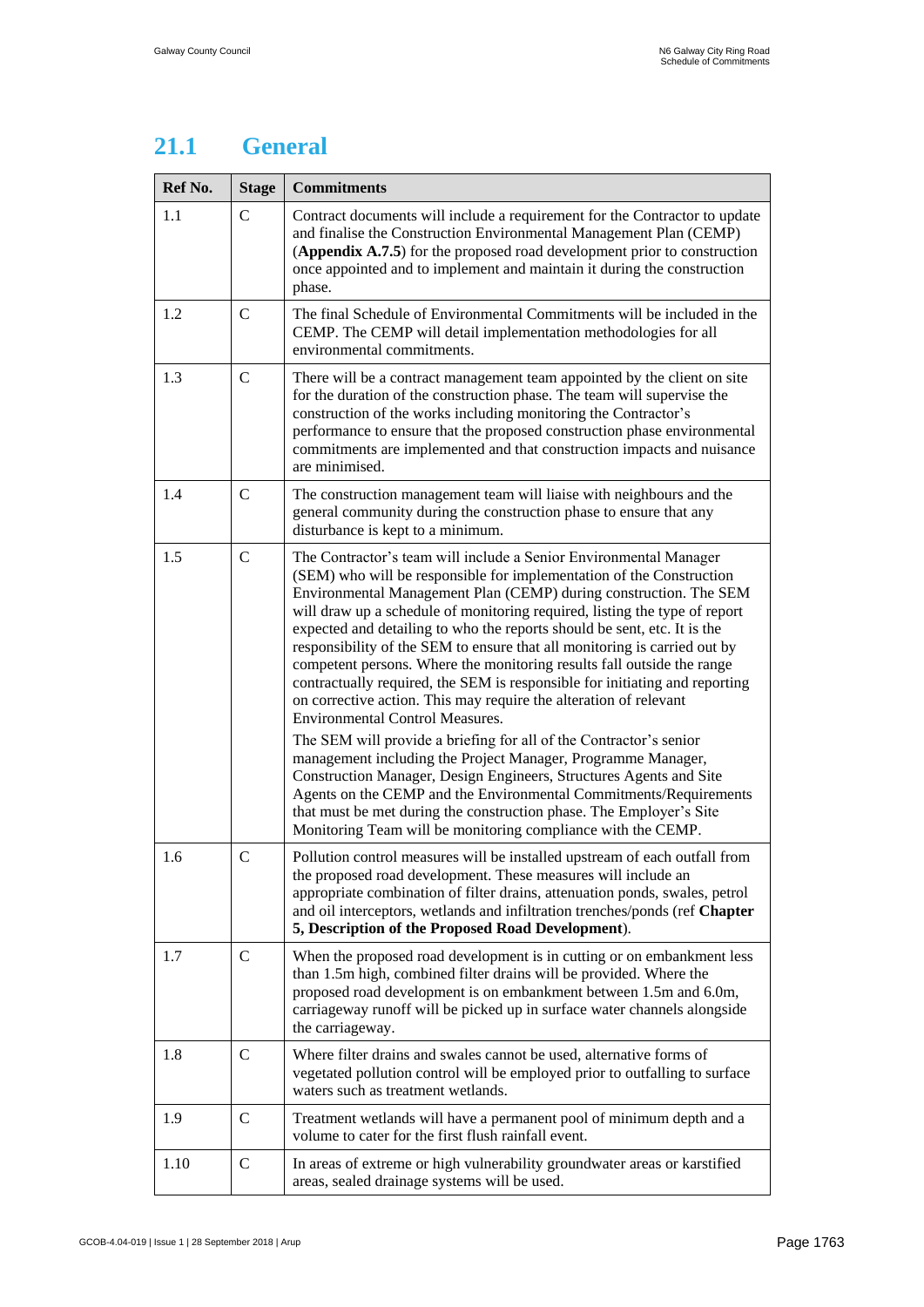| Ref No. | <b>Stage</b>  | <b>Commitments</b>                                                                                                                                                                                                                                                                                                                                                                                                                                                                                                                                                                                                                                                                                                                                          |
|---------|---------------|-------------------------------------------------------------------------------------------------------------------------------------------------------------------------------------------------------------------------------------------------------------------------------------------------------------------------------------------------------------------------------------------------------------------------------------------------------------------------------------------------------------------------------------------------------------------------------------------------------------------------------------------------------------------------------------------------------------------------------------------------------------|
| 1.11    | $\mathsf{C}$  | Flow restriction and attenuation storage measures will be provided at each<br>surface water outfall from the mainline and link roads of the proposed road<br>development.                                                                                                                                                                                                                                                                                                                                                                                                                                                                                                                                                                                   |
| 1.12    | $\mathsf{C}$  | Attenuation ponds will cater for storm events up to the 1 in 100-year storm<br>period event. An overflow discharge facility will be provided for storm<br>events in excess of 1 in 100-year return periods.                                                                                                                                                                                                                                                                                                                                                                                                                                                                                                                                                 |
| 1.13    | $\mathcal{C}$ | Petrol/Oil Interceptors will be employed at every outfall from the mainline<br>and link roads of the proposed road development.                                                                                                                                                                                                                                                                                                                                                                                                                                                                                                                                                                                                                             |
| 1.14    | $\mathsf{C}$  | A minimum emergency spillage containment volume of $25m3$ will be<br>provided at all outfall locations from the mainline of the proposed road<br>development as per DN-DNG-03022.                                                                                                                                                                                                                                                                                                                                                                                                                                                                                                                                                                           |
| 1.15    | $\mathsf{C}$  | Side roads (regional, local and minor access roads) with kerbs will be<br>drained using gullies with carrier drains or combined filter/carrier drains.<br>Piped drains will discharge to an outfall, a sealed drain, sufficiently sized<br>existing drainage systems, a ditch, a swale or to the mainline drainage<br>system. Where topography and surface watercourse conditions dictate, a<br>soakaway or infiltration trench/basin may be required.                                                                                                                                                                                                                                                                                                      |
| 1.16    | $\mathsf{C}$  | Side roads that do not require kerbs will be drained using either over-the-<br>edge drainage or combined filter drains. The surface water will discharge<br>to a sufficiently sized existing drainage system, an outfall, a sealed drain, a<br>ditch, a swale or to the mainline drainage system.                                                                                                                                                                                                                                                                                                                                                                                                                                                           |
| 1.17    | $\mathsf{C}$  | Access will be provided to all elements of the drainage system including<br>the spillage containment facilities, the pollution control and the attenuation<br>ponds.                                                                                                                                                                                                                                                                                                                                                                                                                                                                                                                                                                                        |
| 1.18    | $\mathsf{C}$  | Throughout the course of the construction of the proposed road<br>development, on-going visual inspections and monitoring of the haul<br>routes along public roads will be undertaken to ensure any damage caused<br>by construction traffic is recorded and that the relevant local authority is<br>notified. Arrangements will be made to repair any such damage to an<br>appropriate standard in a timely manner such that any disruption is<br>minimised. Upon completion of the construction of the proposed road<br>development, the surveys carried out at pre-construction phase shall be<br>repeated and a comparison of the pre and post construction surveys carried<br>out to determine any sites requiring remediation work post construction. |
| 1.19    | $\mathcal{C}$ | All project staff and material suppliers will be required to adhere to the<br>Construction Traffic Management Plan (CTMP). As outlined within the<br>CTMP, the Contractor shall agree and implement monitoring measures to<br>confirm the effectiveness of the CTMP and compliance will be monitored<br>by the resident engineer on behalf of the client. Regular inspections/spot<br>checks will also be carried out to ensure that all project staff and material<br>supplies follow the agreed measures adopted in the CTMP.                                                                                                                                                                                                                             |
| 1.20    | $\mathcal{C}$ | Any structural damage caused to buildings/structures/wells as a result of<br>the construction will undergo a full stabilisation and rehabilitation works.                                                                                                                                                                                                                                                                                                                                                                                                                                                                                                                                                                                                   |
| 1.21    | $\mathbf C$   | The following are the measures that will be taken to ensure that the<br>construction site and surroundings are maintained to a high standard of<br>cleanliness:                                                                                                                                                                                                                                                                                                                                                                                                                                                                                                                                                                                             |
|         |               | Daily inspections will be undertaken to monitor tidiness.<br>A regular program of site tidying will be established to ensure a safe and<br>orderly site.                                                                                                                                                                                                                                                                                                                                                                                                                                                                                                                                                                                                    |
|         |               | If necessary, scaffolding will have debris netting attached to prevent<br>materials and equipment being scattered by the wind.                                                                                                                                                                                                                                                                                                                                                                                                                                                                                                                                                                                                                              |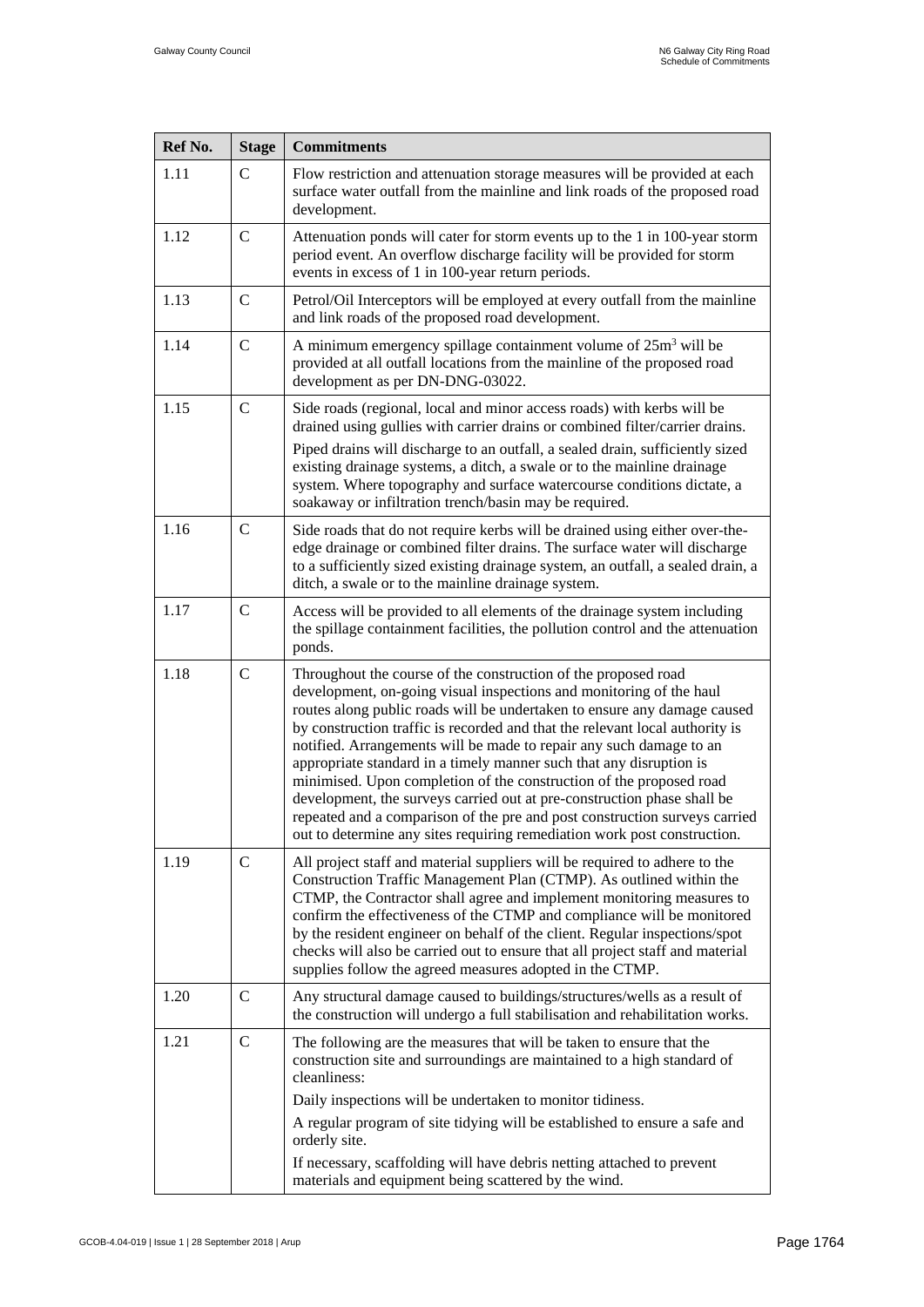| Ref No. | <b>Stage</b> | <b>Commitments</b>                                                                                                                                                                                                                                      |
|---------|--------------|---------------------------------------------------------------------------------------------------------------------------------------------------------------------------------------------------------------------------------------------------------|
|         |              | Food waste will be strictly controlled on all parts of the site.                                                                                                                                                                                        |
|         |              | Wheel wash facilities will be provided for vehicles exiting the construction<br>site. Wheel wash run off will be stored in an onsite storage tank and will be<br>disposed of by permitted waste haulage company at a permitted or licensed<br>facility. |
|         |              | In the unlikely event that mud is carried from the construction site to the<br>public road, it will be cleaned as required and will not be allowed to<br>accumulate.                                                                                    |
|         |              | Loaded lorries and skips will be covered if required.                                                                                                                                                                                                   |
|         |              | Surrounding roads used by trucks for access to and egress from the site<br>will be inspected regularly and cleaned, using an approved mechanical<br>road sweeper, when required.                                                                        |
|         |              | In the event of any fugitive solid waste escaping the site, it will be<br>collected immediately and removed to storage on site, and subsequently<br>disposed of in the normal manner.                                                                   |

#### <span id="page-4-0"></span>**21.2 Waste**

| Ref No. | <b>Stage</b>   | <b>Commitments</b>                                                                                                                                                                                                                                                                                                                                                                                                                                                                                                                          |
|---------|----------------|---------------------------------------------------------------------------------------------------------------------------------------------------------------------------------------------------------------------------------------------------------------------------------------------------------------------------------------------------------------------------------------------------------------------------------------------------------------------------------------------------------------------------------------------|
| 7.1     | $\mathsf{C}$   | Waste generated during the construction phase will be carefully managed<br>according to the accepted waste hierarchy which gives precedence to<br>prevention, minimisation, reuse and recycling over disposal with energy<br>recovery and finally disposal to landfill.                                                                                                                                                                                                                                                                     |
| 7.2     | $\mathbf C$    | The waste hierarchy will be implemented by identifying opportunities to<br>firstly prevent waste from being produced, and secondly minimise the<br>amount of waste produced.                                                                                                                                                                                                                                                                                                                                                                |
| 7.3     | $\mathcal{C}$  | Where prevention and minimisation will not be feasible, ways to reuse or<br>recycle waste will be sought, preferably on-site to avoid the impacts<br>arising from transportation. If this is not feasible, opportunities to reuse or<br>recycle the waste off-site will be investigated or waste will be sent to an<br>energy recovery facility, and only where there is no alternative, will waste<br>be disposed of to landfill.                                                                                                          |
| 7.4     | $\overline{C}$ | All waste removed from the site will be collected only by Contractors with<br>valid waste collection permits, under the Waste Management (Facility<br>Permit and Registration) Regulations 2007 and (Amendment) Regulations<br>2008, 2014, 2015. All facilities to which waste will be taken will have<br>appropriate waste licences or permits, under the Waste Management Acts<br>1996 - 2011, and the regulations thereunder, allowing them to accept the<br>type of waste that is to be sent there.                                     |
| 7.5     | $\mathcal{C}$  | Hazardous waste generation will be minimised, and such waste will be<br>recovered where feasible, and only disposed of if recovery is not feasible.<br>Hazardous waste will be managed in accordance with the relevant<br>legislation.                                                                                                                                                                                                                                                                                                      |
| 7.6     | $\mathcal{C}$  | All wastes from the construction of the proposed road development will be<br>delivered to authorised waste facilities in accordance with the Waste<br>Management Acts 1996-2011. By only using facilities with the appropriate<br>waste permits/licence, Galway County Council will be satisfied that the<br>Contractor will comply with the objectives of the Waste Management Act<br>and that any environmental emissions (noise, dust, water) are managed at<br>the destination site and therefore are legally the responsibility of the |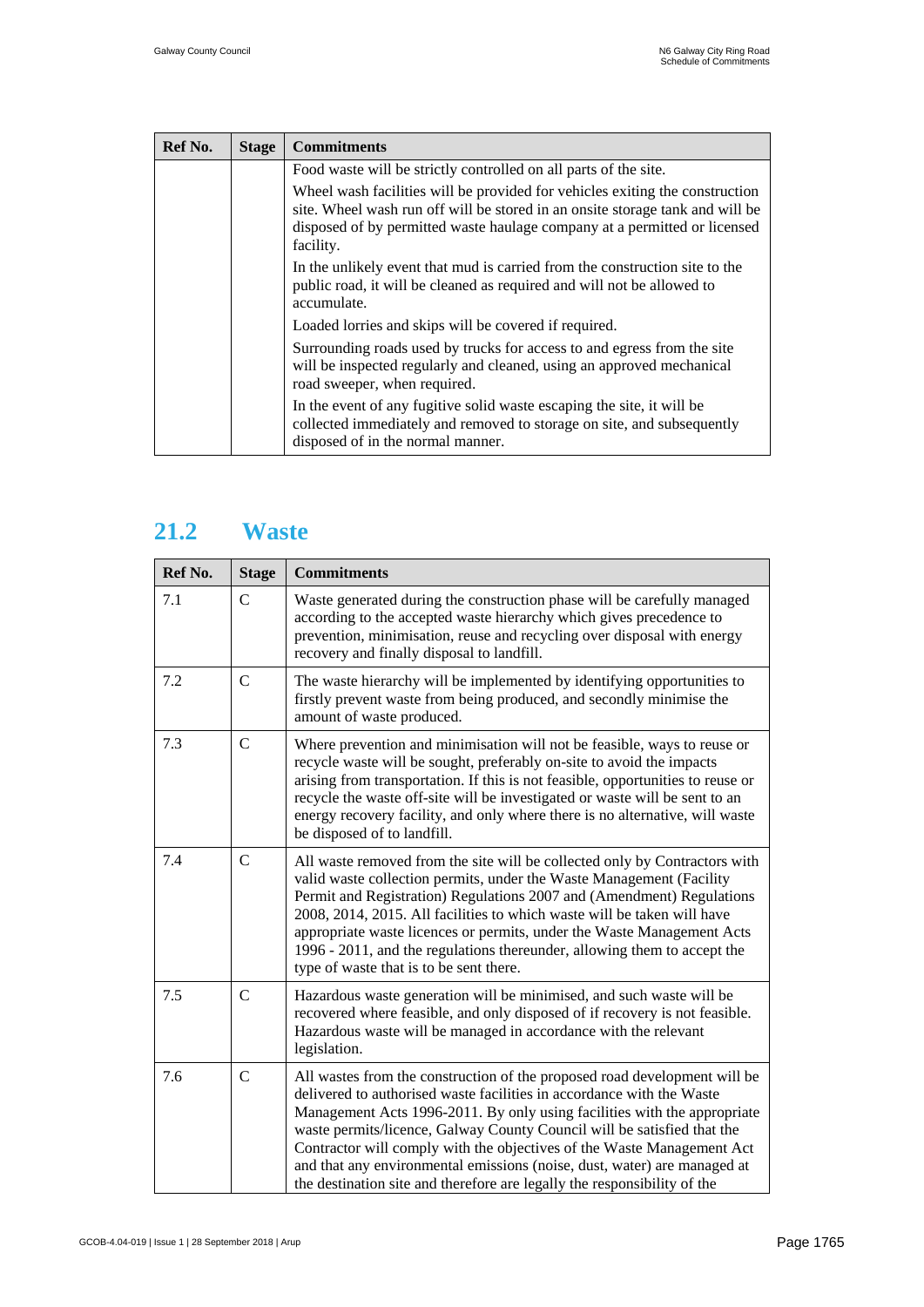| Ref No. | <b>Stage</b>  | <b>Commitments</b>                                                                                                                                                                                                                                                                                                                                                                                                                                                                                                                               |
|---------|---------------|--------------------------------------------------------------------------------------------------------------------------------------------------------------------------------------------------------------------------------------------------------------------------------------------------------------------------------------------------------------------------------------------------------------------------------------------------------------------------------------------------------------------------------------------------|
|         |               | owner/operator of the destination site. In this manner Galway County<br>Council can be satisfied that the off-site spoil management aspect of the<br>development is legally compliant with environmental and waste<br>management legislation.                                                                                                                                                                                                                                                                                                    |
| 7.7     | $\mathcal{C}$ | In general, construction waste materials may include general construction<br>debris, scrap timber and steel, machinery oils and chemical cleaning<br>solutions. The practice of excessive purchase of materials and equipment<br>to allow for anticipated wastage will be avoided.                                                                                                                                                                                                                                                               |
|         |               | The Construction and Demolition Waste Co-Ordinator will arrange for a<br>waste audit of the proposed road development once construction has fully<br>commenced on site and of any facilities to which waste from the proposed<br>road development is delivered as required. The Employer will receive<br>summaries of any audit reports which will be completed within three<br>months of the end of each calendar year. The effectiveness and accuracy of<br>the documentation will be monitored on a regular basis via routine site<br>visits. |
| 7.8     | $\Omega$      | Operational waste will be delivered to authorised waste facilities in<br>accordance with the Waste Management Acts 1996 to 2016.                                                                                                                                                                                                                                                                                                                                                                                                                 |
|         |               | Following construction, the Non-native Invasive Species Management<br>Plan will be updated for the operational phase, taking into account the<br>results of the detailed construction non-native invasive species<br>management plan and operational maintenance requirements. Follow on<br>treatment methods such as chemical treatment may be employed if<br>specified in the requirements for ongoing control.                                                                                                                                |

#### <span id="page-5-0"></span>**21.3 Human Beings, Population and Health**

| Ref No. | <b>Stage</b>  | <b>Commitments</b>                                                                                                                                                                              |
|---------|---------------|-------------------------------------------------------------------------------------------------------------------------------------------------------------------------------------------------|
| 18.1    | C/O           | Provide pedestrian crossing facilities at junctions with minor roads serving<br>local rural communities.                                                                                        |
| 18.2    | $\mathcal{C}$ | Provide temporary visual screening from construction works at St. James'<br>Church cemetery in Bushypark and at St. James' School, Bushypark.                                                   |
| 18.3    | C/O           | Provide pedestrian crossing facility at Bushypark Junction with N59 Link<br>Road North during construction and operation                                                                        |
| 18.4    | C             | Avoid any prolonged severance and minimise duration of use by<br>construction traffic of An Seanbóthar.                                                                                         |
| 18.5    | C             | Provide for alternative access along the bank of the River Corrib, along<br>with prior advice for walkers, if access restrictions apply due to<br>construction of the overhead bridge crossing. |
| 18.6    | $\mathcal{C}$ | Phase construction works to minimise impacts on racing events at Galway<br>Racecourse.                                                                                                          |
| 18.7    | $\mathcal{C}$ | Provide directional signage for access to car dealership and An Post<br>sorting centre on N83 during construction.                                                                              |
| 18.8    | C/O           | Provide pedestrian crossing facilities at N84 Headford Road Junction<br>during construction and operation.                                                                                      |
| 18.9    | C/O           | Provide a footpath within the proposed development boundary along<br>School Road, Castlegar.                                                                                                    |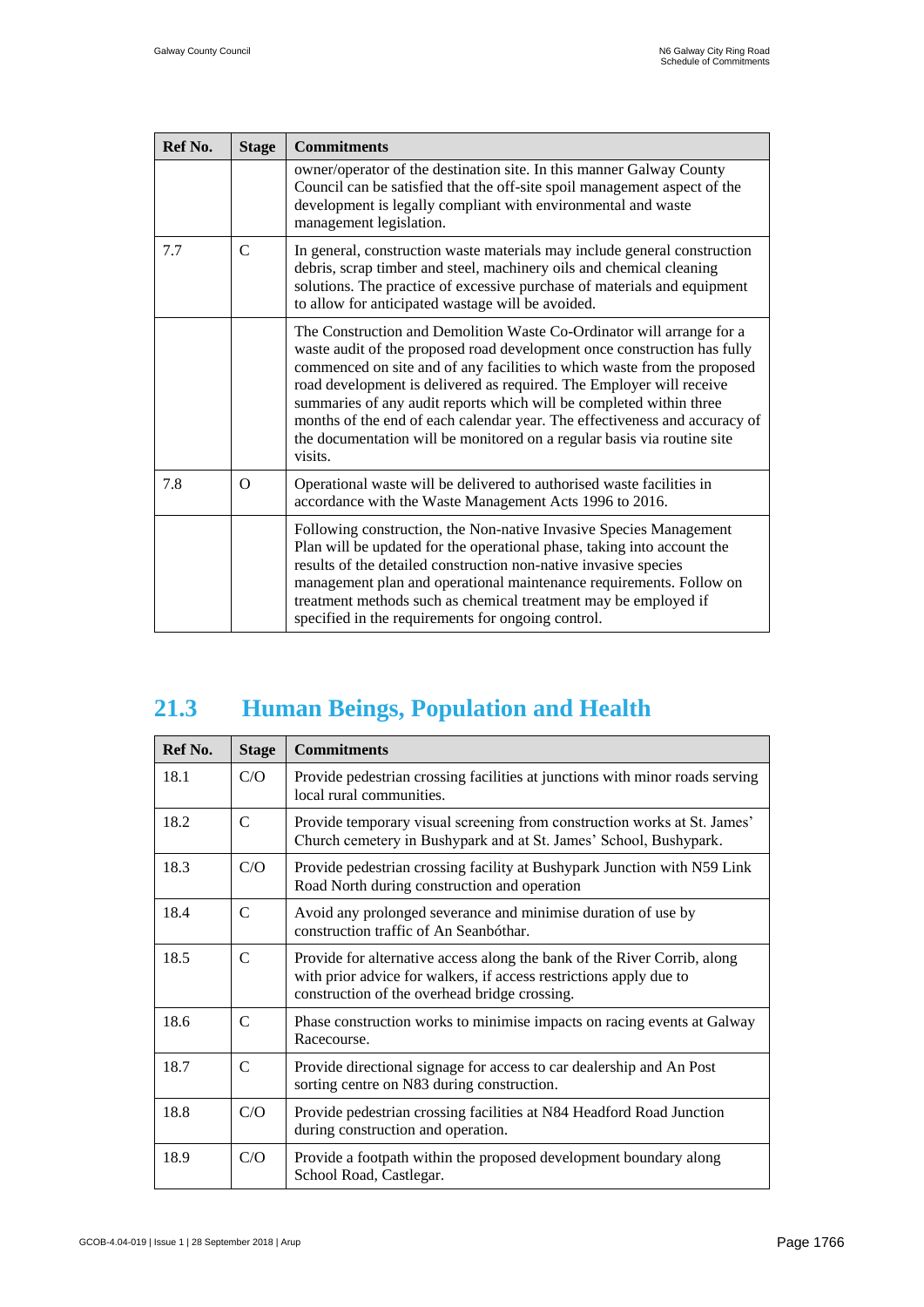| Ref No. | <b>Stage</b>  | <b>Commitments</b>                                                                                                                                                                                                                                                                                                                                                                                                                          |
|---------|---------------|---------------------------------------------------------------------------------------------------------------------------------------------------------------------------------------------------------------------------------------------------------------------------------------------------------------------------------------------------------------------------------------------------------------------------------------------|
| 18.10   | $\mathcal{C}$ | Provide directional signage for a Briarhill Business Park, including a car<br>dealership located here during both the construction.                                                                                                                                                                                                                                                                                                         |
| 18.11   | C/O           | Take measures to ensure that cul-de-sacs or adjacent lands are not used for<br>illegal parking in the operational phase.                                                                                                                                                                                                                                                                                                                    |
| 18.12   | $\mathcal{C}$ | During construction, all public notifications and all public project updates<br>are provided in both Irish and English languages.                                                                                                                                                                                                                                                                                                           |
| 18.13   | $\mathcal{C}$ | While it is expected that day-to-day communications involved in the<br>construction of the proposed road development will be through the English<br>language, the Contractor shall have the capacity to communicate and<br>correspond through the use of the Irish language and to devote adequate<br>and proportionate staff resources to dealing with any individual wishing to<br>correspond and communicate through the Irish language. |
| 18.14   | $\Omega$      | Placenames shall be cited in accordance with the relevant Placename<br>Order issued under the Official Languages Act 2003.                                                                                                                                                                                                                                                                                                                  |

# <span id="page-6-0"></span>**21.4 Material Assets Non-Agriculture**

| Ref No. | <b>Stage</b>  | <b>Commitments</b>                                                                                                                                                                                                                                                                                                                                                                                                                                                                                                                                                                                                                                                                                                                                                                                                                                                                                                                                                                                                                                                                                                                                                                                                                                             |
|---------|---------------|----------------------------------------------------------------------------------------------------------------------------------------------------------------------------------------------------------------------------------------------------------------------------------------------------------------------------------------------------------------------------------------------------------------------------------------------------------------------------------------------------------------------------------------------------------------------------------------------------------------------------------------------------------------------------------------------------------------------------------------------------------------------------------------------------------------------------------------------------------------------------------------------------------------------------------------------------------------------------------------------------------------------------------------------------------------------------------------------------------------------------------------------------------------------------------------------------------------------------------------------------------------|
| 15.1    | C             | In the event of an approval of the Protected Road Scheme and<br>Motorway Scheme and approval under Section 51 of the<br>Roads Act 1993 (as amended), by An Bord Pleanála and<br>subject to the availability of funding, Notice to Treat will be<br>served firstly on owners, lessees and occupiers of the<br>dwelling houses and commercial properties to be acquired,<br>within six months of the scheme becoming operative, unless<br>an application has been made for Judicial Review, in which<br>case the Notice to Treat will be served in accordance with the<br>provisions of Section 217 (6A) of the Planning and<br>Development Act 2000 as inserted by the Compulsory<br>Purchase Orders (Extension of Time Limits) Act 2010.<br>Compensation will be agreed or determined by the property<br>arbitrator as soon as possible after service of Notice to Treat.<br>After compensation has been agreed or determined and<br>satisfactory title has been produced, part payment can be<br>made while the claimant remains for an agreed period in the<br>property to be acquired. This will facilitate the claimant in<br>removing uncertainty and will facilitate arrangements being<br>made, as early as possible, to secure a replacement property. |
| 15.2    | $\mathcal{C}$ | Where existing access to property is affected, this will be reinstated or<br>an alternative access provided.                                                                                                                                                                                                                                                                                                                                                                                                                                                                                                                                                                                                                                                                                                                                                                                                                                                                                                                                                                                                                                                                                                                                                   |
| 15.3    | C             | Where the infrastructure for service providers is impacted, this will be<br>diverted or reinstated in accordance with service providers' requirements<br>prior to construction.                                                                                                                                                                                                                                                                                                                                                                                                                                                                                                                                                                                                                                                                                                                                                                                                                                                                                                                                                                                                                                                                                |
| 15.4    | $\mathsf{C}$  | During construction, restricted access across the construction area at the<br>NUIG Sporting Campus facilities will be maintained.                                                                                                                                                                                                                                                                                                                                                                                                                                                                                                                                                                                                                                                                                                                                                                                                                                                                                                                                                                                                                                                                                                                              |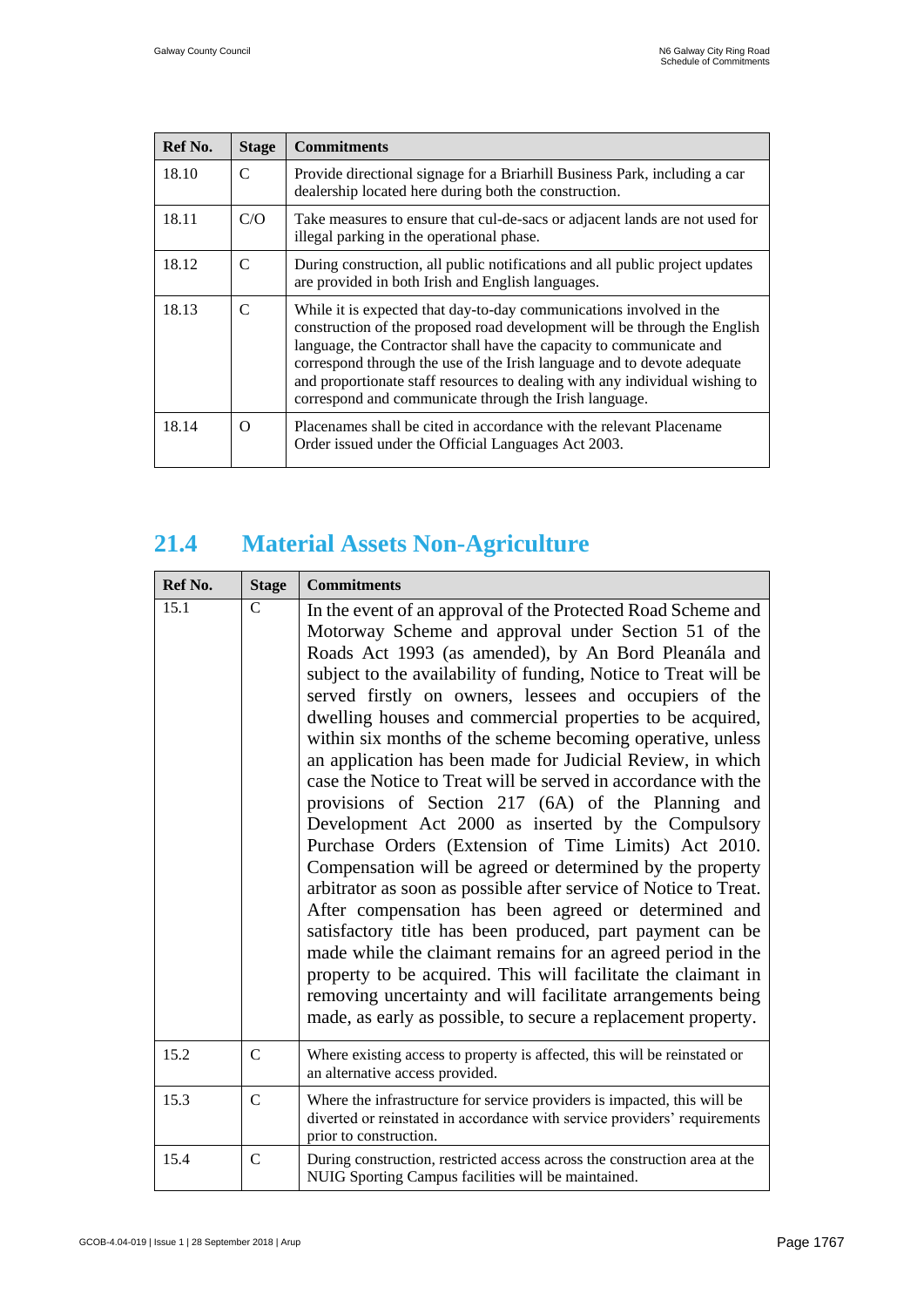<span id="page-7-0"></span>

| Ref No. | <b>Stage</b>  | <b>Commitments</b>                                                                                                                                                                                                                                                                                                                                                                                                                                                                                                       |
|---------|---------------|--------------------------------------------------------------------------------------------------------------------------------------------------------------------------------------------------------------------------------------------------------------------------------------------------------------------------------------------------------------------------------------------------------------------------------------------------------------------------------------------------------------------------|
| 15.5    | $\mathcal{C}$ | Alternative pitch facilities will be provided to replace the existing<br>pitches directly impacted by the proposed road development. The<br>facilities include a floodlit 3G GAA pitch and a floodlit 3G training area<br>and associated site infrastructure for the drainage of these pitches and<br>furniture such as ball-stop netting. The proposed road development also<br>intercepts the existing sports pavilion resulting in direct impacts to its<br>western end and the building will be modified as follows: |
|         |               | The existing western plant room, 1 no. changing room, 1 no. storage<br>area, 1 no. weights area and associated access hallways on both<br>ground floor and upper levels will be demolished.                                                                                                                                                                                                                                                                                                                              |
|         |               | The western plant room and its associated plant will be relocated.<br>$\bullet$                                                                                                                                                                                                                                                                                                                                                                                                                                          |
|         |               | Construction and reconfiguration of the internal and external walls,<br>$\bullet$<br>roof, windows and door locations.                                                                                                                                                                                                                                                                                                                                                                                                   |
| 15.6    | $\mathbf C$   | During the construction of the River Corrib Bridge, alternative access to<br>that along the bank of the River Corrib will be provided.                                                                                                                                                                                                                                                                                                                                                                                   |
| 15.7    | $\mathbf C$   | Temporary stables will be provided for Galway Racecourse during the<br>construction of the proposed road development until such time as the<br>Galway Racecourse Tunnel is complete and the permanent stables and<br>associated facilities are constructed.                                                                                                                                                                                                                                                              |
| 15.8    | $\mathcal{C}$ | Mitigation measures as detailed in individual accommodation works<br>agreements, such as boundary treatment, domestic entrances, property<br>condition surveys (as outlined below for Noise and Vibration), provision<br>of ducting to facilitate services, maintenance of access during<br>construction amongst other items will remove impacts related to the<br>properties with partial landtake.                                                                                                                     |
| 15.9    | $\mathbf C$   | Where the infrastructure for service providers is impacted, this will be<br>diverted or reinstated in accordance with service providers' requirements<br>prior to construction. Service users will be notified in advance of any<br>temporary disruption or outages necessitated by the construction works.<br>The disruption to services or outages will be carefully planned so the<br>duration is minimised.                                                                                                          |
| 15.10   | $\mathbf C$   | Public water supply and foul water systems affected will be reconnected.<br>All necessary diversions will be carried out in accordance with the local<br>authority and Irish Water's requirements. Where private potable water<br>supplies are impacted, a new well or alternative water supply or<br>financial compensation for the loss of the well will be provided.                                                                                                                                                  |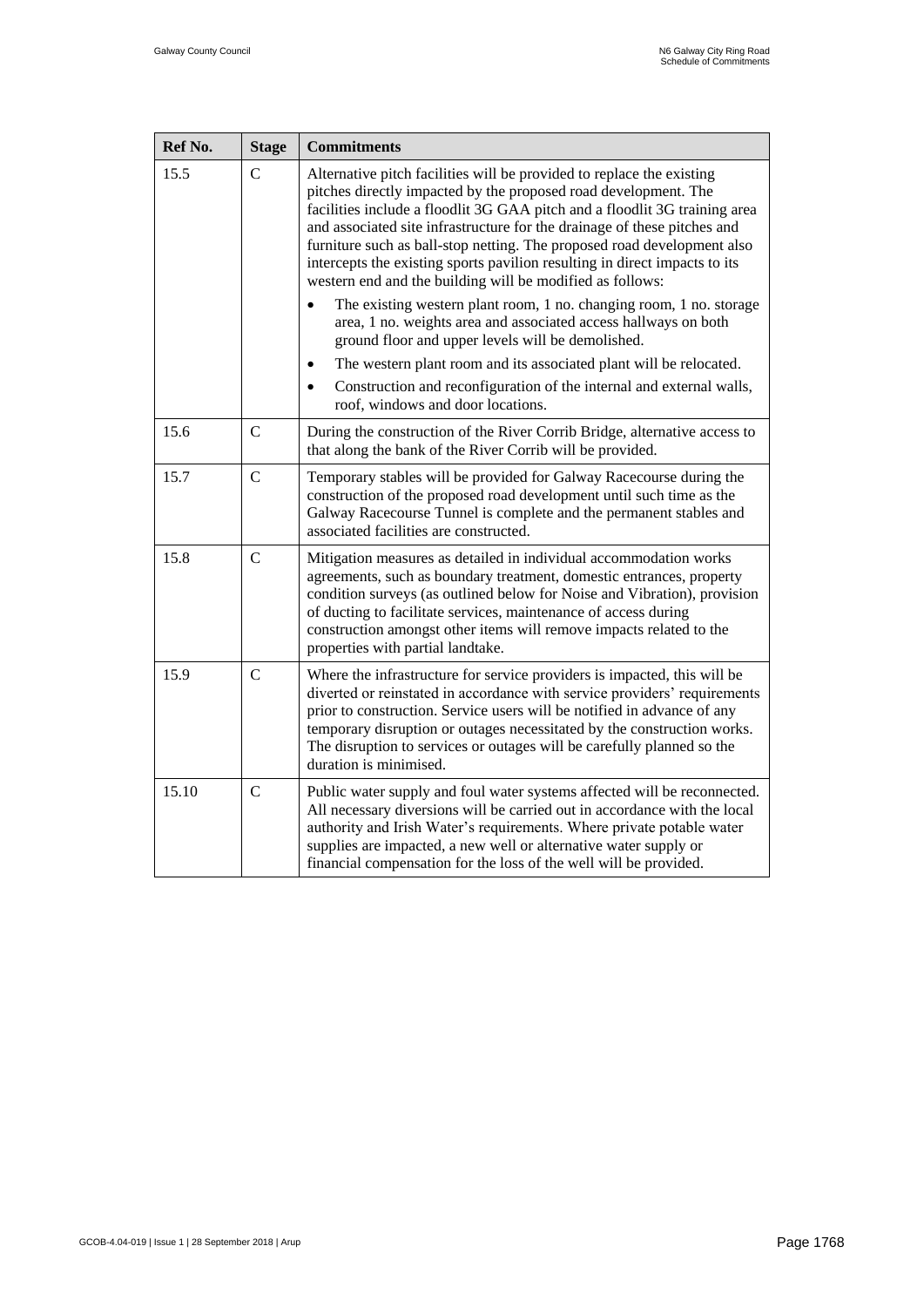#### **21.5 Material Assets – Agriculture**

<span id="page-8-0"></span>

| Ref No. | <b>Stage</b>   | <b>Commitments</b>                                                                                                                                                                                                                                                                                                                                                                                            |
|---------|----------------|---------------------------------------------------------------------------------------------------------------------------------------------------------------------------------------------------------------------------------------------------------------------------------------------------------------------------------------------------------------------------------------------------------------|
| 14.1    | $\mathsf{C}$   | The landowner will be provided with access to all separated land parcels<br>during the construction of the proposed road development. Where<br>temporary disruptions to this access occur landowners will be notified in<br>advance.                                                                                                                                                                          |
| 14.2    | $\mathsf{C}$   | Where existing water and electricity supplies are disrupted during the<br>construction phase an alternative water source or electricity supply will be<br>made available e.g. water tanker or electric cable ducting. If access to<br>surface drinking water sources are permanently restricted alternative<br>groundwater supplies will be provided (or compensation to allow farmer<br>drill his own well). |
| 14.3    | $\mathsf{C}$   | Suitable boundary fencing will be erected to delineate the line of the<br>proposed development boundary and prevent disturbance to adjacent land.                                                                                                                                                                                                                                                             |
| 14.4    | $\mathsf{C}$   | A key contact person will be appointed during the construction phase to<br>facilitate communications between affected landowners and to facilitate<br>the re-organisation of farm enterprises by farmers during critical times.                                                                                                                                                                               |
| 14.5    | $\mathsf{C}$   | Landowners with lands adjoining sites where either rock breaking, blasting<br>or piling takes place will be notified in advance of these activities.                                                                                                                                                                                                                                                          |
| 14.6    | $\mathsf{C}$   | The impacts on water quality will be minimised by way of a programme of<br>environmental commitments for surface and ground water sources as<br>described in Hydrogeology and Hydrology sections.                                                                                                                                                                                                             |
| 14.7    | $\mathcal{C}$  | The spread of dust onto adjoining lands will be minimised by way of<br>environmental commitments set out in the air section. Typically, the<br>impact of dust on agricultural grazing livestock is not significant.                                                                                                                                                                                           |
| 14.8    | $\mathbf C$    | Where drainage outfalls are temporarily altered or land drains blocked or<br>damaged an adequate drainage outfall will be maintained and land drains<br>will be repaired.                                                                                                                                                                                                                                     |
| 14.9    | $\overline{O}$ | All separated land parcels will be accessible either via the local road<br>network, via accommodation access roads and access tracks.                                                                                                                                                                                                                                                                         |
| 14.10   | $\Omega$       | Where existing water and electricity supplies to fields or farm yards are<br>severed, the supply will be reinstated by provision of ducting where<br>possible. Alternatively, where ducting is not feasible a permanent<br>alternative water source or electricity supply will be made available.<br>Compensation payments will enable farmers to replace power and water<br>supplies.                        |
| 14.11   | $\Omega$       | Water from the proposed road development will be diverted to attenuation<br>ponds before discharging to watercourses or to ground. The drainage<br>design of the proposed road development will intersect existing field<br>drains and carry the drainage water to suitable outfalls.                                                                                                                         |
| 14.12   | $\Omega$       | Landscaping along the proposed road development will minimise the<br>visual impact on farms along the route of the proposed road development<br>and will over time improve shelter in affected farms.                                                                                                                                                                                                         |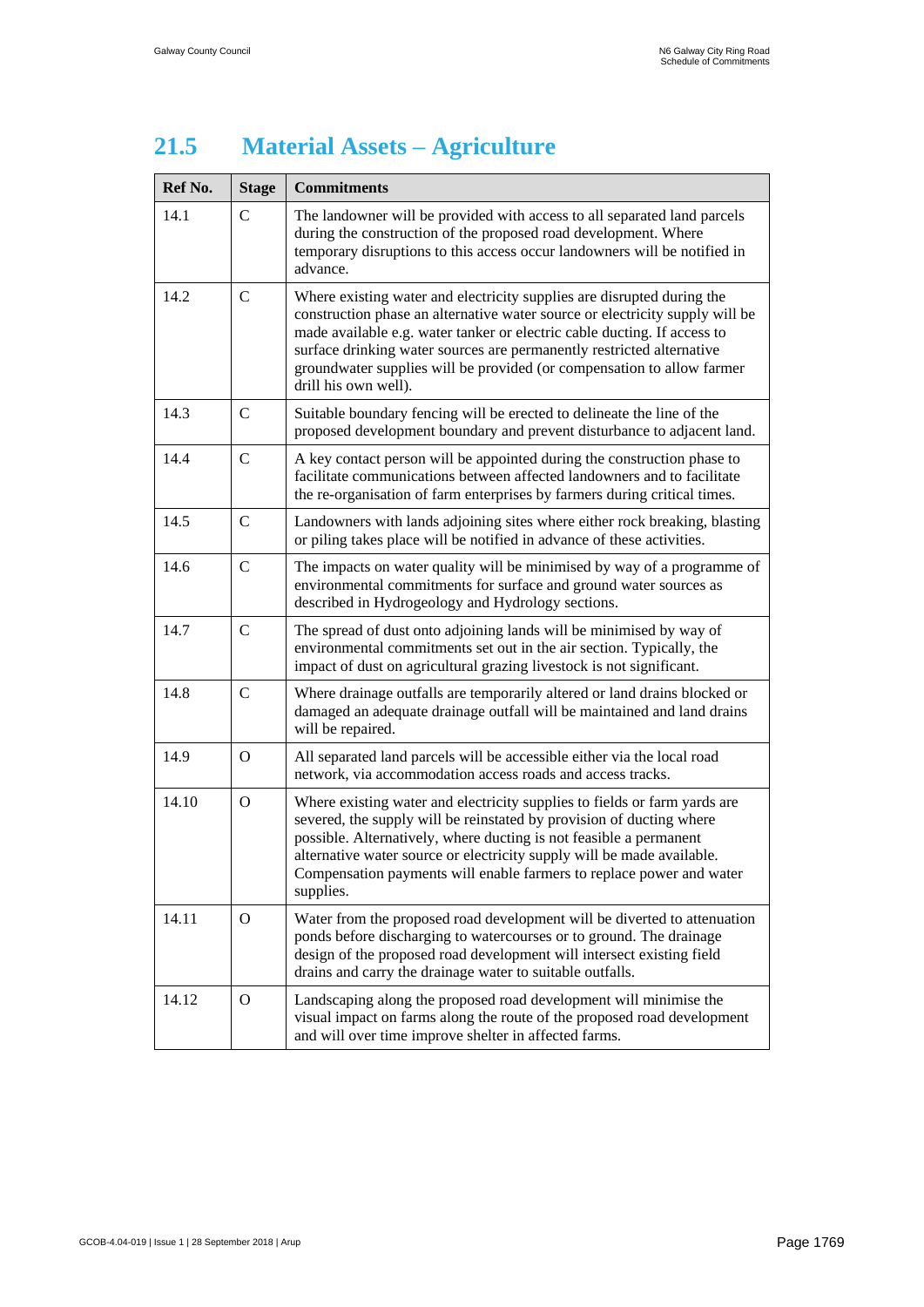# **21.6 Air Quality and Climate**

| Ref No. | <b>Stage</b>  | <b>Commitments</b>                                                                                                                                                                                                                                                                                                                                                                                                                                             |  |
|---------|---------------|----------------------------------------------------------------------------------------------------------------------------------------------------------------------------------------------------------------------------------------------------------------------------------------------------------------------------------------------------------------------------------------------------------------------------------------------------------------|--|
| 16.1    | $\mathcal{C}$ | The assessment of potential construction impacts contained in Section<br>16.5.3 of Chapter 16, Air Quality and Climate includes the<br>implementation of 'standard mitigation', as stated in the TII Guidelines.<br>This shall include the following measures:                                                                                                                                                                                                 |  |
|         |               | Spraying of exposed earthwork activities and site haul roads during<br>$\bullet$<br>dry weather.                                                                                                                                                                                                                                                                                                                                                               |  |
|         |               | Provision of wheel washes at exit points.<br>٠                                                                                                                                                                                                                                                                                                                                                                                                                 |  |
|         |               | Control of vehicle speeds and speed restrictions. It is proposed that<br>$\bullet$<br>site traffic is restricted to 20km/hr. This will help to minimise the<br>occurrence of dust re-suspension.                                                                                                                                                                                                                                                               |  |
|         |               | Sweeping of hard surface roads.                                                                                                                                                                                                                                                                                                                                                                                                                                |  |
| 16.2    | $\mathsf{C}$  | The following measures will be implemented. These measures are based<br>on best practice as outlined in the British Research Establishment (BRE)<br>document 'Controlling particles, vapour and noise pollution from<br>construction sites' and the Institute of Air Quality Management (IAQM)<br>'Guidance on the assessment of dust from demolition and construction',<br>2016.                                                                              |  |
|         |               | A public communication strategy will be implemented by the<br>Contractor which will outline procedures to inform members of the<br>community on activities that may be disruptive, further details are<br>contained in the CEMP in Appendix A.7.5. This appendix also<br>includes details of a complaints register which will be implemented<br>during the construction phase.                                                                                 |  |
|         |               | Exhaust emissions from vehicles operating within the site, including<br>٠<br>trucks, excavators, diesel generators or other plant equipment, will be<br>controlled by the Contractor through regular servicing of machinery.                                                                                                                                                                                                                                   |  |
|         |               | During dry periods when dust generation is likely or during windy<br>٠<br>periods, construction areas and vehicles delivering material with dust<br>forming potential will also be sprayed with water, as appropriate.                                                                                                                                                                                                                                         |  |
|         |               | Areas where materials will be handled and stockpiled will be<br>$\bullet$<br>positioned away from main site access roads. These areas will also be<br>designed to minimise their exposure to $wind - all$ stockpiles shall be<br>kept to the minimum practicable height with gentle slopes.                                                                                                                                                                    |  |
|         |               | There shall be no long-term stockpiling on site and storage time will<br>be minimised.                                                                                                                                                                                                                                                                                                                                                                         |  |
|         |               | Material drop heights from plant to plant or from plant to stockpile<br>$\bullet$<br>will be minimised.                                                                                                                                                                                                                                                                                                                                                        |  |
|         |               | Water suppression will be used during the demolition of buildings.<br>٠                                                                                                                                                                                                                                                                                                                                                                                        |  |
|         |               | Crushing and concrete batching plant will be located as far from<br>٠<br>sensitive receptors as is reasonably practicable. All storage bins and<br>transfer points will be covered. Silos will be fitted with reverse jet air<br>filters.                                                                                                                                                                                                                      |  |
| 16.3    | $\mathsf{C}$  | Dust screens will be implemented at locations where there is the potential<br>for air quality impacts during the construction phase at locations where<br>sensitive receptors are located within 100m of the works. In addition, a 2m<br>dust screen will be provided at the locations in the areas of the overlap of<br>the proposed road development and the Lough Corrib cSAC and where the<br>proposed road development is adjacent to Moycullen Bogs NHA. |  |
| 16.4    | $\mathsf{C}$  | Staff training and the vigilant management of operations ensure that all<br>dust suppression methods are implemented and continuously inspected.                                                                                                                                                                                                                                                                                                               |  |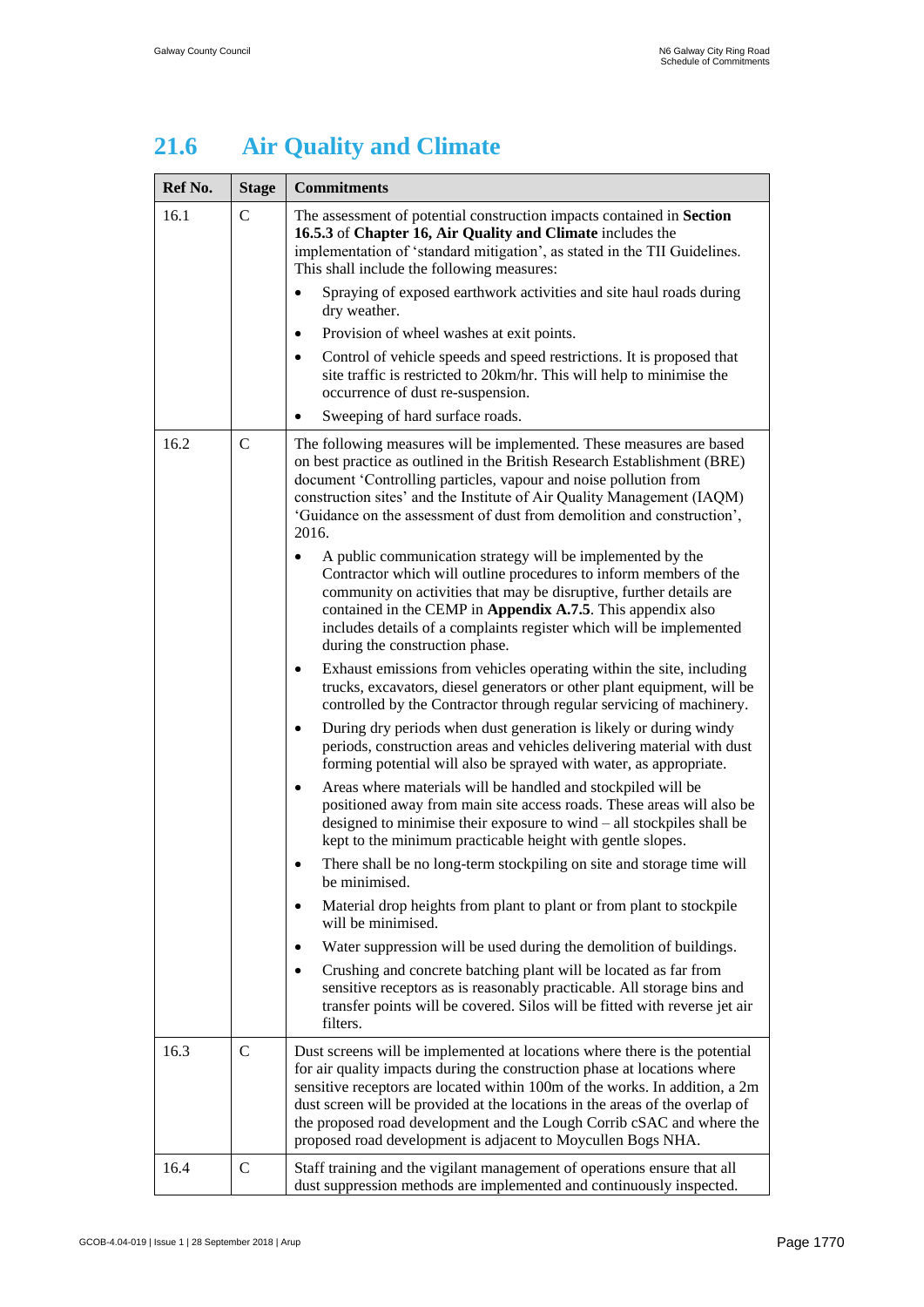| Ref No. | <b>Stage</b>  | <b>Commitments</b>                                                                                                                                                                                                                                                                                                                                                                                                                                                                                                                                                                                                                                                                                                                                                                                                                                                                                                                        |
|---------|---------------|-------------------------------------------------------------------------------------------------------------------------------------------------------------------------------------------------------------------------------------------------------------------------------------------------------------------------------------------------------------------------------------------------------------------------------------------------------------------------------------------------------------------------------------------------------------------------------------------------------------------------------------------------------------------------------------------------------------------------------------------------------------------------------------------------------------------------------------------------------------------------------------------------------------------------------------------|
|         |               | Further details on employee training are provided in the CEMP in<br>Appendix A.7.5.                                                                                                                                                                                                                                                                                                                                                                                                                                                                                                                                                                                                                                                                                                                                                                                                                                                       |
| 16.5    | $\mathbf C$   | Dust deposition and PM <sub>10</sub> /PM <sub>2.5</sub> will be carried out to confirm the<br>effectiveness of the environmental commitments.                                                                                                                                                                                                                                                                                                                                                                                                                                                                                                                                                                                                                                                                                                                                                                                             |
| 16.6    | $\mathbf C$   | Dust deposition monitoring will be conducted at a number of locations in<br>the vicinity of the proposed road development. At a minimum, monitoring<br>will be carried out at the two nearest sensitive receptors at locations where<br>works of a 'major' scale is proposed while works are taking place in<br>proximity. Monitoring will be carried out using the Bergerhoff method, i.e.<br>analysis of dust collecting jars left on-site (German Standard VDI 2119,<br>1972). Results will be compared to the TA Luft guidelines. Should an<br>exceedance of the TA Luft limit occur during the construction phase or a<br>complaint be received in relation to dust levels, additional environmental<br>commitments, for example more regular spraying of water, will be<br>implemented. At least one month of dust deposition monitoring will be<br>carried out in advance of the commencement of works to determine a<br>baseline. |
| 16.7    | $\mathcal{C}$ | It is proposed to carry out particulate monitoring ( $PM_{10}$ and $PM_{2.5}$ ) at the<br>nearest sensitive receptors upwind and downwind of the construction<br>works where sensitive receptors have been identified within 25m of the<br>works. This monitoring programme will take place when works likely to<br>generate dust are being carried out. The monitoring will allow direct<br>comparison with the $PM_{10}$ and $PM_{2.5}$ air quality standards on a daily basis.                                                                                                                                                                                                                                                                                                                                                                                                                                                         |
| 16.8    | $\mathbf C$   | The particulate and dust deposition limits will be used to determine<br>potential occurrences of dust nuisance associated with the proposed<br>construction works. Should the particulate and dust deposition limit values<br>be approaching an exceedance during the construction works, the levels<br>will be recorded by the Contractor. An investigation will subsequently be<br>carried out to determine potential causes and the options available to<br>reduce the level of dust.                                                                                                                                                                                                                                                                                                                                                                                                                                                  |
| 16.9    | $\mathsf{C}$  | All potential causes for the high dust levels will be analysed. These will<br>include the construction works taking place, potential off site sources and<br>meteorological conditions. Should the construction works taking place be<br>identified as the primary cause of the high level, the Contractor will ensure<br>that the environmental commitments listed above are improved upon<br>Should high dust levels continue to occur following these improvements,<br>the Contractor will provide alternative environmental commitments and/or<br>will modify the construction works taking place.                                                                                                                                                                                                                                                                                                                                    |
| 16.10   | $\mathcal{C}$ | The following environmental commitments will be implemented during<br>the construction phase of the development so as to minimise $CO2$<br>emissions:                                                                                                                                                                                                                                                                                                                                                                                                                                                                                                                                                                                                                                                                                                                                                                                     |
|         |               | Materials required for the construction works will be sourced locally<br>where possible. There are operational quarries located in proximity to<br>the proposed road development. Rock crushing will be undertaken on<br>site where possible, to reduce the requirement to import crushed stone<br>to site.                                                                                                                                                                                                                                                                                                                                                                                                                                                                                                                                                                                                                               |
|         |               | The Construction Traffic Management Plan outlined in the CEMP in<br>$\bullet$<br>Appendix A.7.5 will be implemented in full. This will minimise<br>congestion and encourage car sharing and the use of public transport.                                                                                                                                                                                                                                                                                                                                                                                                                                                                                                                                                                                                                                                                                                                  |
|         |               | Materials will be handled efficiently on site to minimise the waiting<br>time for loading and unloading, thereby reducing potential emissions.<br>Engines will be turned off when machinery is not in use.                                                                                                                                                                                                                                                                                                                                                                                                                                                                                                                                                                                                                                                                                                                                |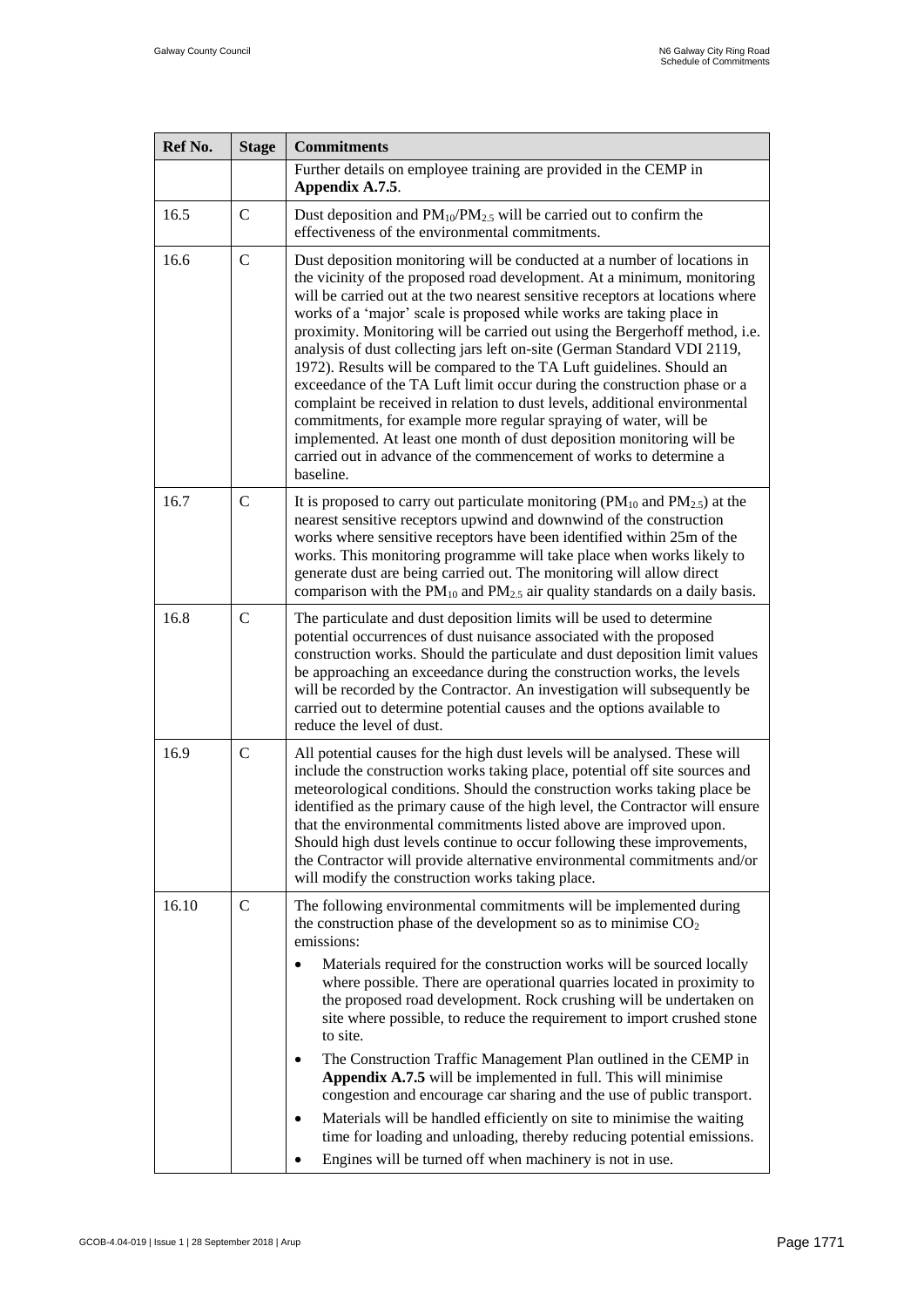| Ref No. | <b>Stage</b> | <b>Commitments</b>                                                                                                                                                                                                                                                                                                                                                                                                                                                                                                                                                                                  |
|---------|--------------|-----------------------------------------------------------------------------------------------------------------------------------------------------------------------------------------------------------------------------------------------------------------------------------------------------------------------------------------------------------------------------------------------------------------------------------------------------------------------------------------------------------------------------------------------------------------------------------------------------|
|         |              | The regular maintenance of plant and equipment will be carried out.<br>٠<br>Materials with a reduced environmental impact will be used where<br>٠<br>available, such as: Ground Granulated Blast Furnace Slag (GGBS)<br>and Pulverished Fly Ash (PFA) will be used as replacements for<br>Portland cements and Recycled steel.                                                                                                                                                                                                                                                                      |
| 16.11   | C            | The Contractor will be required to implement an Energy Management<br>System for the duration of the works. This will include the following at a<br>minimum:<br>Use of thermostatic controls on all heating systems in site buildings.<br>٠<br>The use of insulated temporary building structures.<br>٠<br>The use of low energy equipment and power saving functions on all<br>$\bullet$<br>computer systems.<br>The use of low flow tap fittings and showers.<br>$\bullet$<br>The use of solar/thermal power to heat water for the on-site welfare<br>٠<br>facilities including sinks and showers. |

# <span id="page-11-0"></span>**21.7 Noise and Vibration**

| Ref No. | <b>Stage</b>  | <b>Commitments</b>                                                                                                                                                                                                                                                                                                                                                                                                      |
|---------|---------------|-------------------------------------------------------------------------------------------------------------------------------------------------------------------------------------------------------------------------------------------------------------------------------------------------------------------------------------------------------------------------------------------------------------------------|
| 17.1    | $\mathcal{C}$ | The Contractor undertaking the construction of the works will be obliged<br>to take specific noise abatement measures and comply with the<br>recommendations of BS 5228-1:2009+A1:2014 Code of Practice for Noise<br>and Vibration Control on Construction and Open Sites - Noise and the<br>European Communities (Noise Emission by Equipment for Use Outdoors)<br>Regulations, 2001. These measures will ensure that: |
|         |               | No plant used on site will be permitted to cause an ongoing public<br>$\bullet$<br>nuisance due to noise.                                                                                                                                                                                                                                                                                                               |
|         |               | The best means practicable, including proper maintenance of plant,<br>$\bullet$<br>will be employed to minimise the noise produced by on site<br>operations.                                                                                                                                                                                                                                                            |
|         |               | All vehicles and mechanical plant will be fitted with effective exhaust<br>$\bullet$<br>silencers and maintained in good working order for the duration of the<br>contract.                                                                                                                                                                                                                                             |
|         |               | Compressors will be attenuated models fitted with properly lined and<br>$\bullet$<br>sealed acoustic covers which will be kept closed whenever the<br>machines are in use and all ancillary pneumatic tools shall be fitted<br>with suitable silencers.                                                                                                                                                                 |
|         |               | Machinery that is used intermittently will be shut down or throttled<br>$\bullet$<br>back to a minimum during periods when not in use.                                                                                                                                                                                                                                                                                  |
|         |               | Any plant, such as generators or pumps that is required to operate<br>$\bullet$<br>before 07:00hrs or after 19:00hrs will be surrounded by an acoustic<br>enclosure or portable screen.                                                                                                                                                                                                                                 |
|         |               | During the course of the construction programme, the Contractor will<br>be required to manage the works to comply with the limits detailed in<br>Table 17.1 using methods outlined in BS 5228-1:2009+A1 2011. Part<br>$1 - Noise.$                                                                                                                                                                                      |
| 17.2    | $\mathsf{C}$  | The Contractor will be required to conduct construction noise predictions<br>prior to works taking place and put in place the most appropriate noise<br>control measures depending on the level of noise reduction required at any<br>one location.                                                                                                                                                                     |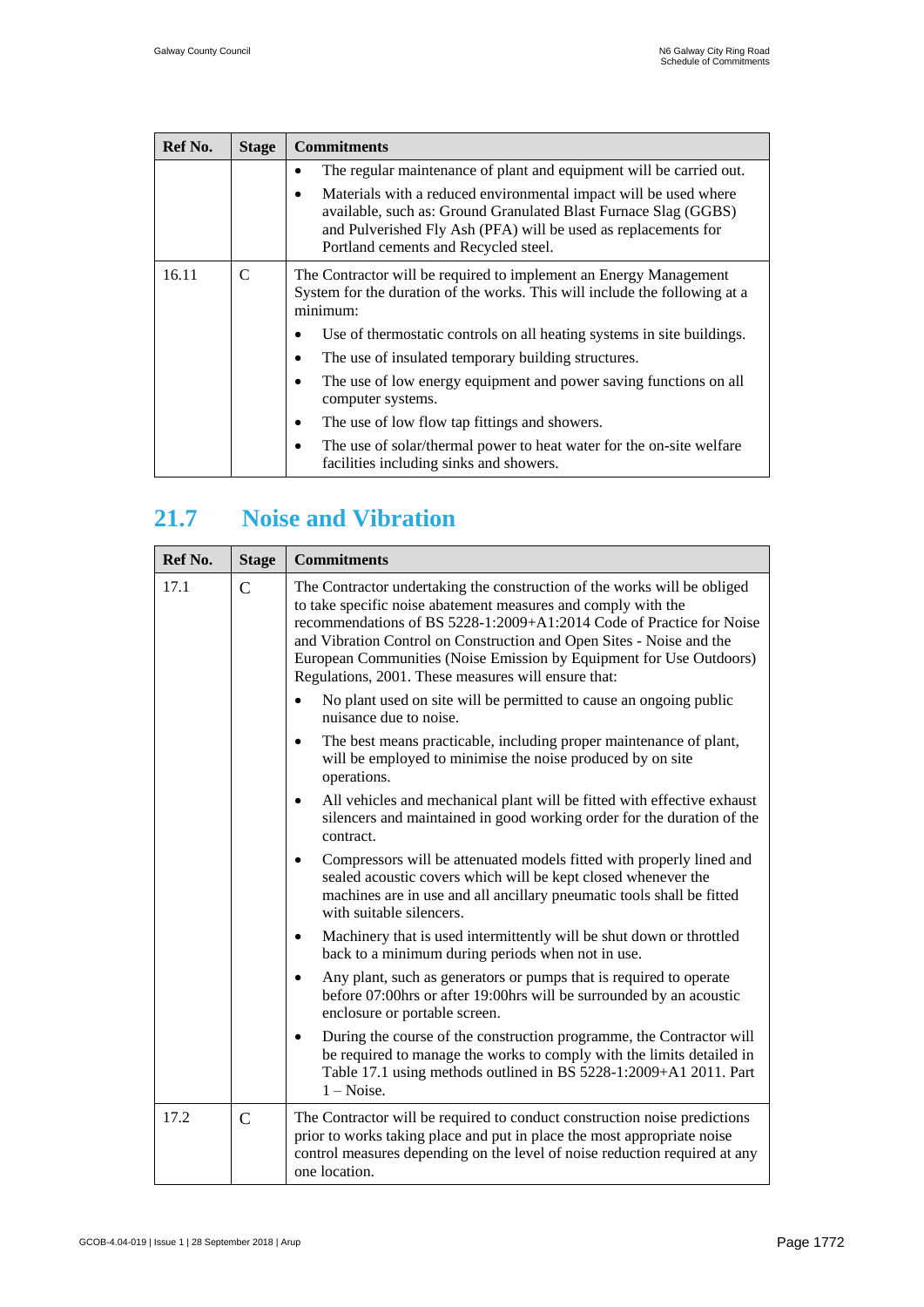| Ref No. | <b>Stage</b>  | <b>Commitments</b>                                                                                                                                                                                                                                                                                                                                                                                                                                                                                                                                                                                                               |
|---------|---------------|----------------------------------------------------------------------------------------------------------------------------------------------------------------------------------------------------------------------------------------------------------------------------------------------------------------------------------------------------------------------------------------------------------------------------------------------------------------------------------------------------------------------------------------------------------------------------------------------------------------------------------|
| 17.3    | $\mathbf C$   | The potential for any item of plant to generate noise will be assessed prior<br>to the item being brought onto the site. The least noisy item of plant will<br>be selected wherever possible. Should a particular item of plant already on<br>the site be found to generate high noise levels, the first action will be to<br>identify whether or not said item can be replaced with a quieter alternative.                                                                                                                                                                                                                      |
| 17.4    | $\mathsf{C}$  | For static plant such as compressors and generators used at work areas<br>such as construction compounds etc., the units will be supplied with<br>manufacturers' proprietary acoustic enclosures where possible.                                                                                                                                                                                                                                                                                                                                                                                                                 |
| 17.5    | $\mathcal{C}$ | The Contractor will evaluate the choice of piling, excavation, breaking or<br>other working method taking into account various ground conditions and<br>site constraints. Where possible, where alternative lower noise generating<br>equipment that would economically achieve, in the given ground<br>conditions, equivalent structural/excavation/breaking results, these will<br>be selected to minimise potential disturbance.                                                                                                                                                                                              |
| 17.6    | $\mathbf C$   | If replacing a noisy item of plant is not a viable or practical option,<br>consideration will be given to noise control "at source". This refers to the<br>modification of an item of plant, or the application of improved sound<br>reduction methods in consultation with the supplier or the best practice use<br>of equipment and materials handling to reduce noise. In practice, a balance<br>may need to be struck between the use of all available techniques and the<br>resulting costs of doing so. It is therefore proposed to adopt the concept of<br>"Best Available Techniques", as defined in EC Directive 96/61. |
| 17.7    | $\mathbf C$   | Proposed noise mitigation techniques will also be evaluated in light of<br>their potential effect on occupational health and safety. The following<br>outline guidance relates to practical noise control at source techniques<br>which relate to specific site considerations:<br>For mobile plant items such as cranes, dump trucks, excavators and<br>loaders, the installation of an acoustic exhaust and/or maintaining<br>enclosure panels closed during operation can reduce noise levels by<br>up to 10dB. Mobile plant will be switched off when not in use and not<br>left idling.                                     |
|         |               | For piling plant, noise reduction can be achieved by enclosing the<br>driving system in an acoustic shroud. For steady continuous noise,<br>such as that generated by diesel engines, it is possible to reduce the<br>noise emitted by fitting a more effective exhaust silencer system or<br>utilising an acoustic canopy to replace the normal engine cover.                                                                                                                                                                                                                                                                   |
|         |               | For percussive tools such as pneumatic concrete breakers, rock drills<br>and tools a number of noise control measures include fitting muffler<br>or sound reducing equipment to the breaker 'tool' and ensuring any<br>leaks in the air lines are sealed. Erection of localised screens around<br>breaker or drill bit when in operation in close proximity to noise<br>sensitive boundaries are other suitable forms of noise reduction.                                                                                                                                                                                        |
|         |               | For concrete mixers, control measures will be employed during<br>cleaning to ensure no impulsive hammering is undertaken at the mixer<br>drum.                                                                                                                                                                                                                                                                                                                                                                                                                                                                                   |
|         |               | For all materials handling, the Contractor will ensure that best practice<br>$\bullet$<br>site noise control measures are implemented including ensuring that<br>materials are not dropped from excessive heights and drop<br>chutes/dump trucks are lined with resilient materials. This is an<br>important consideration for site compounds where materials are<br>loaded and unloaded. Site compounds in close proximity to noise<br>sensitive areas (refer to Table 17.10 of Chapter 17, Noise and                                                                                                                           |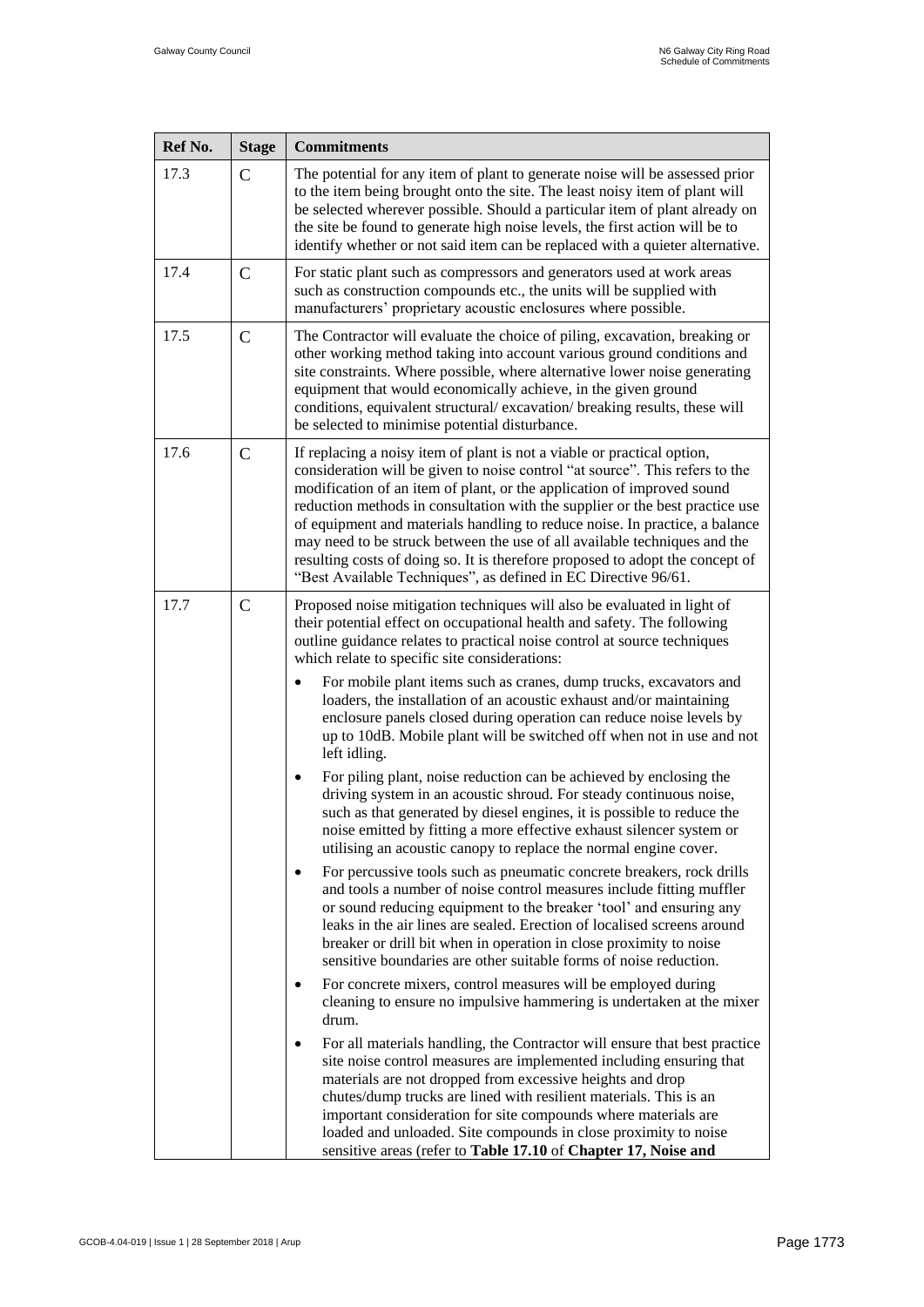| Ref No. | <b>Stage</b>  | <b>Commitments</b>                                                                                                                                                                                                                                                                                                                                                                                                                                                                                                                                                                                                                                                                                                    |
|---------|---------------|-----------------------------------------------------------------------------------------------------------------------------------------------------------------------------------------------------------------------------------------------------------------------------------------------------------------------------------------------------------------------------------------------------------------------------------------------------------------------------------------------------------------------------------------------------------------------------------------------------------------------------------------------------------------------------------------------------------------------|
|         |               | Vibration) will incorporate a strict noise control policy relating to<br>materials handling.                                                                                                                                                                                                                                                                                                                                                                                                                                                                                                                                                                                                                          |
|         |               | Where compressors, generators and pumps are located in areas in<br>close proximity to noise sensitive properties/ areas and have potential<br>to exceed noise criterion, these will be surrounded by acoustic lagging<br>or enclosed within acoustic enclosures providing air ventilation.                                                                                                                                                                                                                                                                                                                                                                                                                            |
|         |               | Resonance effects in panel work or cover plates can be reduced<br>through stiffening or application of damping compounds; rattling and<br>grinding noises can be controlled by fixing resilient materials in<br>between the surfaces in contact.                                                                                                                                                                                                                                                                                                                                                                                                                                                                      |
|         |               | Demountable enclosures can also be used to screen operatives using<br>hand tools and may be moved around site as necessary.                                                                                                                                                                                                                                                                                                                                                                                                                                                                                                                                                                                           |
|         |               | All items of plant will be subject to regular maintenance. Such<br>maintenance can prevent unnecessary increases in plant noise and can<br>serve to prolong the effectiveness of noise control measures.                                                                                                                                                                                                                                                                                                                                                                                                                                                                                                              |
| 17.8    | $\mathcal{C}$ | As per BS 5228 -1:2009+A1 screens on level sites shall be placed as close<br>as possible to either the source or the receiver. The construction of the<br>barrier will be such that there are no gaps or openings at joints in the<br>screen material. Annex B of BS 5228-1:2009+A1:2014 (Figures B1, B2<br>and B3) provide typical details for temporary and mobile acoustic screens,<br>sheds.                                                                                                                                                                                                                                                                                                                      |
| 17.9    | $\mathsf{C}$  | The Contractor will carefully plan the site layout. Within site compounds,<br>the placement of site buildings such as offices and stores between the site<br>and sensitive locations can provide a good level of noise screening.<br>Similarly, in some instances materials such as topsoil or aggregate along<br>the route of the proposed road development can provide a degree of noise<br>screening if placed between the source and the receiver.                                                                                                                                                                                                                                                                |
| 17.10   | $\mathsf{C}$  | Construction activity will mostly take place during daytime hours Monday<br>to Friday and Saturdays (ref Section 17.2.2.1 of Chapter 17, Noise and<br>Vibration). Depending on the noise emission levels experienced and<br>associated noise impact, the Contractor will be flexible and able to conduct<br>certain works at hours which reflect periods when the neighbouring<br>properties have lower sensitivities to noise.                                                                                                                                                                                                                                                                                       |
| 17.11   | $\mathcal{C}$ | It will be necessary to work overtime (including weekends) and night<br>shifts at certain critical stages during the project. Over the expected 36-<br>month construction phase there will be up to 10 weeks of night time<br>working along different sections of the proposed road development<br>primarily to facilitate bridge works over existing roads.                                                                                                                                                                                                                                                                                                                                                          |
| 17.12   | $\mathbf C$   | Consideration will be given to the scheduling of activities in a manner that<br>reflects the location of the site and the nature of neighbouring properties.<br>Each potentially noisy event/activity will be considered on its individual<br>merits and scheduled according to its noise level, proximity to sensitive<br>locations and possible options for noise control. In situations where a<br>particularly noisy activity is scheduled e.g. activities identified in Table<br>17.9 of Chapter 17, Noise and Vibration (rock breaking/crushing/impact<br>piling etc.) or other activities of similar noise level, the use of other on-site<br>activities will be scheduled to control cumulative noise levels. |
| 17.13   | $\mathsf{C}$  | A designated noise liaison officer will be appointed to site during<br>construction works to establish a clear form of communication between<br>the Contractor and residents or building occupants in noise sensitive areas.<br>All noise complaints will be logged and followed up in a prompt fashion<br>by the liaison officer.                                                                                                                                                                                                                                                                                                                                                                                    |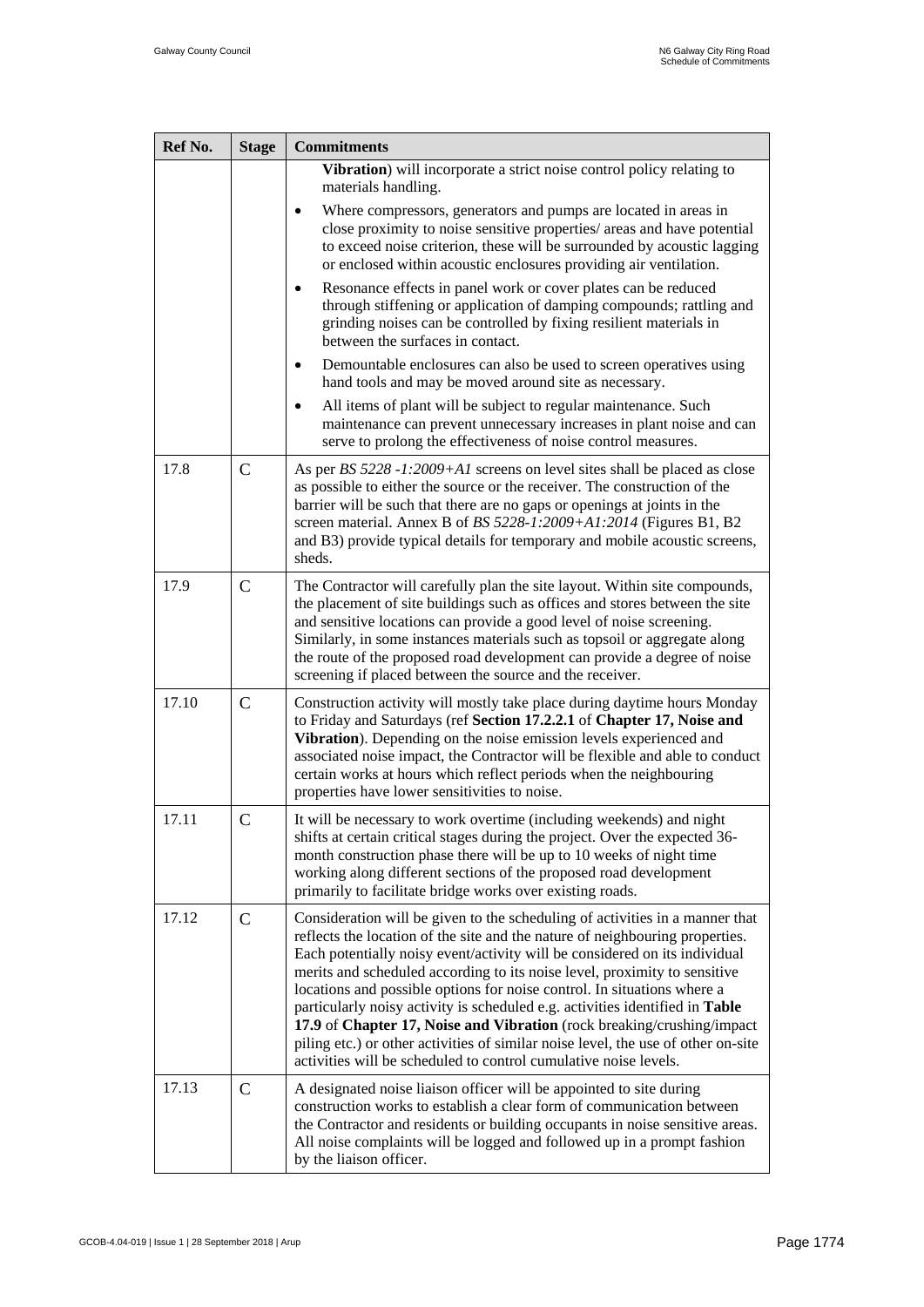| Ref No. | <b>Stage</b>  | <b>Commitments</b>                                                                                                                                                                                                                                                                                                                                                                                                                                                                                                                                                                                                                                                                                                                                                                                                                                                                                                                                                                                                                                                                                |
|---------|---------------|---------------------------------------------------------------------------------------------------------------------------------------------------------------------------------------------------------------------------------------------------------------------------------------------------------------------------------------------------------------------------------------------------------------------------------------------------------------------------------------------------------------------------------------------------------------------------------------------------------------------------------------------------------------------------------------------------------------------------------------------------------------------------------------------------------------------------------------------------------------------------------------------------------------------------------------------------------------------------------------------------------------------------------------------------------------------------------------------------|
| 17.14   | $\mathcal{C}$ | During the construction phase noise monitoring will be undertaken at the<br>nearest sensitive locations to ensure construction noise limits outlined in<br>Table 17.1 are not exceeded. Noise monitoring will be conducted in<br>accordance with the International Standard ISO 1996: Acoustics –<br>Description, measurement and assessment of environmental noise Part 1<br>$(2016)$ and Part 2 $(2017)$ . The selection of monitoring locations will be<br>based on the nearest sensitive buildings to the working area which will<br>progress along the length of the road construction. It is recommended that<br>noise control audits are conducted at regular intervals throughout the<br>construction programme in conjunction with noise monitoring.<br>In the case of vibration monitoring during construction the use of<br>independent monitoring will be undertaken by external bodies for<br>verification of results. Monitoring will be undertaken at identified<br>sensitive buildings, where proposed works have the potential to be at or<br>exceed the vibration limit values. |
| 17.15   | $\mathsf{C}$  | In terms of blast design control, specific guidance will be obtained from<br>the recommendations contained within BS 5228-2:2009+A1:2014 Code of<br>Practice for Noise and Vibration Control on Construction and Open Sites -<br>Vibration in relation to blasting operations in addition to experienced blast<br>control techniques used by the Contractor. These will include some or all<br>of the following:<br>All blasting will be undertaken by professionally trained blast<br>$\bullet$                                                                                                                                                                                                                                                                                                                                                                                                                                                                                                                                                                                                  |
|         |               | contractors.                                                                                                                                                                                                                                                                                                                                                                                                                                                                                                                                                                                                                                                                                                                                                                                                                                                                                                                                                                                                                                                                                      |
|         |               | Restriction of hours within which blasting can be conducted (09:00 -<br>$\bullet$<br>18:00hrs).                                                                                                                                                                                                                                                                                                                                                                                                                                                                                                                                                                                                                                                                                                                                                                                                                                                                                                                                                                                                   |
|         |               | Trial blasts will be tested in less sensitive areas to assist in blast<br>$\bullet$<br>designs and identify potential zones of influence.                                                                                                                                                                                                                                                                                                                                                                                                                                                                                                                                                                                                                                                                                                                                                                                                                                                                                                                                                         |
|         |               | Explosive charges will be properly confined by a sufficient amount of<br>٠<br>stemming.                                                                                                                                                                                                                                                                                                                                                                                                                                                                                                                                                                                                                                                                                                                                                                                                                                                                                                                                                                                                           |
|         |               | Blasting contractors will ensure that the minimum amount of primer<br>$\bullet$<br>cord is used, and that no primer cord is located above ground.                                                                                                                                                                                                                                                                                                                                                                                                                                                                                                                                                                                                                                                                                                                                                                                                                                                                                                                                                 |
|         |               | Profiling will be carried out after each blast in order to ensure the<br>$\bullet$<br>geometry of the rock face can be established, enabling the optimum<br>burden and spacing to be applied for subsequent blasts.                                                                                                                                                                                                                                                                                                                                                                                                                                                                                                                                                                                                                                                                                                                                                                                                                                                                               |
|         |               | The design, execution and completion of any blasting within 150<br>metres of any existing structure shall require special considerations.<br>This will include the use of pre and post condition structural surveys<br>by a competent structural engineer.                                                                                                                                                                                                                                                                                                                                                                                                                                                                                                                                                                                                                                                                                                                                                                                                                                        |
|         |               | Ground vibration and air over pressure (AOP) will be recorded<br>simultaneously for each blast at the most sensitive locations,<br>depending on the works area being blasted.                                                                                                                                                                                                                                                                                                                                                                                                                                                                                                                                                                                                                                                                                                                                                                                                                                                                                                                     |
|         |               | When blasting moves into a new area, an initial low level blast will be<br>$\bullet$<br>carried out (i.e. a low Maximum Instantaneous Charge (MIC)) and<br>monitoring will be carried out simultaneously at a number of sensitive<br>properties in different directions in order to generate specific scaled<br>distance graphs.                                                                                                                                                                                                                                                                                                                                                                                                                                                                                                                                                                                                                                                                                                                                                                  |
|         |               | The scaled distance graphs will be used to determine the optimum<br>MIC for subsequent blasts area in order control vibration and AOP<br>limits below the relevant limit values (as set out in Section 17.2.1) at<br>the nearest sensitive buildings.                                                                                                                                                                                                                                                                                                                                                                                                                                                                                                                                                                                                                                                                                                                                                                                                                                             |
| 17.16   | $\mathsf{C}$  | In line with best practice mitigation measures from vibration sources, good<br>communication and public relations are a key factor in reducing any startle<br>effects to residents. In this instance, a Public Communications Strategy                                                                                                                                                                                                                                                                                                                                                                                                                                                                                                                                                                                                                                                                                                                                                                                                                                                            |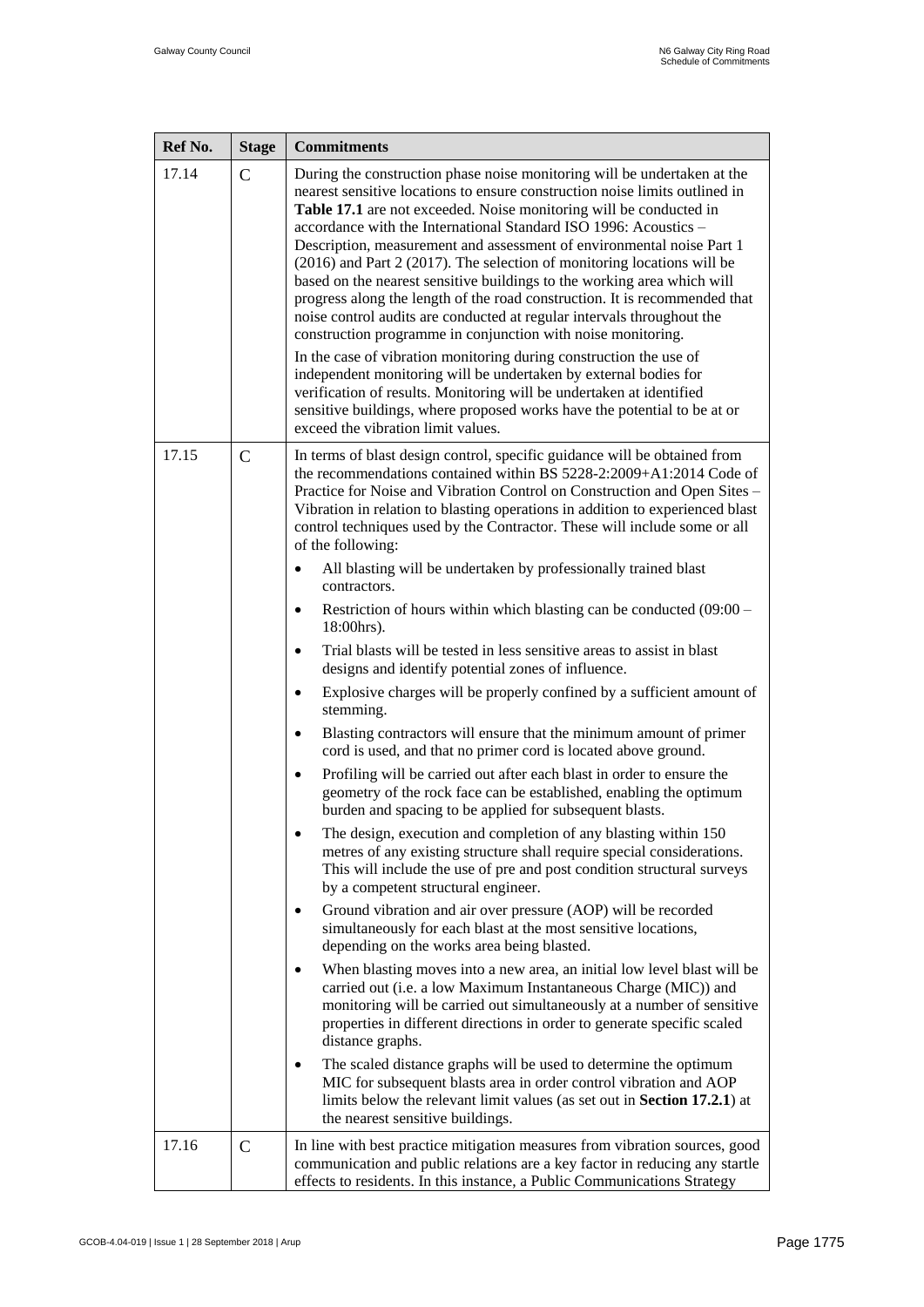| Ref No. | <b>Stage</b>  | <b>Commitments</b>                                                                                                                                                                                                                                                                                                                                                                                                               |
|---------|---------------|----------------------------------------------------------------------------------------------------------------------------------------------------------------------------------------------------------------------------------------------------------------------------------------------------------------------------------------------------------------------------------------------------------------------------------|
|         |               | will be implemented by the Contractor prior to the commencement of any<br>blast works. In such cases, the following recommended environmental<br>commitments are proposed:                                                                                                                                                                                                                                                       |
|         |               | Relevant nearby residents will be notified before any work and<br>$\bullet$<br>blasting starts (e.g. a minimum of 24-hour written notification).                                                                                                                                                                                                                                                                                 |
|         |               | The firing of blasts will be undertaken, where possible, at similar<br>$\bullet$<br>times to reduce the 'startle' effect.                                                                                                                                                                                                                                                                                                        |
|         |               | Ongoing circulars will be issued informing people of the progress of<br>$\bullet$<br>the blasting works.                                                                                                                                                                                                                                                                                                                         |
|         |               | The implementation of an onsite documented complaints procedure<br>$\bullet$<br>will be maintained by the Contractor.                                                                                                                                                                                                                                                                                                            |
|         |               | The use of independent monitoring will be undertaken by external<br>٠<br>bodies for verification of results.                                                                                                                                                                                                                                                                                                                     |
| 17.17   | $\mathcal{C}$ | Vibration from construction activities should be limited to the values set<br>out in Table 17.3 of Chapter 17, Noise and Vibration.                                                                                                                                                                                                                                                                                              |
| 17.18   | $\mathcal{C}$ | In the case of vibration levels giving rise to human discomfort, in order to<br>minimise such impacts, the following measures shall be implemented<br>during the construction period:                                                                                                                                                                                                                                            |
|         |               | A clear communication programme will be established to inform<br>adjacent building occupants in advance of any potential intrusive<br>works which may give rise to vibration levels likely to exceed<br>perceptible levels. The nature and duration of the works will be<br>clearly set out in all communication circulars.                                                                                                      |
|         |               | Alternative less intensive working methods and/or plant items shall be<br>$\bullet$<br>employed, where feasible.                                                                                                                                                                                                                                                                                                                 |
|         |               | Appropriate vibration isolation shall be applied to plant, where<br>$\bullet$<br>feasible.                                                                                                                                                                                                                                                                                                                                       |
|         |               | Cut off trenches to isolate the vibration transmission path shall be<br>$\bullet$<br>installed where required.                                                                                                                                                                                                                                                                                                                   |
|         |               | In the case of impact piling or demolition works for instance, a<br>$\bullet$<br>reduction in the input energy per blow shall be considered where<br>required.                                                                                                                                                                                                                                                                   |
|         |               | Monitoring will be undertaken at identified sensitive buildings, where<br>proposed works have the potential to be at or exceed the vibration<br>limit values.                                                                                                                                                                                                                                                                    |
| 17.19   | $\mathsf{C}$  | Property condition surveys will be offered for all buildings within 50m of<br>the proposed development boundary and those within 150m of proposed<br>blasting works along the proposed road development.                                                                                                                                                                                                                         |
|         |               | Property condition surveys will also be carried out at buildings and<br>structures considered appropriate relative to their proximity to the works.<br>Such property condition surveys shall be carried out by a Chartered<br>Surveyor or Chartered Structural Engineer. Such property condition<br>surveys, subject to the written agreement of relevant property owners,<br>shall be carried out in two stages as the follows: |
|         |               | the first stage shall consist of pre-construction condition surveys<br>including photographic records which shall be carried out prior to the<br>commencement of construction.                                                                                                                                                                                                                                                   |
|         |               | the second stage shall consist of post-construction condition surveys<br>which shall include photographic records.                                                                                                                                                                                                                                                                                                               |
| 17.20   | $\mathbf C$   | The location of potentially vibration sensitive activities have been<br>identified for manufacturing facilities within the Parkmore and Racecourse                                                                                                                                                                                                                                                                               |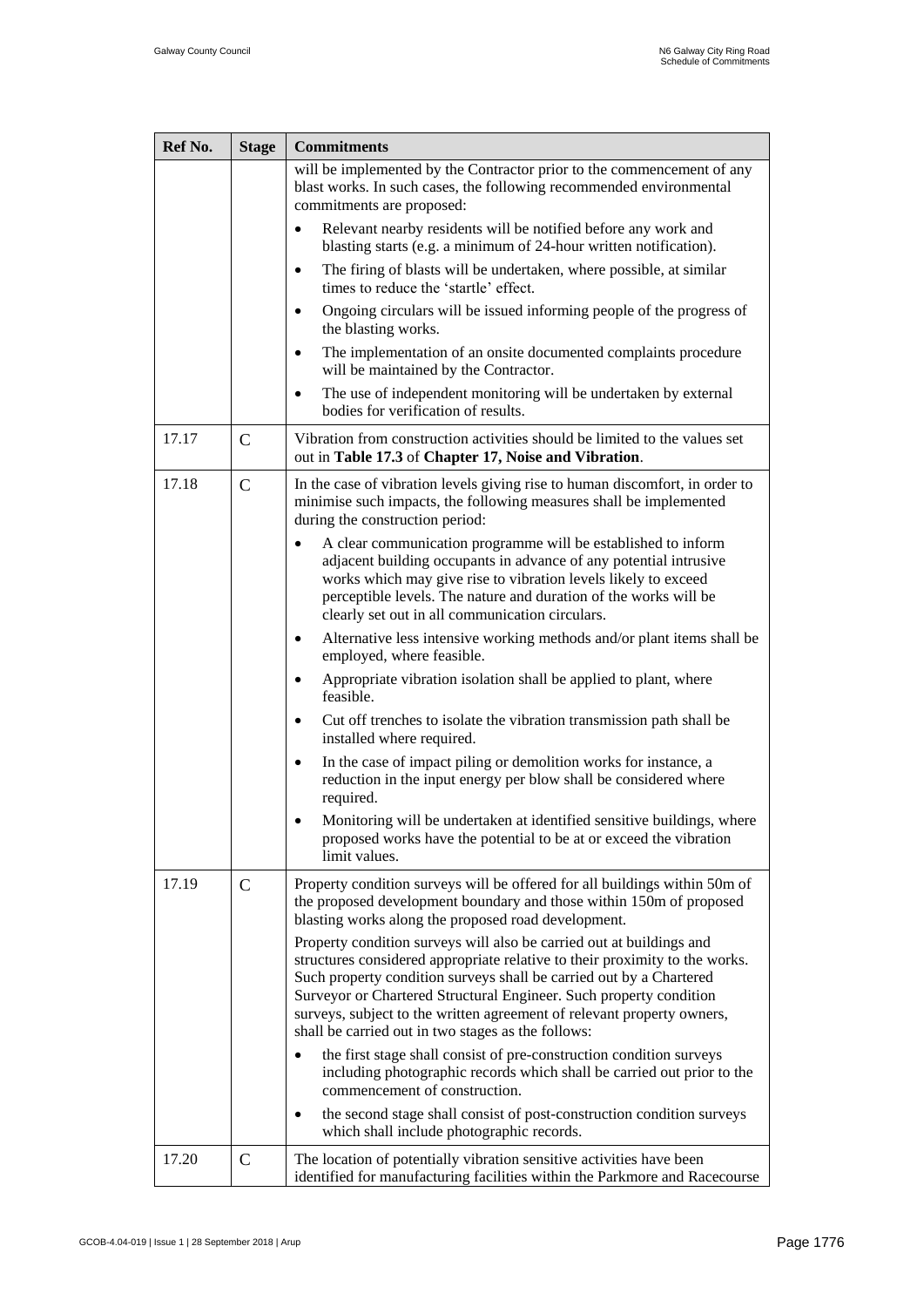| Ref No. | <b>Stage</b> | <b>Commitments</b>                                                                                                                                                                                                                                                                                                                                                                                                                                                                                                                                                                                                                                                                                                                                                                                                                                                                                                                                                                                                                                                                                                                                                                                                                                              |
|---------|--------------|-----------------------------------------------------------------------------------------------------------------------------------------------------------------------------------------------------------------------------------------------------------------------------------------------------------------------------------------------------------------------------------------------------------------------------------------------------------------------------------------------------------------------------------------------------------------------------------------------------------------------------------------------------------------------------------------------------------------------------------------------------------------------------------------------------------------------------------------------------------------------------------------------------------------------------------------------------------------------------------------------------------------------------------------------------------------------------------------------------------------------------------------------------------------------------------------------------------------------------------------------------------------|
|         |              | Business Parks. This location is in proximity to an area where blasting will<br>take place as part of the proposed tunnel at Ballybrit. The most effective<br>form of mitigation for this type of sensitive process is through on-going<br>consultation with the property owners as the design and construction of the<br>proposed road development progresses. This will involve baseline<br>vibration monitoring and the use of trial blasts using an initial low level<br>charge with simultaneously vibration measurements undertaken at the<br>building. This information will be used to determine acceptable vibration<br>levels for the facility relating to the sensitivity of the operating equipment.<br>The results of this trial assessment will then set appropriate agreed limits<br>values at the facility in question which will be monitored during<br>subsequent blasts or other excavation methodologies. Where no safe limit<br>is determined, the timing and scheduling of blasts will be undertaken in<br>consultation with the facility when no sensitive operations are taking<br>place. Given the short time period over which an individual blast takes<br>place (i.e. a number of seconds), this approach is deemed to be feasible. |
| 17.21   | $\Omega$     | Low Noise Road Surface (LNRS) will be used to reduce noise generated at<br>source.                                                                                                                                                                                                                                                                                                                                                                                                                                                                                                                                                                                                                                                                                                                                                                                                                                                                                                                                                                                                                                                                                                                                                                              |
| 17.22   | $\Omega$     | Noise barriers as detailed in Table 17.14 in Chapter 17, Noise and<br>Vibration and Figures 17.1.01 to 17.1.14 will be implemented to reduce<br>noise levels along the propagation path between the source (proposed road<br>development) and the specific receivers (houses, schools, churches etc.).<br>These screens may be constructed as earth bunds, proprietary noise                                                                                                                                                                                                                                                                                                                                                                                                                                                                                                                                                                                                                                                                                                                                                                                                                                                                                    |
|         |              | barriers or a combination of both.                                                                                                                                                                                                                                                                                                                                                                                                                                                                                                                                                                                                                                                                                                                                                                                                                                                                                                                                                                                                                                                                                                                                                                                                                              |

#### <span id="page-16-0"></span>**21.8 Landscape and Visual**

| Ref No. | <b>Stage</b>  | <b>Commitments</b>                                                                                                                                                                                                                                                                                                                                                                                                                                                                                                                                                                                                                                                                                                     |
|---------|---------------|------------------------------------------------------------------------------------------------------------------------------------------------------------------------------------------------------------------------------------------------------------------------------------------------------------------------------------------------------------------------------------------------------------------------------------------------------------------------------------------------------------------------------------------------------------------------------------------------------------------------------------------------------------------------------------------------------------------------|
| 12.1    | $\mathcal{C}$ | Landscape mitigation proposals shall take account of the approaches and<br>principles as set out in A Guide to Landscape Treatments for National<br>Road Schemes in Ireland, in particular to Chapter 4: Components of the<br>Roadside Landscape; Chapter 5: Soil Geographic Factors; and Chapter 6:<br>Landscape Treatments. Unless otherwise qualified in the following or in<br>Chapter 8, Biodiversity, seeding and planting proposals, including<br>species and planting type and species shall be in accordance with<br>Chapter 6 of the Landscape Guidelines (A Guide to Landscape<br>Treatments for National Road Schemes in Ireland) adapted as required<br>for local environmental and landscape conditions. |
| 12.2    | $\mathcal{C}$ | Site machinery shall operate within the proposed road development<br>construction area.                                                                                                                                                                                                                                                                                                                                                                                                                                                                                                                                                                                                                                |
| 12.3    | $\mathcal{C}$ | Storage areas shall be located so as to avoid impacting further on<br>existing residential and other property, woodlands, trees, hedgerows,<br>drainage patterns, etc.                                                                                                                                                                                                                                                                                                                                                                                                                                                                                                                                                 |
| 12.4    | C             | Solid site hoarding of minimum 2.0m in height shall be provided<br>alongside construction works adjoining residential property or<br>recreational amenities                                                                                                                                                                                                                                                                                                                                                                                                                                                                                                                                                            |
| 12.5    | $\mathcal{C}$ | Solid hoarding or similar, of minimum 2.0m in height shall be provided<br>along any side of a proposed construction compound, where they are<br>located within 100m of residential properties.                                                                                                                                                                                                                                                                                                                                                                                                                                                                                                                         |
| 12.6    | $\mathcal{C}$ | Construction compounds shall be fully-decommissioned and reinstated to<br>their pre-construction condition at the end of the construction contract                                                                                                                                                                                                                                                                                                                                                                                                                                                                                                                                                                     |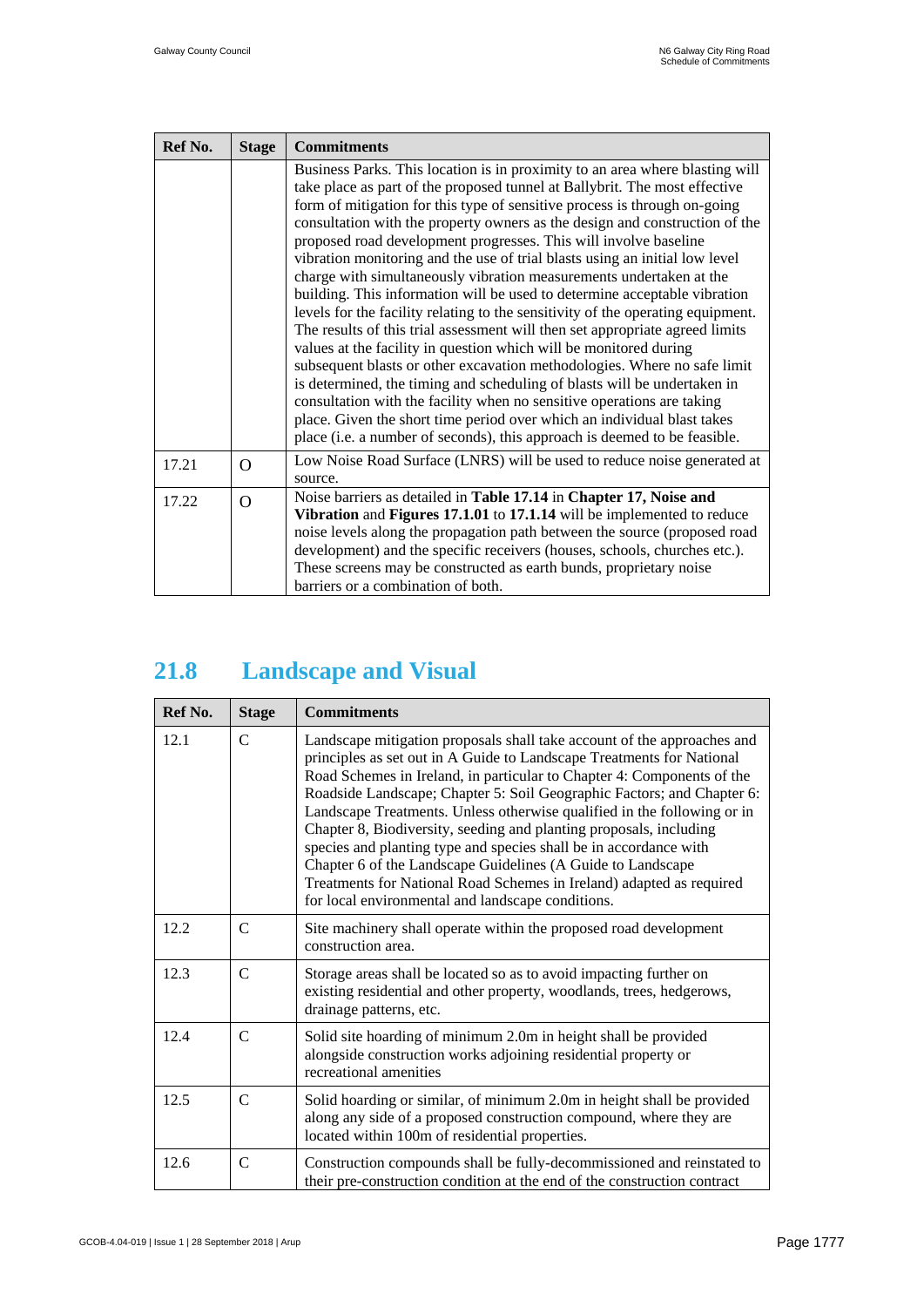| Ref No.                      | <b>Stage</b>   | <b>Commitments</b>                                                                                                                                                                                                                                                                                                                                                                                                                                                                                                                                                                                                                                                                                                         |
|------------------------------|----------------|----------------------------------------------------------------------------------------------------------------------------------------------------------------------------------------------------------------------------------------------------------------------------------------------------------------------------------------------------------------------------------------------------------------------------------------------------------------------------------------------------------------------------------------------------------------------------------------------------------------------------------------------------------------------------------------------------------------------------|
|                              |                | unless these areas have been identified as habitat compensation or<br>material deposition areas.                                                                                                                                                                                                                                                                                                                                                                                                                                                                                                                                                                                                                           |
| 12.7                         | $\mathbf C$    | Side slopes and other landscape areas along the proposed road<br>development shall be prepared for soiling, and either seeded and/or<br>planted at the earliest possible opportunity. As such, some scope may<br>exist for undertaking significant areas of seeding and planting prior to the<br>end of the construction works. However, due to construction<br>programming and seasonal restrictions, it is also likely that significant<br>planting works will not be undertaken until the end of the major<br>construction phase.                                                                                                                                                                                       |
| 12.8                         | $\mathbf C$    | All mitigation planting will take place at the earliest opportunity feasible<br>during the construction stage so as to maximise establishment prior to<br>road opening.                                                                                                                                                                                                                                                                                                                                                                                                                                                                                                                                                    |
| <b>Project Wide Measures</b> |                |                                                                                                                                                                                                                                                                                                                                                                                                                                                                                                                                                                                                                                                                                                                            |
| 12.9                         | $\overline{O}$ | Cut slopes on mainline, link roads and local roads:<br>Cut slopes shall be finished to even gradients, topsoiled unless otherwise<br>stated in this table or elsewhere in the EIAR. Slopes shall be free of<br>rubble and stones over 50mm diameter. All such rubble/stone shall be<br>removed or buried. Unless otherwise stated slopes shall be seeded to a<br>low maintenance non-agricultural grassland or to a diverse<br>grass/wildflower sward, as appropriate. Steep slopes may be hydro-<br>seeded.<br>Where exposed, stable rock cuttings/slopes will be retained as a<br>landscape feature along the proposed road corridor.                                                                                    |
| 12.10                        | $\Omega$       | Embankments on mainline, link roads, and local roads:                                                                                                                                                                                                                                                                                                                                                                                                                                                                                                                                                                                                                                                                      |
|                              |                | Embankments shall be finished to even gradients, topsoiled unless<br>otherwise stated in this table or elsewhere in the EIAR. Slopes shall be<br>free of rubble and stones over 50mm diameter. All such rubble/stone<br>shall be removed or buried. Unless otherwise stated slopes shall be<br>seeded to a low maintenance non-agricultural grassland or to a diverse<br>grass/wildflower sward, as appropriate. Steep slopes may be hydro-<br>seeded.                                                                                                                                                                                                                                                                     |
| 12.11                        | Ő              | Verges & Roundabouts on mainline, link roads, and local roads:                                                                                                                                                                                                                                                                                                                                                                                                                                                                                                                                                                                                                                                             |
|                              |                | Verges will be provided along both sides of mainline. Verges will also be<br>provided around junctions and along local road re-alignments and tie-ins.<br>Verges and roundabouts shall be finished to even or gently flowing<br>gradients, with minimum 200mm topsoil. Areas shall be stone buried or<br>raked will be free of rubble and stones over 25mm diameter. Verges and<br>roundabouts will be seeded to low-maintenance seed mix.                                                                                                                                                                                                                                                                                 |
| 12.12                        | $\Omega$       | Ponds, swales, 'V-drains' etc.:                                                                                                                                                                                                                                                                                                                                                                                                                                                                                                                                                                                                                                                                                            |
|                              |                | All slopes shall be evenly graded and free of rubble and stones over<br>50mm diameter. Slopes shall be seeded to low maintenance non-<br>agricultural grassland or to a grass/wildflower sward, allowing for<br>natural development over time. Steep slopes on pond edges and 'V-<br>drains' may be hydro-seeded.<br>Areas around ponds shall be a diverse landscape of low maintenance<br>grassland/species-rich grass wildflower sward and plantings of scrub<br>planting and/or low-canopy woodland and shrub planting. Hedgerows of<br>blackthorn and hawthorn, hazel and holly, without tree species, shall be<br>established along non-roadside boundaries.<br>Non-palisade type fencing shall be secure pond areas. |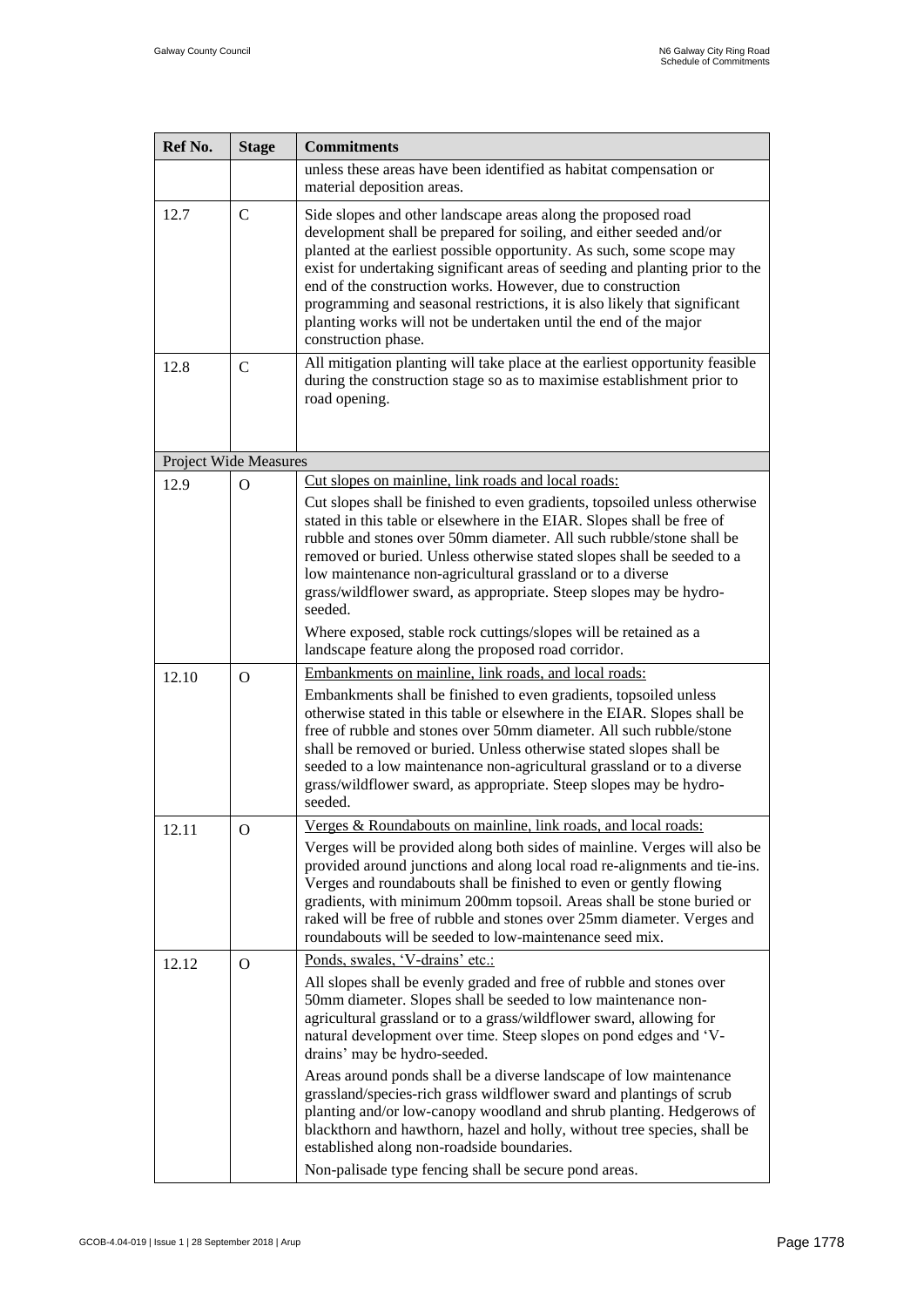| Ref No. | <b>Stage</b>   | <b>Commitments</b>                                                                                                                                                                                                                                                                                                                                                                                                                                                                                                                                                                                                                                                                                                                                                                                                  |
|---------|----------------|---------------------------------------------------------------------------------------------------------------------------------------------------------------------------------------------------------------------------------------------------------------------------------------------------------------------------------------------------------------------------------------------------------------------------------------------------------------------------------------------------------------------------------------------------------------------------------------------------------------------------------------------------------------------------------------------------------------------------------------------------------------------------------------------------------------------|
| 12.13   | $\overline{O}$ | Noise barriers/bunds:                                                                                                                                                                                                                                                                                                                                                                                                                                                                                                                                                                                                                                                                                                                                                                                               |
|         |                | Where possible hedgerow scrub and shrub planting and/or low-canopy<br>woodland of native species shall be established as either a narrow<br>planting of 3.0m minimum width or double-staggered hedgerow along<br>the full off-road face of barriers.                                                                                                                                                                                                                                                                                                                                                                                                                                                                                                                                                                |
|         |                | Low-canopy and/or shrub planting of native species shall be established<br>on the off road face of bunds. The planting shall include ash*, birch,<br>blackthorn, elder, hawthorn, hazel, holly, rowan and/or willow species as<br>appropriate. Plants shall be 90 to 120cm in height at planting.<br>* Note: Due to the risk of Ash Dieback (Chalara fraxinea) and until                                                                                                                                                                                                                                                                                                                                                                                                                                            |
|         |                | further notice, ash ( <i>Fraxinus</i> species) is no longer approved by the TII<br>for planting schemes. This does not impact on the use of Mountain ash -<br>also known as rowan (Sorbus aucuparia).                                                                                                                                                                                                                                                                                                                                                                                                                                                                                                                                                                                                               |
|         |                | Transparent noise barriers will be used on the River Corrib Bridge.                                                                                                                                                                                                                                                                                                                                                                                                                                                                                                                                                                                                                                                                                                                                                 |
| 12.14   | $\Omega$       | Plants and planting areas:                                                                                                                                                                                                                                                                                                                                                                                                                                                                                                                                                                                                                                                                                                                                                                                          |
|         |                | All tree species over 150cm in height together with all Pine shall be<br>appropriately staked and tied. All failed, dead or defective plants shall be<br>replaced before the end of each and every year of defect aftercare.                                                                                                                                                                                                                                                                                                                                                                                                                                                                                                                                                                                        |
|         |                | Full planting area will be free of stones over 50mm in diameter.                                                                                                                                                                                                                                                                                                                                                                                                                                                                                                                                                                                                                                                                                                                                                    |
| 12.15   | $\Omega$       | Grass areas:                                                                                                                                                                                                                                                                                                                                                                                                                                                                                                                                                                                                                                                                                                                                                                                                        |
|         |                | Grass areas shall provide full sward cover within 12 months of seeding.<br>Any failed, bare or defective areas shall be re-seeded between March -<br>May and/or August - September in each and every year of defect<br>aftercare.                                                                                                                                                                                                                                                                                                                                                                                                                                                                                                                                                                                   |
| 12.16   | $\Omega$       | Unauthorised access, parking and/or encampment:                                                                                                                                                                                                                                                                                                                                                                                                                                                                                                                                                                                                                                                                                                                                                                     |
|         |                | Landscape proposals shall avoid creating areas considered as being<br>suitable for unauthorised parking and shall use landscape proposals to<br>deter and prevent such use.                                                                                                                                                                                                                                                                                                                                                                                                                                                                                                                                                                                                                                         |
| 12.17   | $\Omega$       | Remnant areas:                                                                                                                                                                                                                                                                                                                                                                                                                                                                                                                                                                                                                                                                                                                                                                                                      |
|         |                | Any post-construction remnant lands shall be treated to a diverse range<br>of grassland and/or planting proposals to include a minimum 30%<br>planting, amended as locally appropriate. The remaining area shall be<br>treated as locally appropriate low maintenance grass/species-rich sward.                                                                                                                                                                                                                                                                                                                                                                                                                                                                                                                     |
| 12.18   | $\Omega$       | Where feasible landscape measures shall include for the re-connection of<br>existing field boundaries and hedgerows along the proposed road<br>development. Where appropriate trees species as noted in Mitigation<br>Tables 12.7 and 12.8 of the EIAR, shall be randomly spaced in a visually<br>naturalistic manner within such hedgerows.                                                                                                                                                                                                                                                                                                                                                                                                                                                                        |
| 12.19   | $\Omega$       | Where areas are in cut or fill, a grass or meadow sward will be<br>established over the slope except in areas of cutting through stable rock<br>(see Landscape Guidelines, Section 4.2: Cuttings and Embankments).<br>Except where otherwise required, it is not proposed to plant either cut or<br>fill slopes in their entirety, but to encourage a more naturalistic and<br>locally sympathetic grouping of plantings within a semi-natural grass<br>sward. Slopes may also be seeded to wildflower grassland and hydro-<br>seeding may be utilised for seeding of steep slopes. It is expected that<br>significant extent of rock cutting will arise on the proposed road<br>development. Stable rock slopes will be retained as an exposed face for<br>natural colonisation and as a local landscape features. |
| 12.20   | $\Omega$       | Along the length of the proposed road development, landscape areas<br>within junctions and small areas of severed fields, plots or other property                                                                                                                                                                                                                                                                                                                                                                                                                                                                                                                                                                                                                                                                   |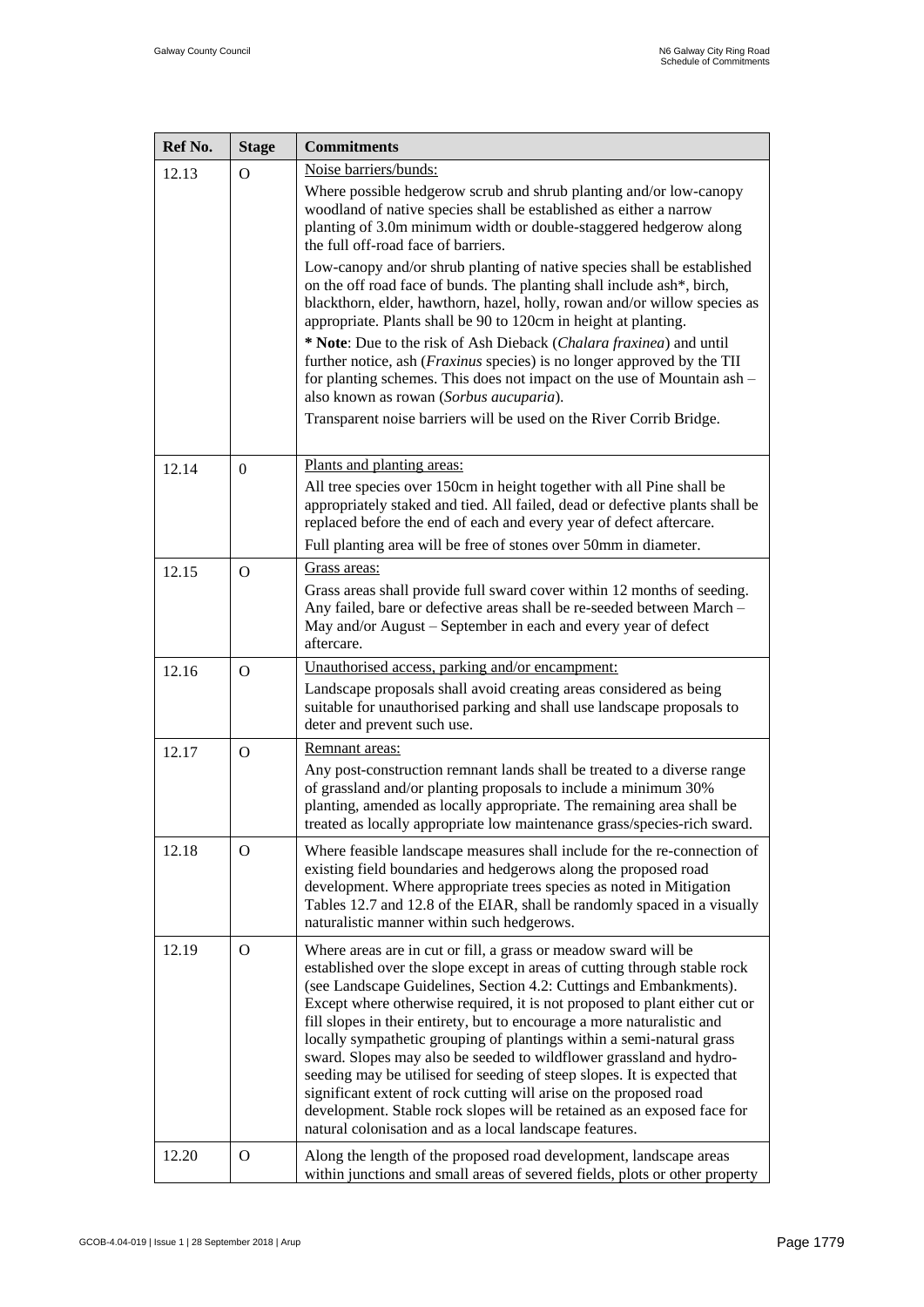| Ref No. | <b>Stage</b> | <b>Commitments</b>                                                                                                                                                                                                                                                                                                                                                                                                                                                                                                                                                                                                                                                                                                                                                      |
|---------|--------------|-------------------------------------------------------------------------------------------------------------------------------------------------------------------------------------------------------------------------------------------------------------------------------------------------------------------------------------------------------------------------------------------------------------------------------------------------------------------------------------------------------------------------------------------------------------------------------------------------------------------------------------------------------------------------------------------------------------------------------------------------------------------------|
|         |              | acquired for the construction of the proposed road development will be<br>varyingly treated including being planted in a semi-natural copse like<br>scrub plantings and native woodland species. (see Landscape Guidelines,<br>Section 4.6: Additional Plots and Other Areas). Such planted blocks<br>dispersed along the proposed road development will assist in the<br>improvement of the longer-term visual character of the proposed road<br>development and local surrounds. Particular attention shall be given to an<br>appropriate extent and scale of planting in and surrounding junctions (see<br>Landscape Guidelines, Section 4.3: Junctions, Interchanges and<br>Roundabouts) and embankments (see Landscape Guidelines, Section<br>4.2.2: Embankments). |
| 12.21   | $\Omega$     | Certain areas along the length of the proposed road development have<br>been set aside for drainage requirements/pollution control/attenuation.<br>Where proposed these will be securely fenced and planted with locally<br>appropriate hedgerows, shrubs and/or screen planting located along the<br>proposed development boundary to minimise any visual impact from off<br>road areas. However, it is noted that these features also offer the<br>potential to provide for improved landscape diversity and habitat.                                                                                                                                                                                                                                                 |
| 12.22   | $\Omega$     | Proposed planting will generally be established using bare-root<br>transplants, whips and feathered plants which adapt readily to disturbed<br>ground conditions. A proportion, totalling not less than 5% of 'Half-<br>standard' (6-8cm girth & 200cm-250cm tall) and a further 5% 'Standard'<br>(8-10cm girth & 250cm-300cm tall) trees shall be used to supplement<br>these plantings, especially in the vicinity of residential areas. All planting<br>mixes will take cognisance of, and include native and local species as<br>identified in the Chapter 8, Biodiversity. These requirements have been<br>adapted and further detailed as appropriate to particular areas as set out<br>in Table 12.8 of Chapter 12, Landscape and Visual of the EIAR.            |
| 12.23   | $\Omega$     | Where used, tree species will be selected from a list of primarily native,<br>naturalised and indigenous species, which will include alder, common<br>ash (subject to planting restrictions at time of works), common birches,<br>common oaks, mountain ash, Scots pine and willow species. Planting<br>sizes will be from 75cm to 400cm in height and tree species will be<br>planted at average 2.0m centres within the wider planting mix.                                                                                                                                                                                                                                                                                                                           |
| 12.24   | $\Omega$     | Shrub planting species utilised will be selected from a list of primarily<br>native and indigenous species, which will include, blackthorn, elder,<br>hawthorn, hazel, holly, guelder rose, spindle, willows and other plants<br>found naturalised in the affected localities. Planting sizes will vary from<br>30 to 75cm in height and shrub species will be planted at between 1.0<br>and 1.5m centres depending of landscape type, see <b>Table 12.8</b> of the<br>EIAR.                                                                                                                                                                                                                                                                                            |
| 12.25   | $\Omega$     | Hedge planting will be primarily of blackthorn and hawthorn<br>interspersed with other species such as elder, hazel, holly and those<br>found locally. Hawthorn within hedgerows shall be planted at between<br>75 to 90cm in height and at 500mm centres in each of 2 double staggered<br>rows or wider plantings where a denser effect is required. The hedgerow<br>will be interspersed with standard-sized randomly spaced tree species<br>such as alder, common ash and oaks, as appropriate to particular locality.                                                                                                                                                                                                                                               |
| 12.26   | $\Omega$     | Areas to be seeded to meadow will be thinly topsoiled (5cm layer) and<br>seeded with a locally appropriate seed mix. Mainline and side road<br>verges will be cultivated, topsoiled minimum 200mm deep and stone<br>buried to remove stones down to 25mm diameter prior to seeding to a<br>low-maintenance grass seed mix.                                                                                                                                                                                                                                                                                                                                                                                                                                              |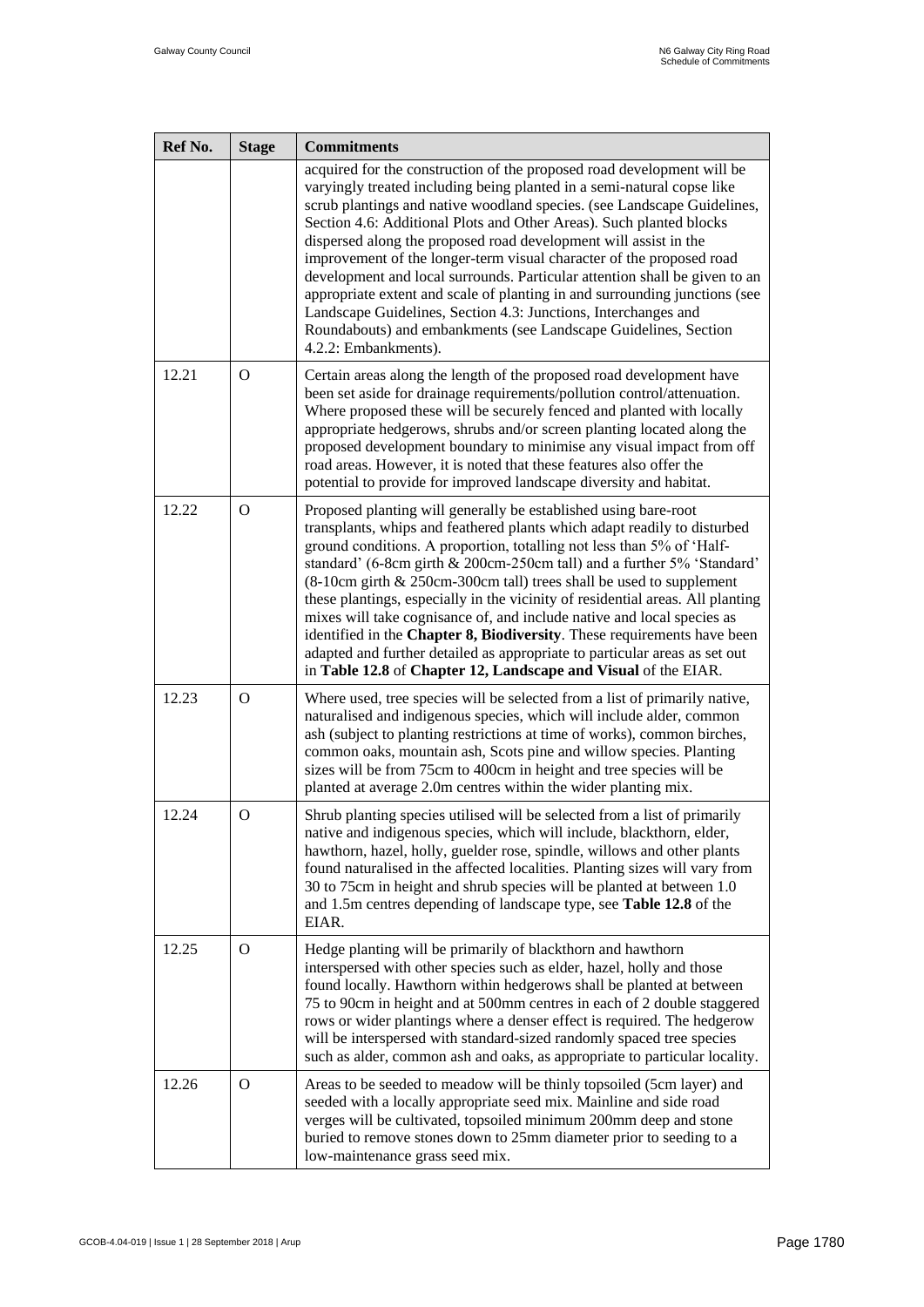| Ref No.                  | <b>Stage</b> | <b>Commitments</b>                                                                                                                                                                                                                                                                                                                                                                                                                                                                                                              |
|--------------------------|--------------|---------------------------------------------------------------------------------------------------------------------------------------------------------------------------------------------------------------------------------------------------------------------------------------------------------------------------------------------------------------------------------------------------------------------------------------------------------------------------------------------------------------------------------|
| 12.27                    | O            | Where lighting is proposed, the lighting design shall meet the<br>requirements of BS EN 13201-2:2003 and BS5489-1: 2003, Code of<br>Practice for Design of Road Lighting. Lighting of Roads and Public<br>Amenity Areas and shall comply with the requirements of the DMRB<br>TD 34-91. The detailed lighting design shall be completed in a manner,<br>which will minimise glare and will ensure that light-spill effect is<br>minimised.                                                                                      |
| <b>Specific Measures</b> |              |                                                                                                                                                                                                                                                                                                                                                                                                                                                                                                                                 |
| 12.28                    | $\Omega$     | In specific locations barriers and/or earth bunds may be provided to<br>reduce the impact of noise. Such features shall, wherever possible, be<br>integrated within the proposed landscaping measures.                                                                                                                                                                                                                                                                                                                          |
| 12.29                    | $\Omega$     | All of the following specific environmental commitments will be taken<br>account of in the detailed design and implementation of landscape<br>measures:                                                                                                                                                                                                                                                                                                                                                                         |
|                          |              | Location of cut-off drains at the top of cuttings and at the bottom of<br>embankments.                                                                                                                                                                                                                                                                                                                                                                                                                                          |
|                          |              | The location and requirements for maintenance access along the<br>$\bullet$<br>mainline of the proposed road development.                                                                                                                                                                                                                                                                                                                                                                                                       |
|                          |              | Locations where rock is encountered in cuttings. Such rock faces<br>$\bullet$<br>may be retained as geological features of the corridor of the<br>proposed road development.                                                                                                                                                                                                                                                                                                                                                    |
|                          |              | The location and integration of noise barriers within the landscape<br>٠<br>design.                                                                                                                                                                                                                                                                                                                                                                                                                                             |
|                          |              | Clearance zones (TD19 - Safety Barrier Standards).<br>$\bullet$                                                                                                                                                                                                                                                                                                                                                                                                                                                                 |
|                          |              | Sight-lines, including at junctions and to carriageway signage, etc.                                                                                                                                                                                                                                                                                                                                                                                                                                                            |
| 12.30                    | $\Omega$     | Where feasible reinforced earth retaining wall approaches will be<br>incorporated so as allow for a green landscape finish to all or part of the<br>retaining structures. A limestone finish will be used where structural<br>walls are required and for the abutments of the proposed bridge over the<br>N59 Moycullen Road. The stone will consist of natural limestone,<br>matching the character of the local stone, with a strong horizontal axis of<br>between 5 to 1 and 7 to 1 (i.e. horizontal to vertical dimension). |
| 12.31                    | O            | Landscape Measures also take account of the specific protection and<br>environmental commitments detailed in Chapter 8, Biodiversity. In<br>particular, the measures include:                                                                                                                                                                                                                                                                                                                                                   |
|                          |              | Retained habitats, trees and hedgerows on land-take boundaries, etc.<br>will be fenced-off and protected during construction works.                                                                                                                                                                                                                                                                                                                                                                                             |
|                          |              | Specific measures are proposed at a number of locations for<br>$\bullet$<br>mitigation of potential impact on Bat species. This includes:                                                                                                                                                                                                                                                                                                                                                                                       |
|                          |              | the provision of artificial bat roosts $-$ with specific planting to<br>$\circ$<br>encourage use.                                                                                                                                                                                                                                                                                                                                                                                                                               |
|                          |              | the provision of a planted wildlife overbridge (Ch. $12+700$ )<br>$\circ$<br>with tie-in planting to local hedgerows and proposed planting<br>on the boundary of the proposed road development, which will<br>maximise potential benefit and use.                                                                                                                                                                                                                                                                               |
|                          |              | dense planting, with trees for improvement of connectivity<br>$\circ$<br>along the boundary of the proposed road development:                                                                                                                                                                                                                                                                                                                                                                                                   |
|                          |              | west of the crossing of the L1323 Letteragh (Ch. $7+200$ – Ch.<br>O<br>$7+280$ ).                                                                                                                                                                                                                                                                                                                                                                                                                                               |
|                          |              | along embankments to either side of the proposed bridge over<br>O<br>the River Corrib.                                                                                                                                                                                                                                                                                                                                                                                                                                          |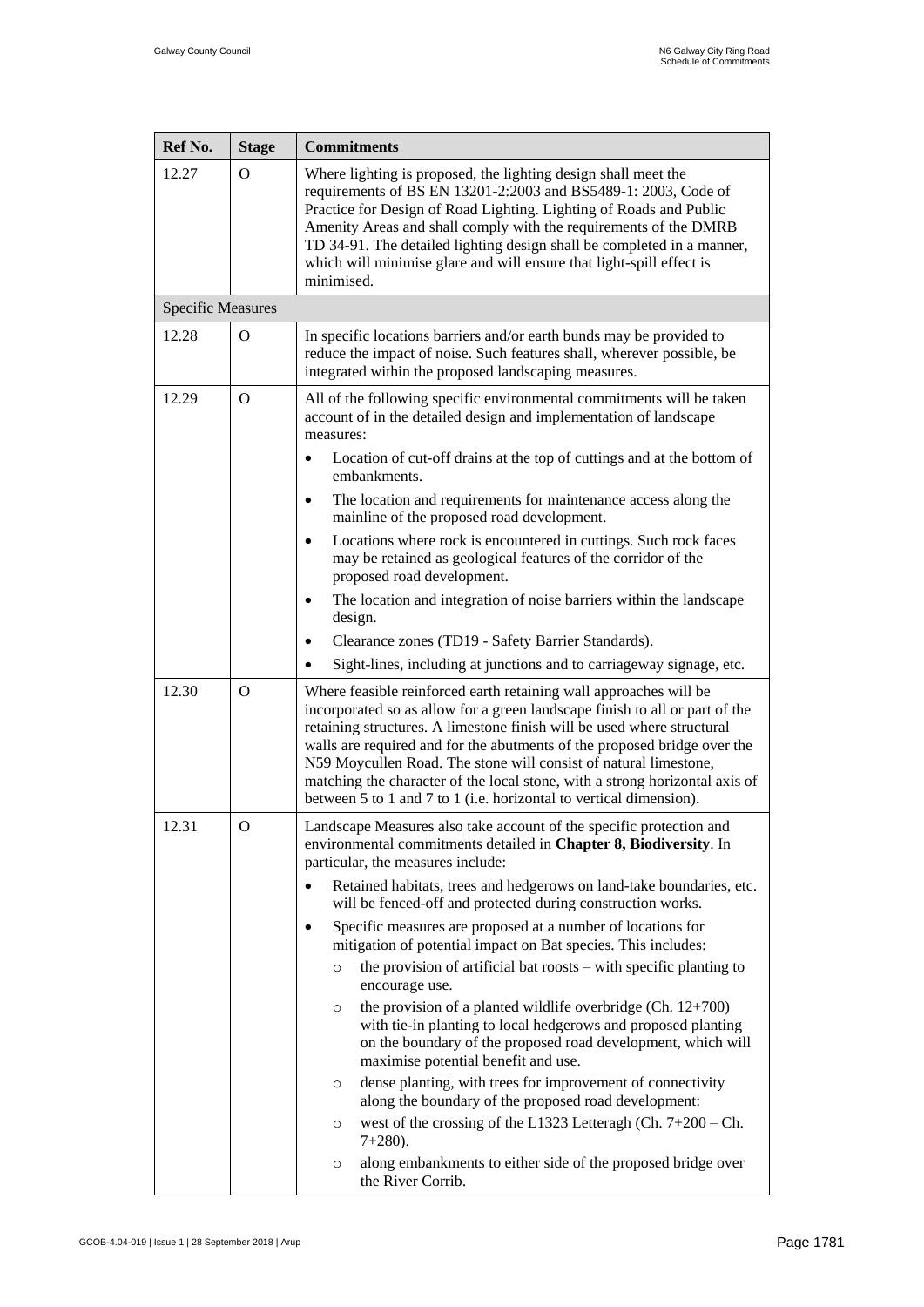| Ref No. | <b>Stage</b> | <b>Commitments</b>                                                                                                                                                                                                                                                                                                                                                                                                                                                                                                                                                                                                                                                          |
|---------|--------------|-----------------------------------------------------------------------------------------------------------------------------------------------------------------------------------------------------------------------------------------------------------------------------------------------------------------------------------------------------------------------------------------------------------------------------------------------------------------------------------------------------------------------------------------------------------------------------------------------------------------------------------------------------------------------------|
|         |              | between the crossing of the N84 Headford Road at Ballindooley<br>$\circ$<br>and School Road at Castlegar.                                                                                                                                                                                                                                                                                                                                                                                                                                                                                                                                                                   |
|         |              | hedgerow planting for improvement of connectivity of habitats<br>$\circ$<br>to the east of Menlo Castle.                                                                                                                                                                                                                                                                                                                                                                                                                                                                                                                                                                    |
|         |              | hedgerow and copse planting for enhancement of foraging<br>$\circ$<br>habitat to the north of Menlo Castle.                                                                                                                                                                                                                                                                                                                                                                                                                                                                                                                                                                 |
|         |              | In order to deter Barn Owls from foraging close to the proposed road<br>development, embankments and cuttings, other than rock cuttings or<br>cut slopes left to naturally regenerate, will be densely planted with<br>low growing scrub (e.g. blackthorn, hawthorn) from Ch. 8+550 to Ch.<br>$17 + 500.$<br>In order to deter Barn Owls from over flying the proposed road<br>٠<br>development, planting of closely-spaced trees (approx. 2m centres)<br>greater than 3m in height will be established along the top of the<br>embankments between Ch. 9+600 and Ch. 10+100.                                                                                               |
| 12.32   | $\Omega$     | 6.0m wide Screen Planting (Planting at 1.0m centres for visual screening<br>shall be of a minimum of 6m in width. The planting shall extend for a<br>minimum of 100m to either side of any adjoining residential property or<br>amenity. (refer to Figures 12.4.01 to 12.4.14)).                                                                                                                                                                                                                                                                                                                                                                                            |
|         |              | Planting will include a dense planting at 1m centres of alder, birch,<br>blackthorn, elder, geulder rose, holly, hawthorn, hazel, rowan, and<br>willow species. Shrubs shall be planted at between 60 to 90cm in<br>height.                                                                                                                                                                                                                                                                                                                                                                                                                                                 |
|         |              | Scots pine of minimum 60cm in height at planting shall comprise<br>20% of the overall plant numbers and holly at a minimum of 45cm<br>in height shall comprise a further 15%.                                                                                                                                                                                                                                                                                                                                                                                                                                                                                               |
|         |              | Tree species, planted equally at half-standard (6-8cm girth) and<br>٠<br>standard size (8-10cm girth), shall comprise minimum 10% of the<br>mix.                                                                                                                                                                                                                                                                                                                                                                                                                                                                                                                            |
| 12.33   | $\Omega$     | 3.0m wide Screen Planting (Where space is limited planting at 1.0m<br>centres for visual screening shall be of a minimum of 3m in width. The<br>planting shall extend for a minimum of 100m to either side of any<br>adjoining residential property or amenity. (refer to Figures 12.4.01 to<br>$12.4.14)$ ).                                                                                                                                                                                                                                                                                                                                                               |
|         |              | Planting will include a dense planting at 1m centres of alder, birch,<br>blackthorn, elder, geulder rose, holly, hawthorn, hazel, rowan, and<br>willow species. Shrubs shall be planted at between 60 to 90cm in<br>height.<br>Scots pine of minimum 60cm in height at planting shall comprise<br>20% of the overall plant numbers and holly at a minimum of 45cm<br>in height shall comprise a further 15%.<br>Tree species, planted equally at half-standard (6-8cm girth) and<br>$\bullet$<br>standard size (8-10cm girth), shall comprise minimum 20% of the<br>mix.                                                                                                    |
| 12.34   | $\Omega$     | Stone Wall Boundaries (Stone walls as indicated on Figures 12.4.01 to<br>$12.4.14$ ).<br>Where indicated stone walls will be replaced along impacted<br>$\bullet$<br>sections of property and road boundaries on local roads. The stone<br>from the disturbed sections of existing walls will be retained and re-<br>used (generally granite to west; limestone to east) where possible to<br>reinstate these new boundaries. The boundary walls may be backed<br>by hedgerows of locally appropriate species, i.e. blackthorn,<br>hawthorn and holly to west and hazel, hawthorn and holly to east.<br>Elsewhere, where stone walls are removed the stone will be retained |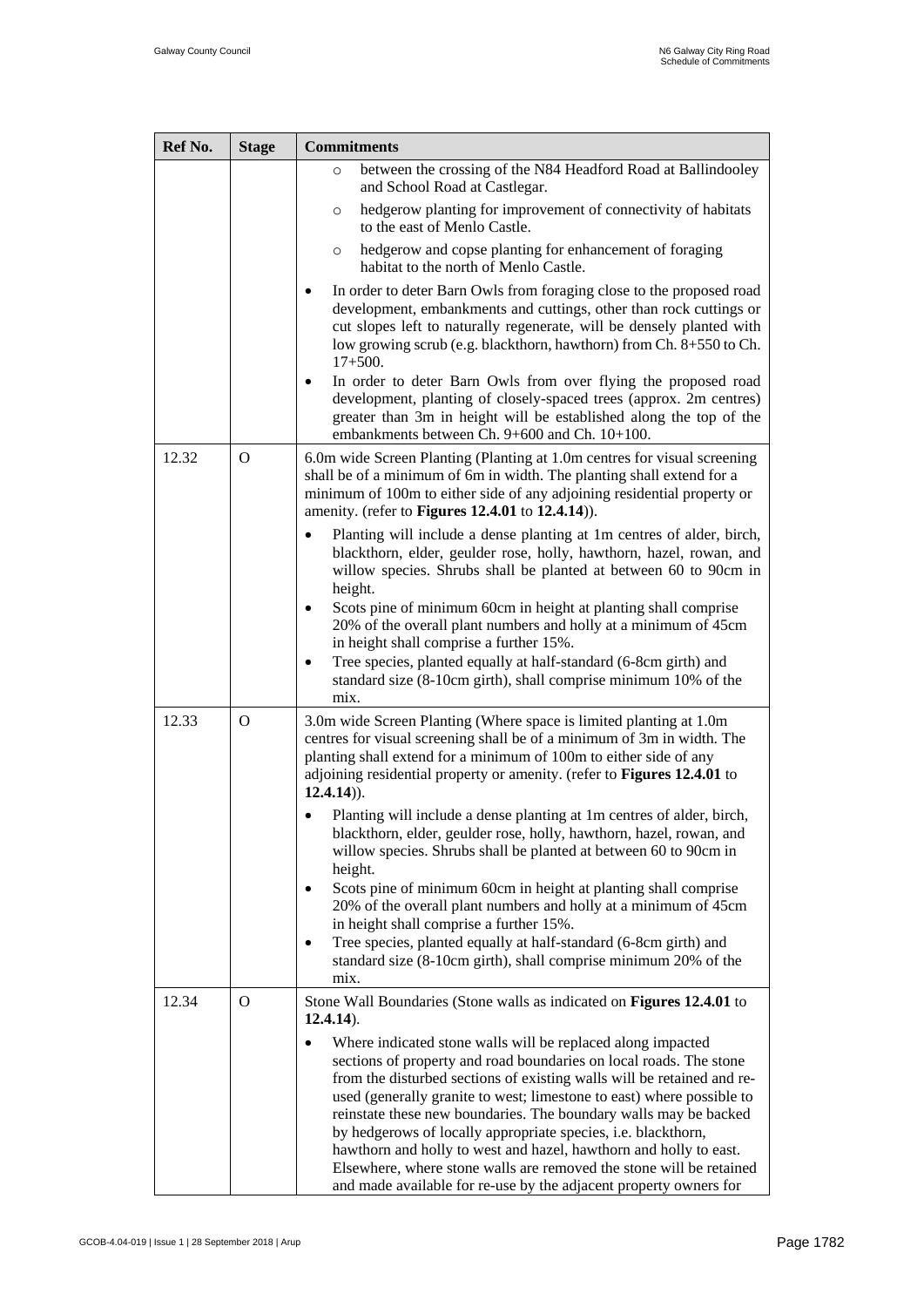| Ref No. | <b>Stage</b> | <b>Commitments</b>                                                                                                                                                                                                                                                                                                                                                                                                                                                                                                                                                                                                                                                                                                                                                                                                                                                                                                                                                                                                                                                                                                                                                                                                                                                   |
|---------|--------------|----------------------------------------------------------------------------------------------------------------------------------------------------------------------------------------------------------------------------------------------------------------------------------------------------------------------------------------------------------------------------------------------------------------------------------------------------------------------------------------------------------------------------------------------------------------------------------------------------------------------------------------------------------------------------------------------------------------------------------------------------------------------------------------------------------------------------------------------------------------------------------------------------------------------------------------------------------------------------------------------------------------------------------------------------------------------------------------------------------------------------------------------------------------------------------------------------------------------------------------------------------------------|
|         |              | the construction of a new stone wall on their side of the proposed<br>development boundary if they wish.                                                                                                                                                                                                                                                                                                                                                                                                                                                                                                                                                                                                                                                                                                                                                                                                                                                                                                                                                                                                                                                                                                                                                             |
| 12.35   | $\Omega$     | Boundary Hedgerow (Typical double staggered hedgerow with tree<br>planting, where locally appropriate).<br>Primarily blackthorn (30%), hawthorn (40%) and holly (10%)<br>hedgerow in west interspersed with other species (20%) such as<br>elder, willow, and those found locally.<br>Primarily hazel (30%), hawthorn (40%) and holly (10%) hedgerow<br>$\bullet$<br>to east interspersed with other species (20%) such as blackthorn<br>elder, willow, and those found locally.<br>Hawthorn plants shall be of c.90cm in height and planted at 50cm<br>$\bullet$<br>centres in each of two double staggered rows, 25cm apart. Other<br>plants of c.50cm in height shall be interspersed.<br>The hedgerow may be interspersed with 'half-standard-sized' (6-<br>8cm girth) alder, birch and/or oak trees planted at random spacings<br>but averaging a min. of 1 tree per 25 linear metre. Limited tree<br>species, such as birch and mountain ash may also be included as<br>'whips' at 150cm in height.                                                                                                                                                                                                                                                            |
| 12.36   | $\mathbf{O}$ | Retaining Walls and structure over the N59 Moycullen Road (Use of<br>reinforced earth retaining systems and limestone finishes for structural<br>elements. Retaining Wall Structures R08/01; R08/02; R08/07 & R08/04;<br>and Bridge Structure $S08/02$ (Ch. 8+300 to Ch. 8+670))<br>Where feasible reinforced earth retaining wall approaches will be<br>incorporated so as allow for a green landscape finish to all or part of<br>the retaining structures.<br>Planting of trees shall also be provided along the base of the<br>$\bullet$<br>structure. These shall include smaller growing species such as alder,<br>birch and rowan planted as Selected Standards (i.e. 14cm girth or<br>greater).<br>A limestone finish will be used for the external finish of the<br>٠<br>abutments for the proposed bridge over the N59 Moycullen Road<br>and where structural walls are required. The stone will consist of<br>natural limestone, matching the character of local stone, with a<br>strong horizontal axis of between 5 to 1 and 7 to 1 (i.e. horizontal to<br>vertical dimension).                                                                                                                                                                         |
| 12.37   | Ő            | Bat habitat enhancement (new 2m wide tree and shrub hedgerow, with<br>occasional planted copses located north and east of Menlo Castle.)<br>New hedgerow of native species will be established with plants at<br>$\bullet$<br>0.5m staggered centres in each of 5 rows located 0.5m apart to sub-<br>divide existing open fields.<br>Standard-sized trees species (min 8-10cm girth, 2.4m high) will be<br>$\bullet$<br>planted at 15m staggered centres in each of the 3 central rows.<br>Diverse range of shrub species will be planted between trees in the<br>central rows and throughout the outer 2 rows.<br>Circa 15m diameter woodland copses will be established within<br>٠<br>open fields using similar approach, densities and species<br>Planting will be protected by stock-proof fence, c.1.25m high<br>$\bullet$<br>located at 1.0m offset to either side of the outer row of the new<br>hedgerow.<br>Tree species to include alder, birch, oak, rowan, planted as standards<br>(as above) and whips (1.25m high). Shrubs to comprise mainly<br>blackthorn, hawthorn and hazel (combined 60%), with elder, holly,<br>spindle, willow etc.<br>Hawthorn plants shall be of between c.90cm in height and all other<br>shrubs shall be c.60cm in height. |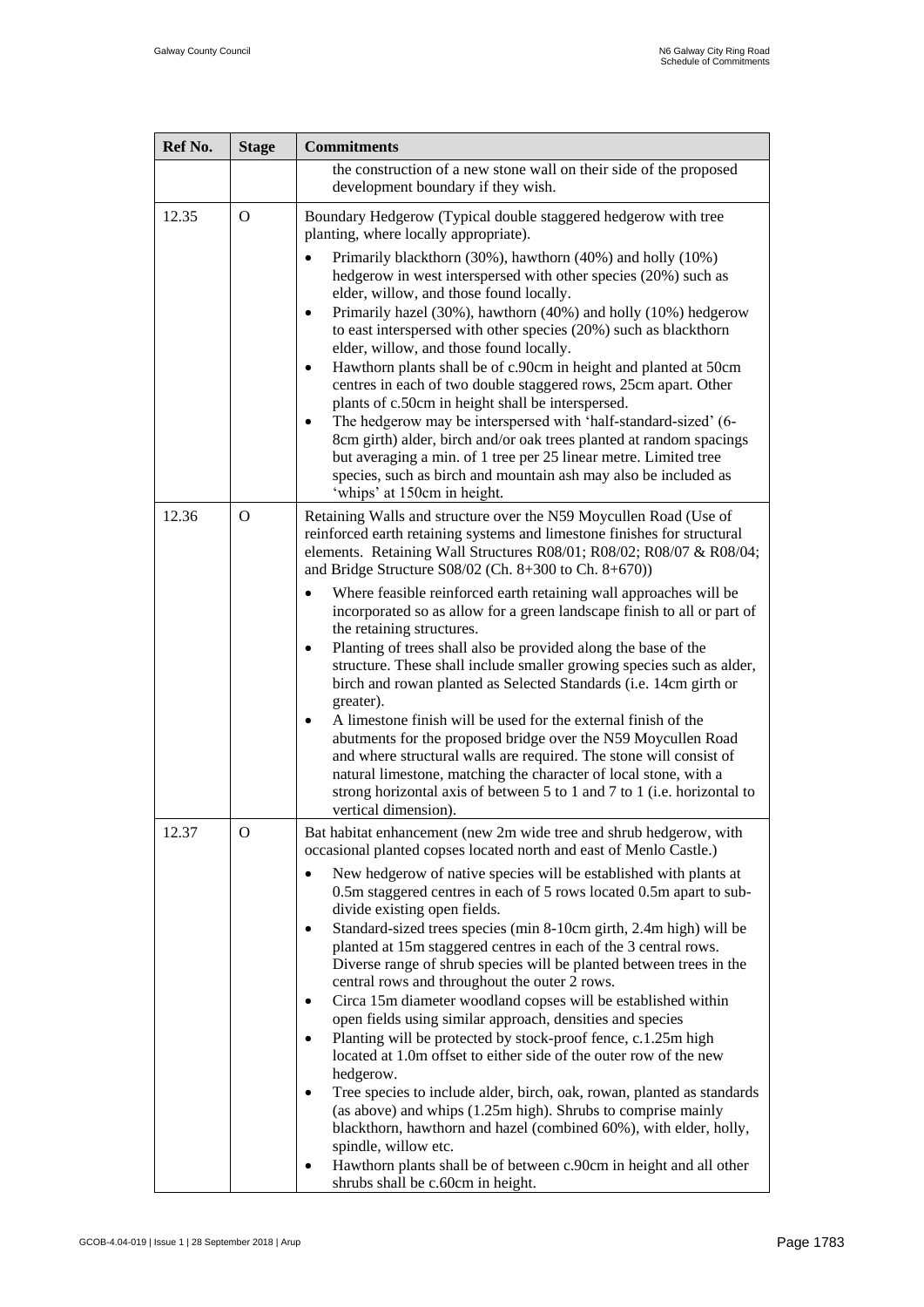| Ref No. | <b>Stage</b> | <b>Commitments</b>                                                                                                                                                                                                                                                                                                                                                                                                                                                                                                                                                                                                                                                                                                                                                                                                                                                                                                                                                                                      |
|---------|--------------|---------------------------------------------------------------------------------------------------------------------------------------------------------------------------------------------------------------------------------------------------------------------------------------------------------------------------------------------------------------------------------------------------------------------------------------------------------------------------------------------------------------------------------------------------------------------------------------------------------------------------------------------------------------------------------------------------------------------------------------------------------------------------------------------------------------------------------------------------------------------------------------------------------------------------------------------------------------------------------------------------------|
| 12.38   | $\Omega$     | Wildlife Overpass (Ballindooley/Castlegar, Structure S12/02 (Ch.<br>$12+700)$                                                                                                                                                                                                                                                                                                                                                                                                                                                                                                                                                                                                                                                                                                                                                                                                                                                                                                                           |
|         |              | Wildlife overpass (c.30m wide) will be landscaped to provide for<br>connective habitat across proposed road development. Planting to<br>consist of a central narrow grass path bounded on either side by tree-<br>lined hedgerows of native species.<br>Soil depths to vary from minimum c.45cm depth at edges to c.1.5m<br>$\bullet$<br>depth along centre-line of both hedgerows. Planted element of both<br>hedgerow lines will be c.2m wide with standard-sized trees (min 8-<br>10cm girth, 2.4m high) planted at 3m staggered centres in each of 2<br>rows in each hedgerow. Diverse range of shrub species will be<br>planted between trees and along the line of each hedgerow.<br>Planting to tie-in to proposed planting leading east and west on<br>$\bullet$<br>upper slopes of cuttings on both sides of the proposed road<br>development. This will form a continuous hedgerow/planted<br>network.<br>Tree species to include alder, birch, oak, rowan, planted as standards<br>$\bullet$ |
|         |              | (as above) and whips (1.25m high). Shrubs to comprise mainly<br>blackthorn, hawthorn and hazel (combined 60%), with elder, holly,<br>spindle, willow etc.                                                                                                                                                                                                                                                                                                                                                                                                                                                                                                                                                                                                                                                                                                                                                                                                                                               |
|         |              | Hawthorn plants shall be of between c.90cm in height and all other<br>$\bullet$<br>shrubs shall be c.60cm in height.                                                                                                                                                                                                                                                                                                                                                                                                                                                                                                                                                                                                                                                                                                                                                                                                                                                                                    |
| 12.39   | $\Omega$     | <b>Barn Owl Planting</b>                                                                                                                                                                                                                                                                                                                                                                                                                                                                                                                                                                                                                                                                                                                                                                                                                                                                                                                                                                                |
|         |              | Typical double staggered treeline with dense under planting, between<br>Ch. 9+600 and Ch. 10+100.                                                                                                                                                                                                                                                                                                                                                                                                                                                                                                                                                                                                                                                                                                                                                                                                                                                                                                       |
|         |              | Deterrent tree planting to comprise alder, birch and/or rowan planted<br>$\bullet$<br>at 3m in height (min 12-14cm girth) and at 2.0m centres in each of 2<br>rows 1.5m apart.                                                                                                                                                                                                                                                                                                                                                                                                                                                                                                                                                                                                                                                                                                                                                                                                                          |
|         |              | Dense low scrub planting to comprise blackthorn (50%), hawthorn<br>$\bullet$<br>$(20\%)$ , hazel $(10\%)$ and holly $(10\%)$ hedgerow in the west<br>interspersed with other species (10%) such as elder, willow, and<br>those found locally.                                                                                                                                                                                                                                                                                                                                                                                                                                                                                                                                                                                                                                                                                                                                                           |
|         |              | Hawthorn plants shall be of c.90cm in height and planted at 50cm<br>$\bullet$<br>centres. Blackthorn and other plants shall be of c.50cm in height and<br>planted at 50cm centres in staggered rows, 50cm apart.                                                                                                                                                                                                                                                                                                                                                                                                                                                                                                                                                                                                                                                                                                                                                                                        |
|         |              | Dense low scrub planting on all embankments and cut slopes (other than<br>rock cuttings or cut slopes left to naturally regenerate) from Ch. 8+550 to<br>Ch. 17+540.                                                                                                                                                                                                                                                                                                                                                                                                                                                                                                                                                                                                                                                                                                                                                                                                                                    |
|         |              | Dense low scrub planting to comprise blackthorn (50%), hawthorn<br>(20%) hazel (10%) and holly (10%) interspersed with other species<br>(10%) such as elder, willow, and those found locally.<br>Hawthorn plants shall be of c.90cm in height and planted at 50cm<br>$\bullet$<br>centres. Blackthorn and other plants shall be of c.50cm in height<br>and planted at 50cm centres in staggered rows, 50cm apart.<br>Compensatory Habitat Areas (CHA) along the proposed road<br>development will be as detailed in Appendix A.8.26.                                                                                                                                                                                                                                                                                                                                                                                                                                                                    |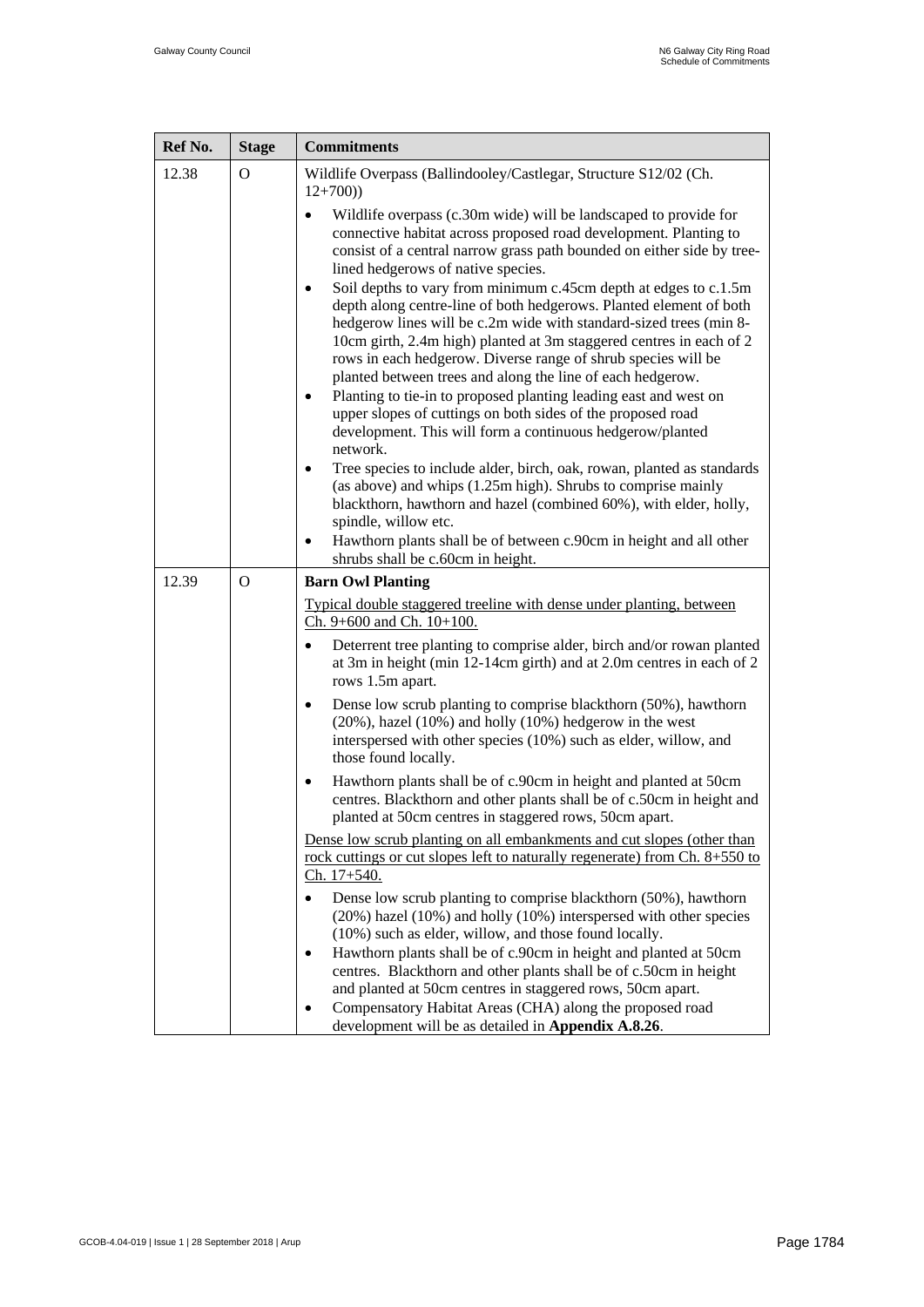#### <span id="page-24-0"></span>**21.9 Archaeology, Architectural and Cultural Heritage**

| Ref No. | <b>Stage</b>  | <b>Commitments</b>                                                                                                                                                                                                                                                                                                                                                                                                                                                                                                                                                                                                                                                                                          |
|---------|---------------|-------------------------------------------------------------------------------------------------------------------------------------------------------------------------------------------------------------------------------------------------------------------------------------------------------------------------------------------------------------------------------------------------------------------------------------------------------------------------------------------------------------------------------------------------------------------------------------------------------------------------------------------------------------------------------------------------------------|
| 13.1    | $\mathcal{C}$ | Archaeological monitoring and investigations will be undertaken as part of<br>the site clearance works for the construction of the proposed road<br>development in order to record and preserve any buried findings using the<br>appropriate methods. This programme of archaeological test trenching will<br>be carried out within the footprint of the proposed road development prior<br>to construction going ahead. This will target the sites and areas of<br>archaeological and cultural heritage potential as outlined in Section 13.5.3<br>of Chapter 13, Archaeology, Architectural and Cultural Heritage as<br>well as previously undisturbed areas within the proposed development<br>boundary. |
| 13.2    | $\mathsf{C}$  | Test trenching will be carried out under Ministerial Directions in<br>consultation with the Department of Culture, Heritage and the Gaeltacht<br>and a TII Project Archaeologist. Full provision will be made available for<br>the excavation of any archaeological features and/or deposits that may be<br>identified, if that is deemed the most appropriate manner in which to<br>proceed.                                                                                                                                                                                                                                                                                                               |
| 13.3    | $\mathbf C$   | Prior to demolition, the thatched cottage BH 12 will be subject to a full<br>measured, written and photographic survey. This will be carried out by a<br>suitably qualified person or team under Ministerial Directions in<br>consultation with the Department of Culture, Heritage and the Gaeltacht<br>and a TII Project Archaeologist.                                                                                                                                                                                                                                                                                                                                                                   |
| 13.4    | $\mathsf{C}$  | The demesne landscape associated with Menlo Castle (DL 8), at Dangan<br>Lower (DL7) and at Bushypark House (DL4) will be subject to a detailed<br>photographic and written record prior to the construction of the proposed<br>road development. This will be carried out by a suitably qualified person<br>or team under Ministerial Directions in consultation with the Department<br>of Culture, Heritage and the Gaeltacht and a TII Project Archaeologist.                                                                                                                                                                                                                                             |
| 13.5    | $\mathcal{C}$ | All Cultural Heritage (CH) sites listed in Table 13.17 of Chapter 13,<br>Archaeology, Architectural and Cultural Heritage that include built<br>heritage remains will be subject to a detailed written and photographic<br>survey (to include test trenching where appropriate). This shall be carried<br>out under Ministerial Directions in consultation with the Department of<br>Culture, Heritage and the Gaeltacht and a TII Project Archaeologist. Full<br>provision will be made available for the excavation of any archaeological<br>features and/or deposits that may be identified, if that is deemed the most<br>appropriate manner in which to proceed.                                       |
| 13.6    | $\mathsf{C}$  | Archaeological wade or underwater assessments will be carried out at any<br>natural water courses (AAPs) to be impacted upon by the proposed road<br>development by disturbance to their banks or beds. This shall be carried<br>out under Ministerial Directions in consultation with the Department of<br>Culture, Heritage and the Gaeltacht and a TII Project Archaeologist. Full<br>provision will be made available for the excavation of any archaeological<br>features and/or deposits that may be identified, if that is deemed the most<br>appropriate manner in which to proceed.                                                                                                                |
| 13.7    | $\mathsf{C}$  | Any section of Townland Boundary to be impacted upon will be subject to<br>a detailed written and photographic survey (to include test trenching where<br>appropriate). This shall be carried out under Ministerial Directions in<br>consultation with the Department of Culture, Heritage and the Gaeltacht<br>and a TII Project Archaeologist. Full provision will be made available for<br>the excavation of any archaeological features and/or deposits that may be                                                                                                                                                                                                                                     |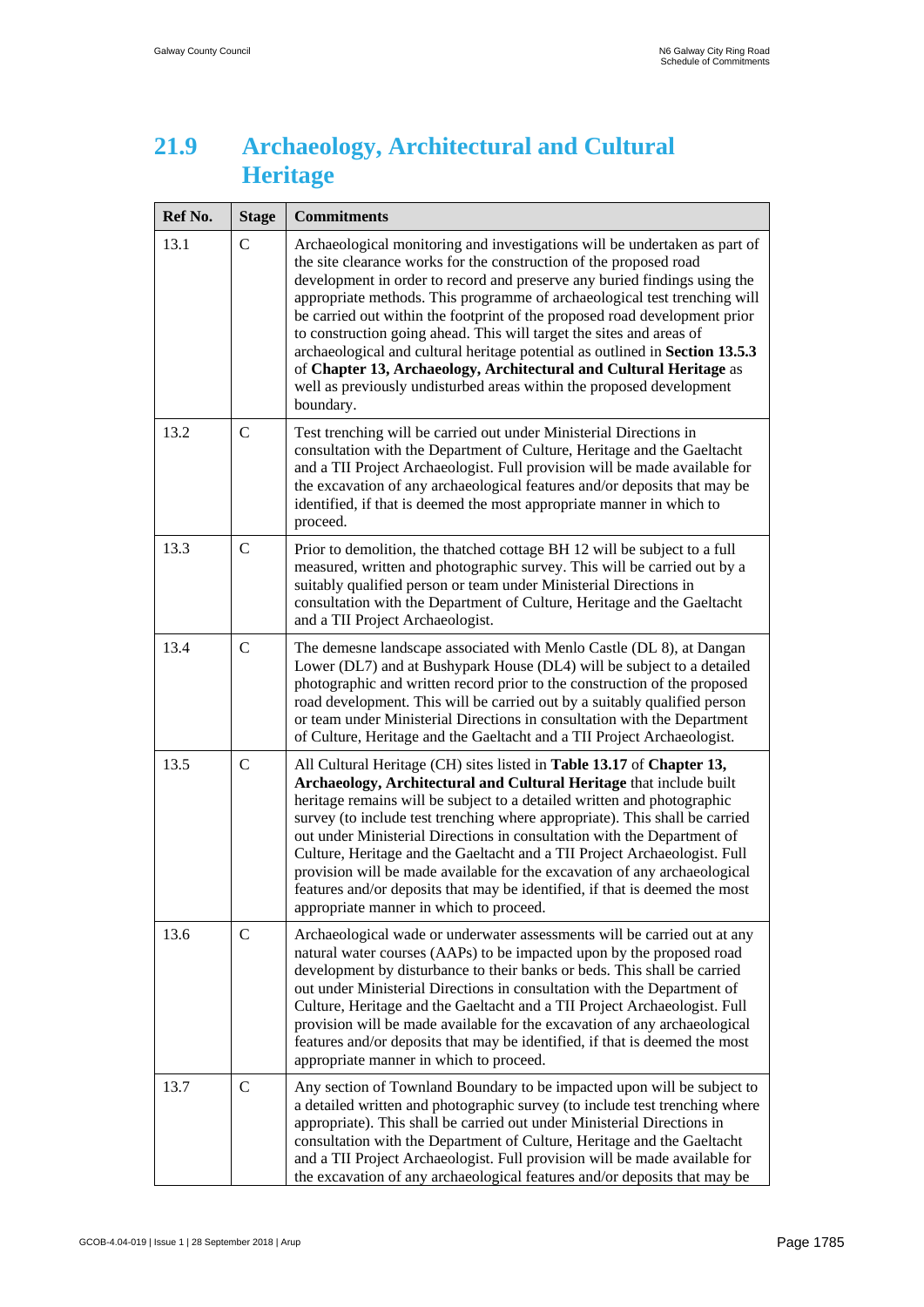| Ref No. | <b>Stage</b>  | <b>Commitments</b>                                                                                                                                                                                                                                                                                                                                                                                                                                                   |
|---------|---------------|----------------------------------------------------------------------------------------------------------------------------------------------------------------------------------------------------------------------------------------------------------------------------------------------------------------------------------------------------------------------------------------------------------------------------------------------------------------------|
|         |               | identified, if that is deemed the most appropriate manner in which to<br>proceed.                                                                                                                                                                                                                                                                                                                                                                                    |
| 13.8    | $\mathcal{C}$ | Excavation of all previously recorded archaeological sites – where these<br>fall, in whole or in part, within the footprint of the development – will be<br>carried out under Ministerial Direction in consultation with the<br>Department of Culture, Heritage and the Gaeltacht and a TII Project<br>Archaeologist.                                                                                                                                                |
| 13.9    | C/O           | Archaeological sites (AH) 15, 16, 29, 11, 12, 23 and 26 will be subject to a<br>detailed photographic and written landscape record to preserve their<br>current setting prior to the construction and operation of the proposed road<br>development. This shall be carried out by a suitably qualified person or<br>team under Ministerial Directions in consultation with the Department of<br>Culture, Heritage and the Gaeltacht and a TII Project Archaeologist. |
| 13.10   | C/O           | Protected Structures (BH) 1, 7, 9, 10 and 17 will be subject to a detailed<br>photographic and written landscape record to preserve their current setting<br>prior to the construction and operation of the proposed road development.<br>This shall be carried out by a suitably qualified person or team under<br>Ministerial Directions in consultation with the Department of Culture,<br>Heritage and the Gaeltacht and a TII Project Archaeologist.            |
| 13.11   | C/O           | Cultural Heritage Sites (CH) 20, 23, 8, 25, 30, 35, 42 and 54 will be<br>subject to a detailed photographic and written landscape record to preserve<br>their current setting prior to the construction of the proposed road<br>development. This shall be carried out by a suitably qualified person or<br>team under Ministerial Directions in consultation with the Department of<br>Culture, Heritage and the Gaeltacht and a TII Project Archaeologist.         |

# <span id="page-25-0"></span>**21.10 Soils and Geology**

| Ref No. | <b>Stage</b>  | <b>Commitments</b>                                                                                                                                                                                                                                                                                                                                                                                                                                                                                                                 |
|---------|---------------|------------------------------------------------------------------------------------------------------------------------------------------------------------------------------------------------------------------------------------------------------------------------------------------------------------------------------------------------------------------------------------------------------------------------------------------------------------------------------------------------------------------------------------|
| 9.1     | $\mathcal{C}$ | Construction techniques that comply with the requirements of statutory<br>bodies in terms of noise, vibration, soil and groundwater contamination<br>and disposal of contaminated material for both soil and rock cuttings will<br>be adopted.                                                                                                                                                                                                                                                                                     |
| 9.2     | $\mathcal{C}$ | All excavated material, excluding a small potential volume of hazardous<br>material, will be re-used as construction fill and material deposition areas<br>minimising the loss of the feature. The Contractor will ensure acceptability<br>of the material for re-use within the proposed road development with<br>appropriate handling, processing and segregation of the material.                                                                                                                                               |
| 9.3     | C             | A construction earthworks programme will be implemented as part of the<br>CEMP included in Appendix A.7.5, which will be finalised by the<br>Contractor, for the proposed road development which categorises the<br>source of material for each fill section. During the finalisation of this<br>programme, the fill limitations outlined below will be incorporated.<br>To prevent impact to the local peatland habitats, the following fill<br>limitations will be incorporated at the locations identified <b>Table 9.18</b> of |
|         |               | <b>Chapter 9, Soils and Geology</b>                                                                                                                                                                                                                                                                                                                                                                                                                                                                                                |
|         |               | Only pavement and capping layers protected from surface water<br>runoff and groundwater movements are permitted to be derived from<br>non-native material                                                                                                                                                                                                                                                                                                                                                                          |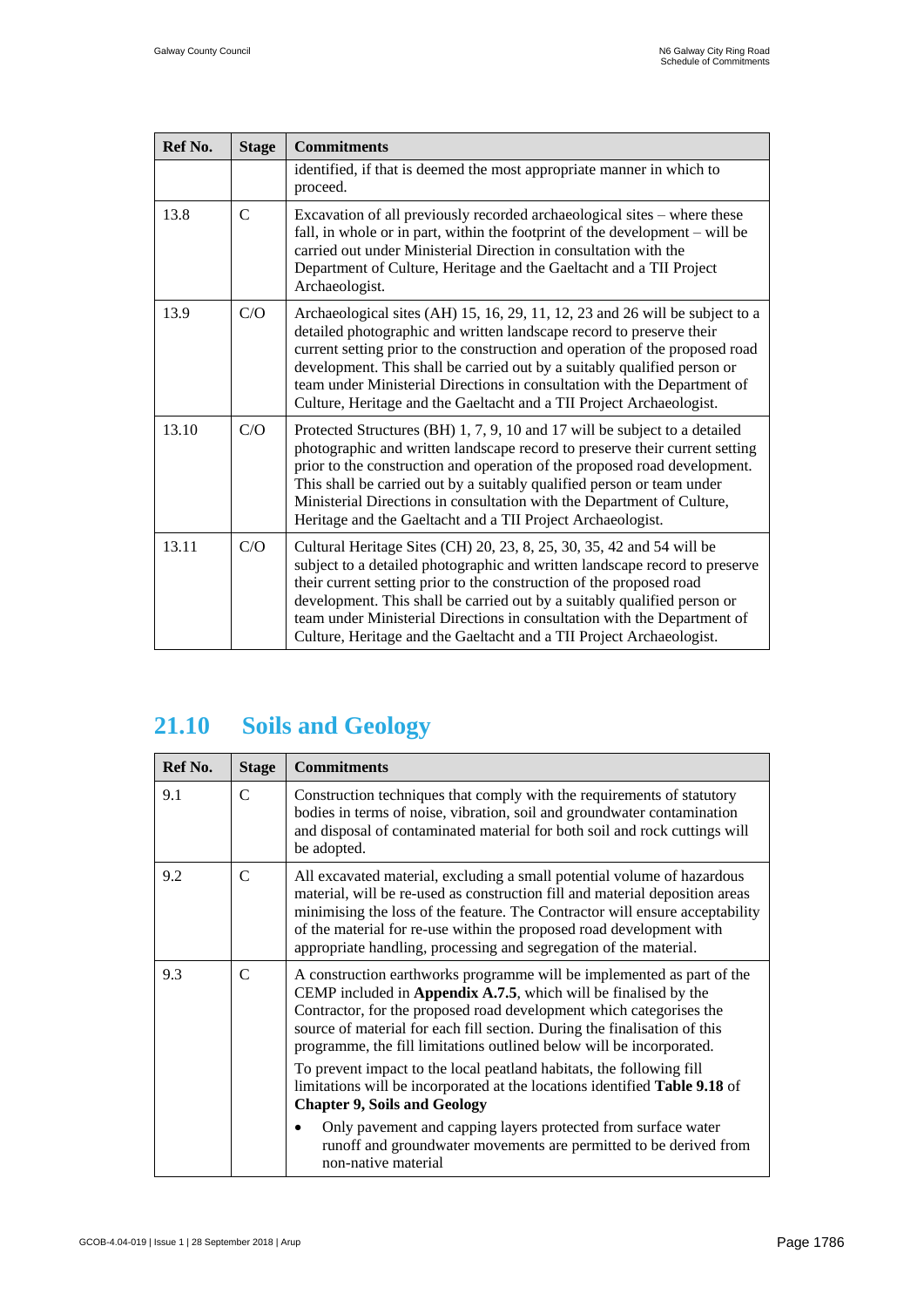| Ref No. | <b>Stage</b>  | <b>Commitments</b>                                                                                                                                                                                                                                                                                                                                                                                                                                                                                                                                                                                                                                                                                                                                                                                                                                                                                                                                                                                              |
|---------|---------------|-----------------------------------------------------------------------------------------------------------------------------------------------------------------------------------------------------------------------------------------------------------------------------------------------------------------------------------------------------------------------------------------------------------------------------------------------------------------------------------------------------------------------------------------------------------------------------------------------------------------------------------------------------------------------------------------------------------------------------------------------------------------------------------------------------------------------------------------------------------------------------------------------------------------------------------------------------------------------------------------------------------------|
|         |               | All other acceptable fill material will be derived from native material<br>or other pH compatible material                                                                                                                                                                                                                                                                                                                                                                                                                                                                                                                                                                                                                                                                                                                                                                                                                                                                                                      |
| 9.4     | $\mathsf{C}$  | A drainage layer or starter layer, in accordance with the TII publication<br>CC-SCD-00606, will be implemented for the construction of<br>embankments in areas prone to flooding. The introduction of a drainage<br>layer will ensure hydraulic conductivity exists across the flood plain and<br>removes the risk of the embankment acting as a flood barrier.                                                                                                                                                                                                                                                                                                                                                                                                                                                                                                                                                                                                                                                 |
| 9.5     | $\mathsf{C}$  | Earthworks haulage will be along predetermined routes within and outside<br>the proposed development boundary as shown on Figures 7.101 to 7.123.                                                                                                                                                                                                                                                                                                                                                                                                                                                                                                                                                                                                                                                                                                                                                                                                                                                               |
|         |               | The identified haulage routes are along existing national, regional and<br>local routes or within the proposed development boundary.                                                                                                                                                                                                                                                                                                                                                                                                                                                                                                                                                                                                                                                                                                                                                                                                                                                                            |
|         |               | Where compaction occurs due to truck movements and other construction<br>activities on unfinished surfaces, remediation works will be undertaken to<br>reinstate the ground to its original condition. Where practicable,<br>compaction of any soil or subsoil which is to remain in-situ along the<br>proposed road development will be avoided.                                                                                                                                                                                                                                                                                                                                                                                                                                                                                                                                                                                                                                                               |
| 9.6     | $\mathbf C$   | In the event the embankment will be constructed of local material, the<br>introduction of a drainage layer or starter layer will reduce the likelihood<br>of run-off of fine material. Alternatively, the introduction of a geotextile<br>separator will reduce the potential impact in areas. A composite system,<br>combining a drainage layer and a geotextile separator will be implemented<br>in embankments constructed with cohesive fill material. Sediment control<br>methods are outlined in the CEMP in Appendix A.7.5.                                                                                                                                                                                                                                                                                                                                                                                                                                                                              |
| 9.7     | $\mathbf C$   | Ground settlement, horizontal movement and vibration monitoring will be<br>implemented during construction activities to ensure that the construction<br>does not exceed the design limitations. In situations where the site specific<br>blast design has determined that blasting is not feasible in a particular<br>location due to excessive ground vibrations, alternative extraction methods<br>such as hydraulic breaking, hydraulic splitting, chemical splitting and<br>electrical disintegration may be implemented and monitored. Monitoring<br>will be implemented during blasting, during excavation of cuts, for<br>overburden slopes steeper than $1V:2H (V= vertical slope, H= horizontal$<br>slope) and rock slopes steeper than 1V:1.5H. The Employer's Site<br>Monitoring Team will be monitoring the reports on a weekly basis to<br>ensure compliance with the commitments in relation to vibration limits.                                                                                |
| 9.8     | $\mathcal{C}$ | A geotechnical expert will be appointed by the Contractor and will be<br>present to monitor the surrounding ground vibrations near sensitive<br>receptors during blasting works. The Employer's Site Monitoring Team<br>will be monitoring the reports on a weekly basis to ensure compliance with<br>the commitments in relation to vibration limits.                                                                                                                                                                                                                                                                                                                                                                                                                                                                                                                                                                                                                                                          |
| 9.9     | $\mathsf{C}$  | A trial blast, and will be carried out as part of a blast assessment. The<br>monitored trial blast will be undertaken in the same bedrock formation by<br>the blasting contractor in a controlled location, not exceeding the vibration<br>limitations of the local sensitive receptors, posing no risk to sensitive<br>receptors including Annex I habitat in Lough Corrib cSAC. The trial blast<br>will calibrate the blast design to a site specific design.<br>The blast target vibration limit is defined as 20% more conservative than<br>the conservative design approach vibration limit of 25mm/sec at the<br>ground surface which includes areas of Limestone pavement at Lackagh<br>Tunnel. In addition, the Limestone pavement will be monitored during the<br>tunnelling works for any effects from the blast vibrations. In the unlikely<br>event that the blast target vibration limit at the surface is exceeded,<br>blasting works will cease on site until it is understood the basis for the |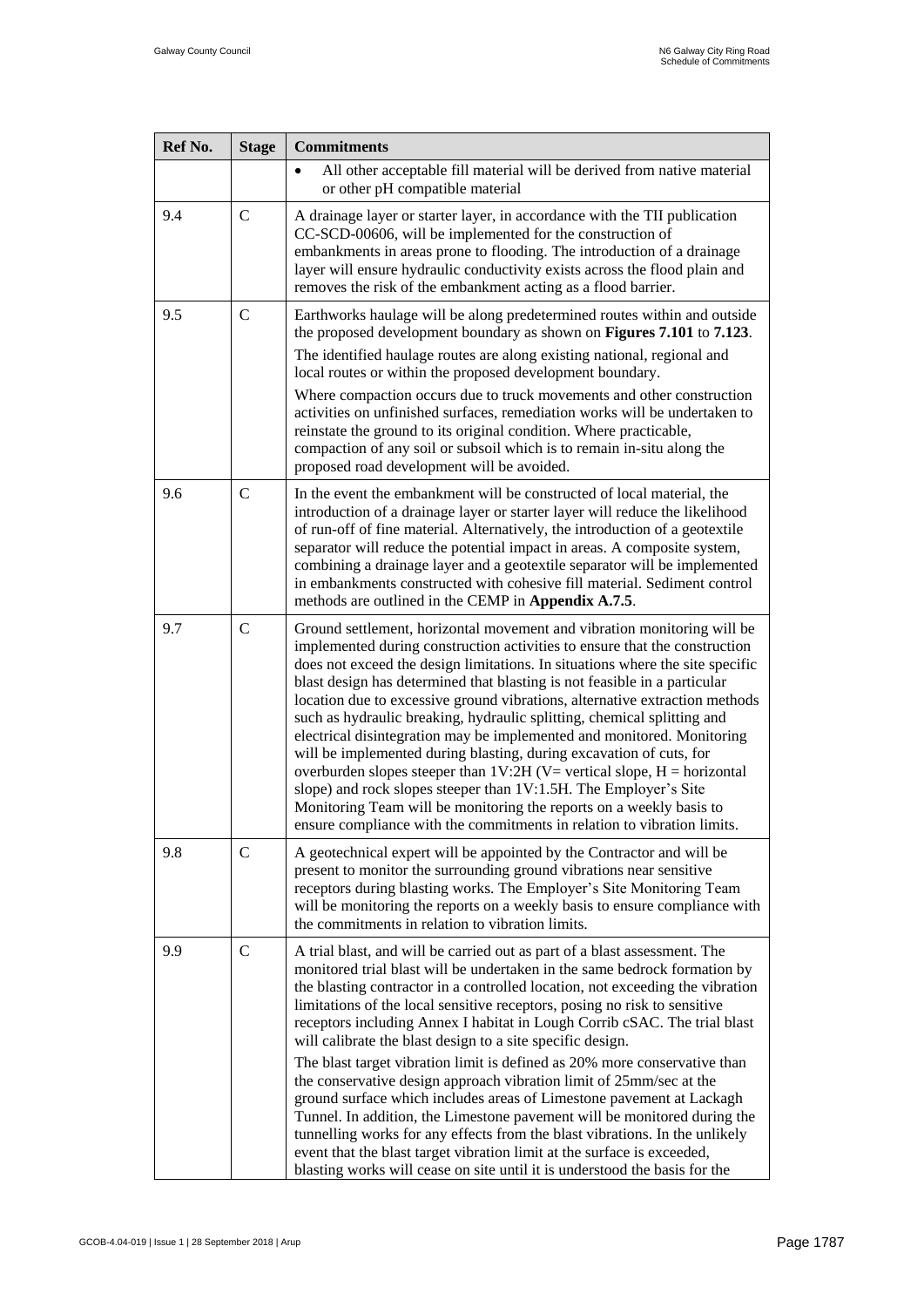| Ref No. | <b>Stage</b>  | <b>Commitments</b>                                                                                                                                                                                                                                                                                                                                                                                                                                                                                                                                                                                                                                                                                                                                                                                                                                                                                                                                                                                                                                                                                                                                                                                                      |
|---------|---------------|-------------------------------------------------------------------------------------------------------------------------------------------------------------------------------------------------------------------------------------------------------------------------------------------------------------------------------------------------------------------------------------------------------------------------------------------------------------------------------------------------------------------------------------------------------------------------------------------------------------------------------------------------------------------------------------------------------------------------------------------------------------------------------------------------------------------------------------------------------------------------------------------------------------------------------------------------------------------------------------------------------------------------------------------------------------------------------------------------------------------------------------------------------------------------------------------------------------------------|
|         |               | increased vibration. The blast design will then be recalibrated and blasting<br>works will proceed with continued monitoring. Allowable distances for the<br>various construction methods are given in the section below on Noise and<br>Vibration.<br>The Employer's Site Monitoring Team will inspect the trial blast reports to                                                                                                                                                                                                                                                                                                                                                                                                                                                                                                                                                                                                                                                                                                                                                                                                                                                                                      |
|         |               | check compliance with the limitation limits in vibration at surface.                                                                                                                                                                                                                                                                                                                                                                                                                                                                                                                                                                                                                                                                                                                                                                                                                                                                                                                                                                                                                                                                                                                                                    |
| 9.10    | $\mathbf C$   | Importation of materials from outside the site will be minimised by<br>ensuring that materials arising within the site area are used to the greatest<br>extent possible. Any surplus material remaining which cannot be<br>incorporated into the construction fill activities shall be placed in material<br>deposition areas within the proposed road development.<br>Hazardous material will be transported off site for disposal or recovery at<br>appropriately licence or permitted sites as outline above for Construction<br>Activities.                                                                                                                                                                                                                                                                                                                                                                                                                                                                                                                                                                                                                                                                         |
| 9.11    | $\mathcal{C}$ | Construction of structures will be completed in accordance with the CEMP<br>in Appendix A.7.5. The construction of the River Corrib Bridge will meet<br>the requirements of the: River Corrib Bridge Constructability Examination<br>Appendix A.7.1; the Menlough Viaduct will meet the requirements of the<br>Menlough Viaduct Constructability Examination Appendix A.7.2, the<br>Lackagh Tunnel will meet the requirements of the Lackagh Tunnel<br>Geotechnical and Hydrogeological Appraisal Appendix A.7.3 and the<br>Galway Racecourse Tunnel will meet the requirements of the Galway<br>Racecourse Tunnel Constructability Report Appendix A.7.4.<br>The adopted construction techniques will comply with the requirements of<br>statutory bodies in terms of noise, vibration, soil and groundwater<br>contamination and disposal of contaminated material.                                                                                                                                                                                                                                                                                                                                                   |
| 9.12    | $\mathsf{C}$  | For the construction of Lackagh Tunnel a hydrogeology and geotechnical<br>expert will be appointed by the Contractor and will be present to monitor<br>at all times when the construction activities have the potential to impact on<br>groundwater or the Annex I habitats at the surface, namely Limestone<br>pavement and Calcareous grassland. This includes the supported rock face<br>of Lackagh Quarry Face and retaining walls for the Western Approach.<br>Monitoring of the exposed rock slopes and retaining walls will be carried<br>out during construction and operation to ensure there is no impact to the<br>Annex I habitat. In the extremely unlikely event that instability is observed<br>additional support measures will be installed to ensure that there is no<br>impact to the Annex I habitat. The additional support measures comprise<br>ground anchors, rock bolts, rock dowels, rock mesh, shotcrete or a<br>combination of these measures, designed to the relevant design standards<br>(Eurocode 7, BS8081) and best practice guidance documents.<br>The Employer's Site Monitoring Team will review weekly monitoring<br>reports to check stability of rock slopes in Lackagh Quarry. |
| 9.13    | $\Omega$      | The rock and overburden retaining systems in Lackagh Quarry and<br>Western Approach will continue to be monitored as part of the TII<br>(Transport Infrastructure Ireland) maintenance schedule to ensure that they<br>continue to operate as intended for the design life of the proposed road<br>development. In the extremely unlikely event that instability within the<br>rock mass is observed additional support measures (e.g. rock bolts, rock<br>dowels, rock mesh, shotcrete or a combination of these measures will be                                                                                                                                                                                                                                                                                                                                                                                                                                                                                                                                                                                                                                                                                      |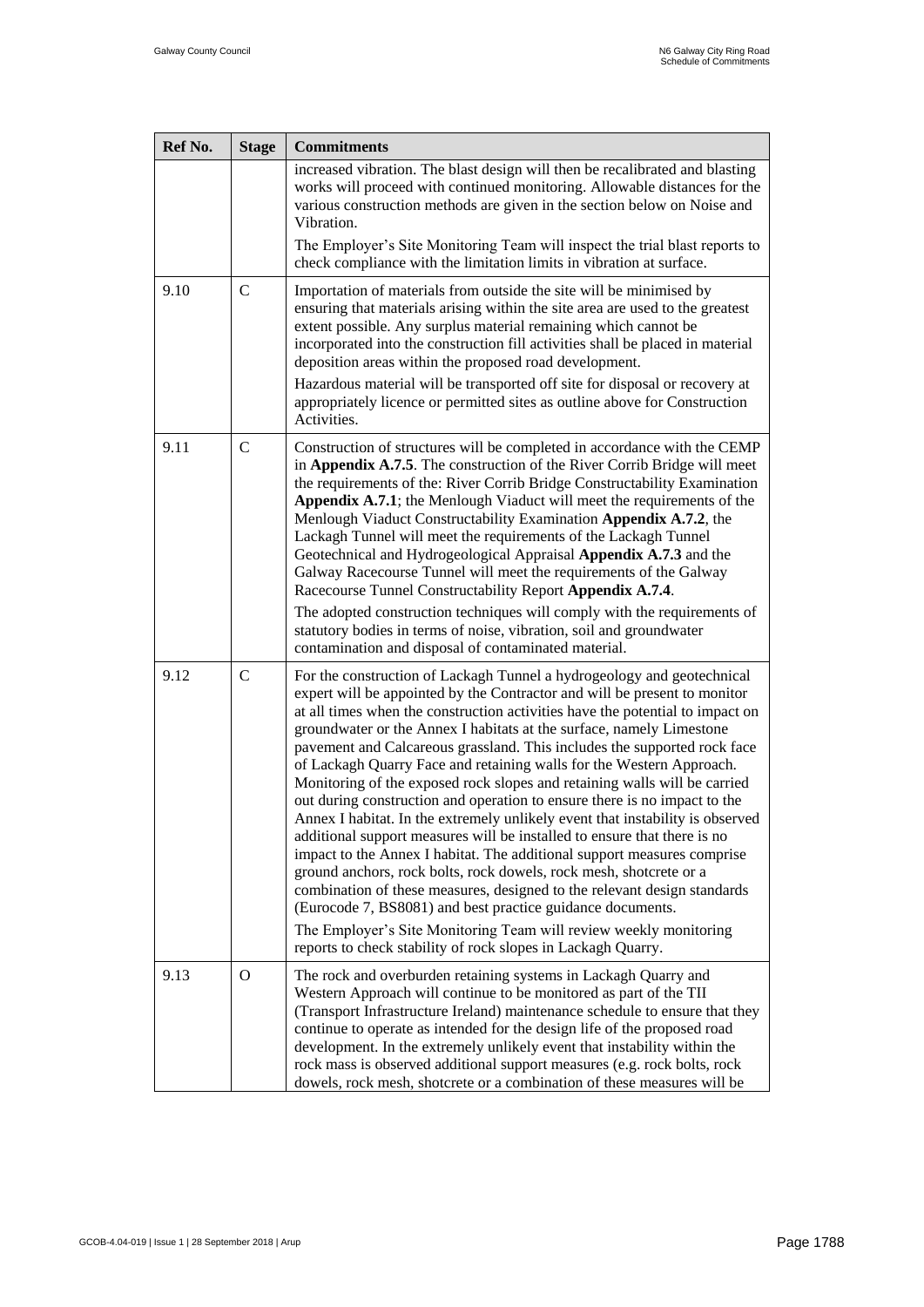| Ref No. | <b>Stage</b> | <b>Commitments</b>                                                                                                                                                                                                                                                                                                                                                                                                                                                                                                                                                                                                                                                                                                                                                                                                                                                                                                                                                                                                                                                                                                                                      |
|---------|--------------|---------------------------------------------------------------------------------------------------------------------------------------------------------------------------------------------------------------------------------------------------------------------------------------------------------------------------------------------------------------------------------------------------------------------------------------------------------------------------------------------------------------------------------------------------------------------------------------------------------------------------------------------------------------------------------------------------------------------------------------------------------------------------------------------------------------------------------------------------------------------------------------------------------------------------------------------------------------------------------------------------------------------------------------------------------------------------------------------------------------------------------------------------------|
|         |              | installed to ensure that there is no impact to the structural integrity <sup>1</sup> of the<br>Limestone pavement.                                                                                                                                                                                                                                                                                                                                                                                                                                                                                                                                                                                                                                                                                                                                                                                                                                                                                                                                                                                                                                      |
| 9.14    | $\mathbf C$  | Ground settlements will be controlled through selection of the foundation<br>type and method of construction which are suitable for the particular<br>ground conditions. To minimise soil movements due to pile operations in<br>the vicinity of sensitive receptors, each pile shall be constructed<br>sequentially in a direction away from the sensitive receptor. Previously<br>installed piles act as a shield as soil movements are greater in a direction<br>away from the stiffer zone i.e. away from the piles and sensitive receptors.                                                                                                                                                                                                                                                                                                                                                                                                                                                                                                                                                                                                        |
| 9.15    | $\mathsf{C}$ | During construction, the Limestone pavement at Menlough Viaduct will<br>be protected and will not be impacted by implementing a protection<br>system comprising of geogrid, protection geotextile and layers of material.<br>Refer to Menlough Viaduct Constructability Report in Appendix A.7.2 for<br>further details.                                                                                                                                                                                                                                                                                                                                                                                                                                                                                                                                                                                                                                                                                                                                                                                                                                |
| 9.16    | $\mathbf C$  | Samples of ground suspected of contamination will be tested for<br>contamination during the detailed investigation and ground excavated<br>from these areas will be disposed of to a suitably licence or permitted sites<br>in accordance with the current Irish Waste Management legislation.                                                                                                                                                                                                                                                                                                                                                                                                                                                                                                                                                                                                                                                                                                                                                                                                                                                          |
| 9.17    | $\mathsf{C}$ | Good housekeeping (daily site clean-ups, use of disposal bins, etc.) on the<br>site, and the proper use, storage and disposal of these substances and their<br>containers will prevent soil contamination.<br>For all activities involving the use of potential pollutants or hazardous<br>materials, material such as concrete, fuels, lubricants and hydraulic fluids<br>will be carefully handled and stored to avoid spillages. Potential pollutants<br>shall also be adequately secured against vandalism and will be provided<br>with proper containment according to codes of practice. Any spillages will<br>be immediately contained and contaminated soil removed from the site                                                                                                                                                                                                                                                                                                                                                                                                                                                               |
| 9.18    | $\mathsf{C}$ | and disposed of to an appropriately permitted or licenced site according to<br>the current Irish Waste Management Legislation by the Contractor.<br>The Contractor is required to make provision for removal of any concrete<br>wash water. Concrete trucks will be directed back to their batching plant<br>for washout. The arrangement for concrete deliveries to the site will be<br>discussed with suppliers before commencement of work, outlining the<br>agreed assessed routes, prohibiting on site washout and discussing<br>emergency procedures.                                                                                                                                                                                                                                                                                                                                                                                                                                                                                                                                                                                             |
| 9.19    | $\mathbf C$  | As a minimum, the carriageway drainage network will be sealed in areas<br>where the proposed road development crosses rock particularly prone to<br>karstification. Through the use of engineered solutions, including an<br>impermeable barrier, cement slurry or grout, direct run-off from the paved<br>surface of the proposed road development will be prevented from entering<br>into the rock along the proposed alignment, as this could cause further<br>deterioration and instability of the rock mass. Individual mitigation<br>measures will be assessed on a case by case basis, determined by the<br>extent of karst and make-up of the proposed road development as outlined<br>in the karst protocol which is part of the CEMP in Appendix A.7.5.<br>Inspections of karst features will be undertaken by a hydrogeologist and/or<br>geotechnical expert in order to determine the appropriate remediation<br>measure. These remedial measures include but are not limited to the<br>removal of all loose, soft, weak or voided soil material, backfilling voids<br>with an agreed combination of boulders cobbles / chunk rock / cement |

<sup>&</sup>lt;sup>1</sup> Structural Integrity of the rockmass that supports the mosaic of Limestone pavement and Calcareous grassland is the physical and mechanical geotechnical properties that control the behaviour of the geotechnical Limestone pavement environment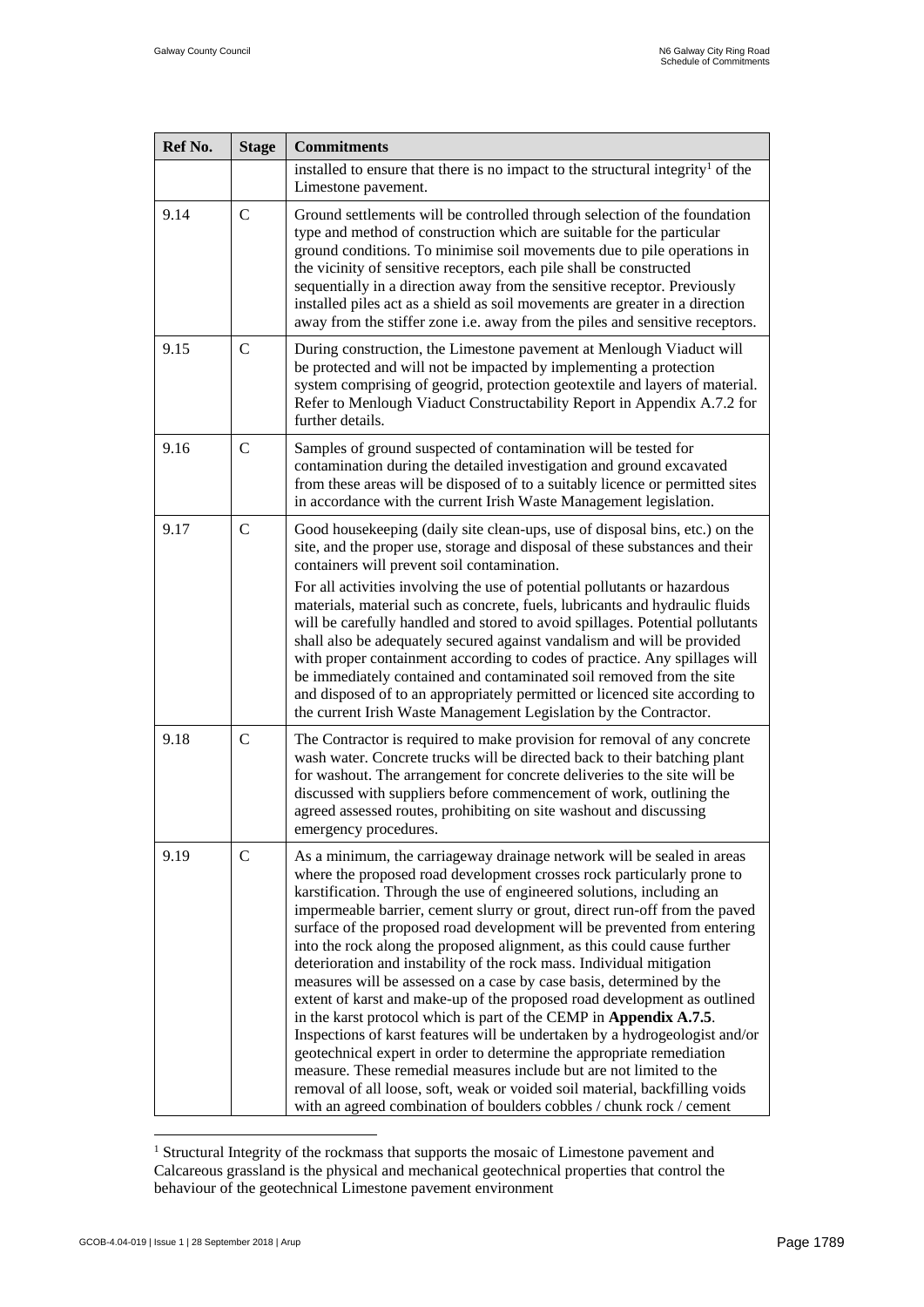| <b>Ref No.</b> | Stage | Commitments                                                                                               |
|----------------|-------|-----------------------------------------------------------------------------------------------------------|
|                |       | slurry and installation of a high strength geosynthetic to form a competent,<br>safe foundation platform. |

# <span id="page-29-0"></span>**21.11 Hydrogeology**

| Ref No. | <b>Stage</b>  | <b>Commitments</b>                                                                                                                                                                                                                                                                                                                                                                                                                                                                                                                                                                                                                                                                                                                                                                                                                                                                                                                                                                                                                                                                                                                                                                                              |
|---------|---------------|-----------------------------------------------------------------------------------------------------------------------------------------------------------------------------------------------------------------------------------------------------------------------------------------------------------------------------------------------------------------------------------------------------------------------------------------------------------------------------------------------------------------------------------------------------------------------------------------------------------------------------------------------------------------------------------------------------------------------------------------------------------------------------------------------------------------------------------------------------------------------------------------------------------------------------------------------------------------------------------------------------------------------------------------------------------------------------------------------------------------------------------------------------------------------------------------------------------------|
| 10.1    | $\mathsf{C}$  | No dewatering will occur during construction at Menlough Viaduct or<br>Lackagh Tunnel (or its approaches). Furthermore, the construction<br>sequence will take into account the seasonal groundwater fluctuation.<br>During the winter groundwater high it may be necessary to limit the depth<br>of works so that dewatering is not required.                                                                                                                                                                                                                                                                                                                                                                                                                                                                                                                                                                                                                                                                                                                                                                                                                                                                  |
| 10.2    | $\mathsf{C}$  | Galway Granite Batholith EW01, 02 (three cuttings), 04, 07 and 09:<br>Groundwater intercepted will be collected and piped to the surface water<br>receptor it would naturally have drained to.                                                                                                                                                                                                                                                                                                                                                                                                                                                                                                                                                                                                                                                                                                                                                                                                                                                                                                                                                                                                                  |
| 10.3    | $\mathbf C$   | Limestone: Construction dewatering of the bedrock aquifer may<br>seasonally be required in EW27 during peak groundwater levels. Any<br>dewatering will be discharged to the same groundwater body.                                                                                                                                                                                                                                                                                                                                                                                                                                                                                                                                                                                                                                                                                                                                                                                                                                                                                                                                                                                                              |
| 10.4    | $\mathbf C$   | Construction of the Galway Racecourse Tunnel and its approaches will<br>require dewatering of the bedrock aquifer. All groundwater intercepted<br>will be managed and discharged within the same groundwater body.                                                                                                                                                                                                                                                                                                                                                                                                                                                                                                                                                                                                                                                                                                                                                                                                                                                                                                                                                                                              |
| 10.5    | $\mathsf{C}$  | EW27: Groundwater will be controlled within the excavation by collection<br>in drains or sumps. If groundwater is intercepted, it will be piped and<br>discharged at an infiltration basin within the same groundwater body.<br>Intercepted groundwater is controlled and infiltrates back to the same<br>groundwater body.                                                                                                                                                                                                                                                                                                                                                                                                                                                                                                                                                                                                                                                                                                                                                                                                                                                                                     |
| 10.6    | $\mathcal{C}$ | Where infiltration basins are used for discharge of site runoff during<br>construction the runoff will be managed on site, collected and treated as<br>per the Sediment Erosion and Pollution Control Plan (Refer to Section 8 of<br>the CEMP in Appendix A.7.5).                                                                                                                                                                                                                                                                                                                                                                                                                                                                                                                                                                                                                                                                                                                                                                                                                                                                                                                                               |
| 10.7    | $\mathbf C$   | Infiltration basin S19a and S19b include lining the sides of the excavation<br>to ensure vertical groundwater infiltration so that all discharges drain<br>through the placed subsoil for the full thickness of the unsaturated zone.                                                                                                                                                                                                                                                                                                                                                                                                                                                                                                                                                                                                                                                                                                                                                                                                                                                                                                                                                                           |
| 10.8    | $\mathsf{C}$  | The following measures included in the CEMP will be implemented to<br>control the potential for pollution from accidental spillages on site:<br>Stockpiling of contaminated material is not permitted.<br>$\bullet$<br>Good housekeeping on the site during construction, and the proper<br>٠<br>use, storage and disposal of these substances and their containers will<br>prevent groundwater contamination.<br>For all activities involving the use of potential pollutants or hazardous<br>materials, under the CEMP, the Contractor will be required to ensure<br>that material such as concrete, fuels, lubricants and hydraulic fluids<br>will be carefully handled and stored to avoid spillages. Potential<br>pollutants shall also be adequately secured against vandalism and will<br>be provided with proper containment according to codes of practice.<br>Any spillages will be immediately contained and contaminated soil<br>removed from the site and properly disposed of.<br>The Contractor will finalise the Incident Response Plan in the CEMP<br>in Appendix A.7.5 prior to work commencing and regularly update it<br>for pollution emergencies which will be developed by the appointed |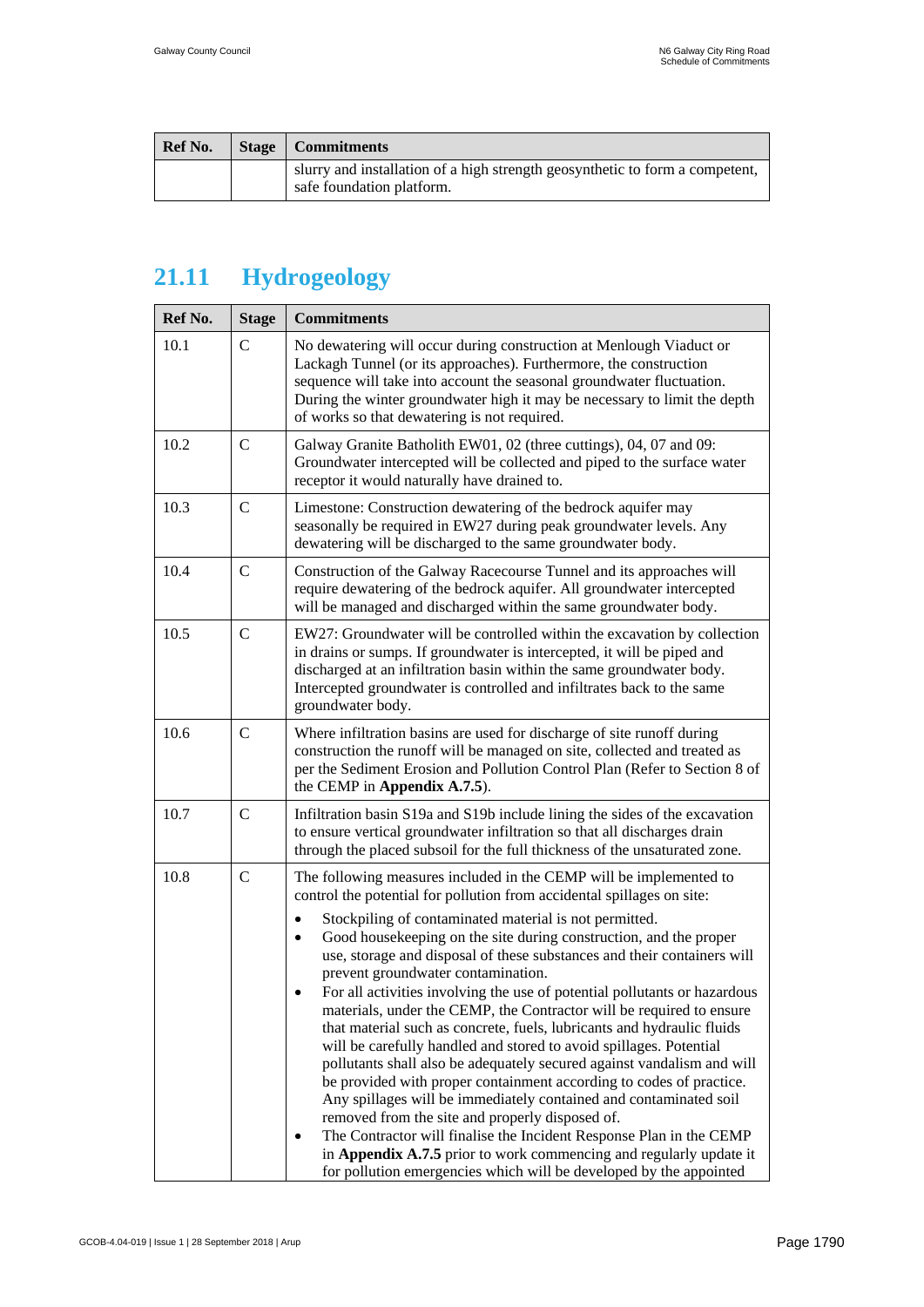| Ref No. | <b>Stage</b>  | <b>Commitments</b>                                                                                                                                                                                                                                                                                                                                                                                                                                                                                                                                                                                                                                                                                                                                                                                                                                                                                                                                                                                                                                                                |
|---------|---------------|-----------------------------------------------------------------------------------------------------------------------------------------------------------------------------------------------------------------------------------------------------------------------------------------------------------------------------------------------------------------------------------------------------------------------------------------------------------------------------------------------------------------------------------------------------------------------------------------------------------------------------------------------------------------------------------------------------------------------------------------------------------------------------------------------------------------------------------------------------------------------------------------------------------------------------------------------------------------------------------------------------------------------------------------------------------------------------------|
|         |               | Contractor. The Contractor shall implement all the measures detailed<br>in Incident Response Plan.                                                                                                                                                                                                                                                                                                                                                                                                                                                                                                                                                                                                                                                                                                                                                                                                                                                                                                                                                                                |
| 10.9    | $\mathbf C$   | In the event of karst being encountered the Karst Protocol shall be<br>implemented, which is documented in the CEMP (Appendix A.7.5):<br>Where karst features are encountered during construction works these<br>will be assessed by a hydrogeologist and an engineering geologist. In<br>the case of excavations (road cuttings, tunnels, bridge pier<br>excavations) then the karst feature shall be excavated and backfilled<br>with course fill and sealed.<br>With regard to karst features being intercepted in excavations for<br>earthworks (including viaducts, bridges and tunnels) and infiltration<br>basins. The Karst Protocol preserves the hydraulic connectivity of the<br>feature using granular material to fill but then seals the karst from the<br>excavation using a liner (geotextile and or concrete depending on the<br>site specifics).<br>Where dewatering of the bedrock aquifer is proposed, groundwater<br>level monitoring will be installed before construction, during the<br>construction phase and 12 months following construction to enable |
|         |               | potential effects from dewatering to be identified. If the monitoring<br>indicates there is a measurable impact beyond that stated in this EIAR,<br>then work with the potential to increase drawdown will be made safe<br>and cease until the hydrogeological assessment is revised based on the<br>site conditions and mitigation employed if appropriate.<br>In order to reduce potential contamination impacts, stockpiling of<br>contaminated material and leachate generation will be prohibited. In<br>the situation that potential contaminated material is encountered it will<br>be tested and disposed of in an appropriate manner and in line with<br>current water management legislation. If it is not possible to<br>immediately remove contaminated material, then it will be stored on,<br>and covered by, polythene sheeting to prevent rain water infiltrating<br>through the material. The time frame between excavation and removal<br>will be kept to an absolute minimum.                                                                                  |
| 10.10   | $\mathcal{C}$ | Five wells (W50-10, W50-12, W50-13, W50-14 and W50-15) will be lost<br>during the construction of the proposed road development. These will each<br>be mitigated by providing a replacement well, connecting to mains supply<br>where available or by financial compensation. Where wells have to be<br>abandoned as part of the proposed road development they will be sealed<br>and abandoned in general accordance with Well Drilling Guidelines<br>produced by the Institute of Geologists of Ireland (IGI 2007).                                                                                                                                                                                                                                                                                                                                                                                                                                                                                                                                                             |
| 10.11   | $\mathsf{C}$  | Replacement wells, storage tank, associated pumping equipment and<br>pipework for Wells W50-13 and W50-14 will be commissioned and tested<br>to ensure adequate yield rates in advance of wells W50-13 and W50-14<br>being decommissioned.                                                                                                                                                                                                                                                                                                                                                                                                                                                                                                                                                                                                                                                                                                                                                                                                                                        |
| 10.12   | $\mathsf{C}$  | Wells outside of the proposed development boundary but within the<br>drawdown zone of influence may be impacted by reduced groundwater<br>levels during construction. All wells within 150m of the proposed<br>development boundary (or 50m from the calculated drawdown ZoI if<br>greater) will be monitored for water level on a monthly basis for 12<br>months before construction, during construction and for 12 months after<br>construction. If the monitoring indicates that the proposed road<br>development has impacted on a supply or geothermal well then mitigation<br>will be applied.                                                                                                                                                                                                                                                                                                                                                                                                                                                                             |
| 10.13   | $\mathcal{C}$ | To ensure the protection of quality of groundwater potable supplies, all<br>wells within 150m of the proposed development boundary will be<br>monitored for water quality on a monthly basis. All wells will be                                                                                                                                                                                                                                                                                                                                                                                                                                                                                                                                                                                                                                                                                                                                                                                                                                                                   |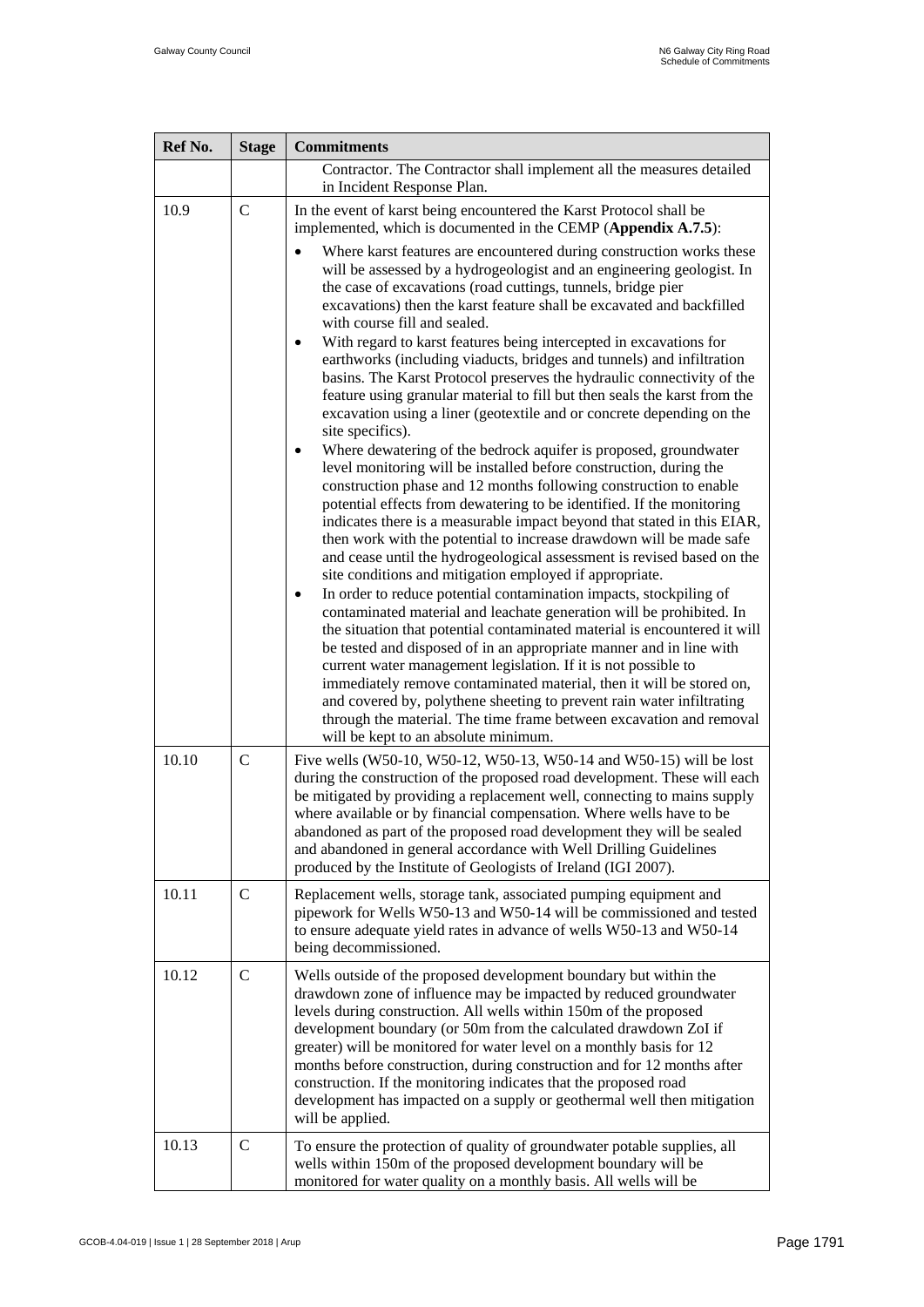<span id="page-31-0"></span>

| Ref No. | <b>Stage</b>  | <b>Commitments</b>                                                                                                                                                                                                                                                                                                                                                                                                                                                                                                                                                                                                                                                                                                                                                                                                                                                                                                                                                                                                                                                                                                                                          |
|---------|---------------|-------------------------------------------------------------------------------------------------------------------------------------------------------------------------------------------------------------------------------------------------------------------------------------------------------------------------------------------------------------------------------------------------------------------------------------------------------------------------------------------------------------------------------------------------------------------------------------------------------------------------------------------------------------------------------------------------------------------------------------------------------------------------------------------------------------------------------------------------------------------------------------------------------------------------------------------------------------------------------------------------------------------------------------------------------------------------------------------------------------------------------------------------------------|
|         |               | monitored for standard drinking water quality parameters on a monthly<br>basis for 12 months before construction, during construction and for 12<br>months after construction. If the monitoring indicates that the proposed<br>road development has impacted on a supply, then mitigation will be<br>applied.                                                                                                                                                                                                                                                                                                                                                                                                                                                                                                                                                                                                                                                                                                                                                                                                                                              |
| 10.14   | $\mathcal{C}$ | The groundwater dependent terrestrial ecosystems (GWDTE) that have<br>been flagged as being at risk are all in areas where the groundwater<br>pathways are karstic. In this regard the Karst Protocol, as detailed above,<br>forms part of mitigation to prevent groundwater quality or quantity being<br>impacted. Additional mitigation is also employed to ensure that European<br>sites are not impacted.                                                                                                                                                                                                                                                                                                                                                                                                                                                                                                                                                                                                                                                                                                                                               |
| 10.15   | $\mathsf{C}$  | There will be no surface water discharges to the Coolagh lakes and all<br>runoff will be treated before being discharged to ground at infiltration<br>basins. Infiltration basins are designed to include settlement to remove<br>sediment and have an appropriate thickness of subsoil below invert level.                                                                                                                                                                                                                                                                                                                                                                                                                                                                                                                                                                                                                                                                                                                                                                                                                                                 |
| 10.16   | $\mathcal{C}$ | Pouring of the concrete in excavations (River Corrib Bridge, Menlough<br>Viaduct and Lackagh Tunnel) will only be undertaken when the<br>excavation has been inspected by a qualified hydrogeologist. Inspection of<br>the full depth and extent of each excavation will be undertaken to identify<br>if any significant flow paths, such as the karst enhancement of the bedrock<br>permeability, are present. If no significant flow paths are present, then the<br>hydrogeologist will document accordingly and confirm that there is no risk<br>to groundwater from concrete leakage. If significant pathways are present<br>then impacts which may arise from flow along these pathways shall be<br>designed by the hydrogeologist based on the karst mitigation plan, these<br>may comprise of installing a high permeability zone to replace the<br>groundwater pathways which would be removed by the foundations and/or<br>sealing the linkage from excavation to protect the karst. The design of the<br>mitigation measures shall be approved by a qualified hydrogeologist to<br>confirm that there will be no negative impacts to groundwater. |
| 10.17   | $\Omega$      | During the operational phase of the proposed road development inspection<br>and maintenance will occur to ensure that the infiltration basins continue<br>to operate as intended for the design life of the proposed road<br>development.                                                                                                                                                                                                                                                                                                                                                                                                                                                                                                                                                                                                                                                                                                                                                                                                                                                                                                                   |
| 10.18   | O             | Infiltration basins require regular inspection to confirm that no observable<br>subsidence in the infiltration has occurred due to karst. Inspection is<br>recommended on 5-year frequency.                                                                                                                                                                                                                                                                                                                                                                                                                                                                                                                                                                                                                                                                                                                                                                                                                                                                                                                                                                 |
| 10.19   | $\Omega$      | If karst features and potential pathways are found to be present during<br>inspection, then the Karst Protocol developed for the construction phase<br>will be implemented to ensure that no preferential pathways have formed<br>within the infiltration basin.                                                                                                                                                                                                                                                                                                                                                                                                                                                                                                                                                                                                                                                                                                                                                                                                                                                                                            |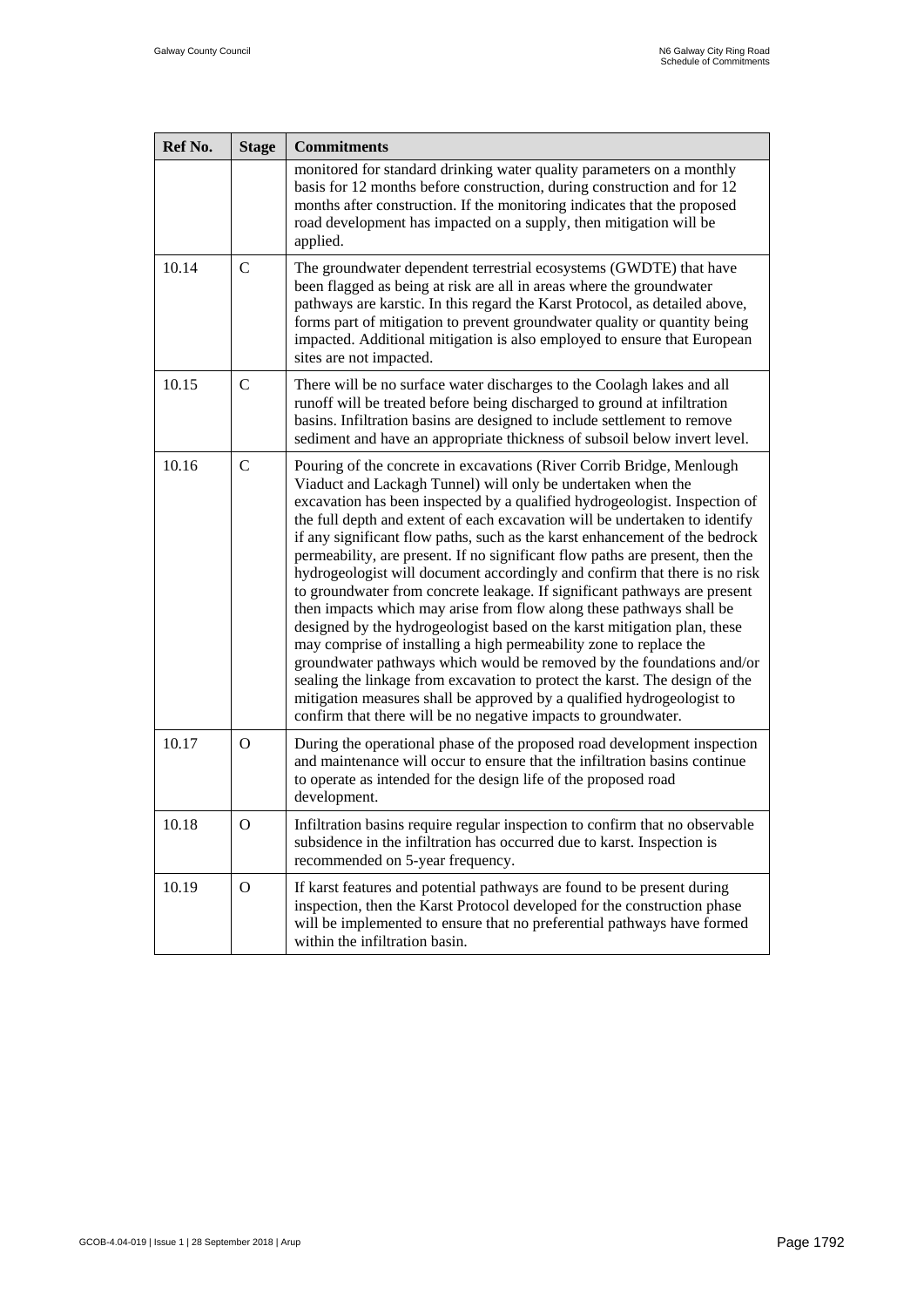### **21.12 Hydrology**

| Ref No. | <b>Stage</b>  | <b>Commitments</b>                                                                                                                                                                                                                                                                                                                                                                                |
|---------|---------------|---------------------------------------------------------------------------------------------------------------------------------------------------------------------------------------------------------------------------------------------------------------------------------------------------------------------------------------------------------------------------------------------------|
| 11.1    | $\mathcal{C}$ | The CEMP included in Appendix A.7.5 will be finalised by the<br>Contractor in advance of the commencement of construction and the<br>following will be implemented as part this plan:                                                                                                                                                                                                             |
|         |               | An Incident Response Plan detailing the procedures to be undertaken<br>$\bullet$<br>in the event of spillage of chemical, fuel or other hazardous wastes,<br>logging of non-compliance incidents and any such risks that could<br>lead to a pollution incident, including flood risks.                                                                                                            |
|         |               | A Sediment Erosion and Pollution Control Plan (Refer to Section 8 of<br>$\bullet$<br>the CEMP in Appendix A.7.5). This shall include water quality<br>monitoring and method statements to ensure compliance with<br>environmental quality standards specified in the relevant legislation.                                                                                                        |
|         |               | All necessary permits and licenses for instream construction works<br>$\bullet$<br>associated with the provision of culverts, bridges and outfalls. OPW<br>Section 50 consent has been received for all culverts and bridges<br>proposed in the EIAR. Changes to these structures as part of the<br>detailed design and construction stage will require new Section 50<br>consent to be obtained. |
|         |               | Inform and consult with OPW Western Arterial Drainage Section who<br>$\bullet$<br>have responsibility for the Corrib-Mask Arterial Drainage scheme and<br>the ongoing control of river and lake levels at the Salmon Weir<br>Barrage in Galway City.                                                                                                                                              |
|         |               | Continue to inform and consult with Inland Fisheries Ireland (IFI).<br>$\bullet$                                                                                                                                                                                                                                                                                                                  |
|         |               | Continue to inform and consult with National Parks and Wildlife<br>$\bullet$<br>Service (NPWS).                                                                                                                                                                                                                                                                                                   |
| 11.2    | $\mathsf{C}$  | Construction activities will be required to take cognisance of the all<br>relevant guidance documents for construction work on, over or near water<br>including:                                                                                                                                                                                                                                  |
|         |               | Guidelines on Protection of Fisheries During Construction Works in<br>$\bullet$<br>and Adjacent to Waters (Inland Fisheries Ireland, 2016).                                                                                                                                                                                                                                                       |
|         |               | Shannon Regional Fisheries Board - Protection and Conservation of<br>$\bullet$<br>Fisheries Habitat with particular reference to Road Construction.                                                                                                                                                                                                                                               |
|         |               | Requirements for the Protection of Fisheries Habitat during<br>$\bullet$<br>Construction and Development Works at River Sites (Eastern<br>Regional Fisheries Board).                                                                                                                                                                                                                              |
|         |               | Central Fisheries Board Channels and Challenges - The Enhancement<br>$\bullet$<br>of Salmonid Rivers.                                                                                                                                                                                                                                                                                             |
|         |               | CIRIA C793 The SuDS Manual.<br>$\bullet$                                                                                                                                                                                                                                                                                                                                                          |
|         |               | CIRIA C624 Development and Flood Risk – guidance for the<br>$\bullet$<br>construction industry.                                                                                                                                                                                                                                                                                                   |
|         |               | CIRIA C532 Control of Water Pollution from Construction Sites<br>$\bullet$<br>Guidance for Consultants and Contractors.                                                                                                                                                                                                                                                                           |
|         |               | CIRIA C648 Control of Water Pollution from Linear Construction<br>$\bullet$<br>Projects, technical guidance.                                                                                                                                                                                                                                                                                      |
|         |               | CIRIA C649 Control of Water Pollution from Linear Construction<br>$\bullet$<br>Projects, site guide.                                                                                                                                                                                                                                                                                              |
|         |               | Guidelines for the Crossing of Watercourses during the Construction<br>$\bullet$<br>of National Road schemes (NRA, 2006).                                                                                                                                                                                                                                                                         |
|         |               | Road Drainage and the Water Environment DN-DNG-03065 (TII,<br>$\bullet$<br>June 2015).                                                                                                                                                                                                                                                                                                            |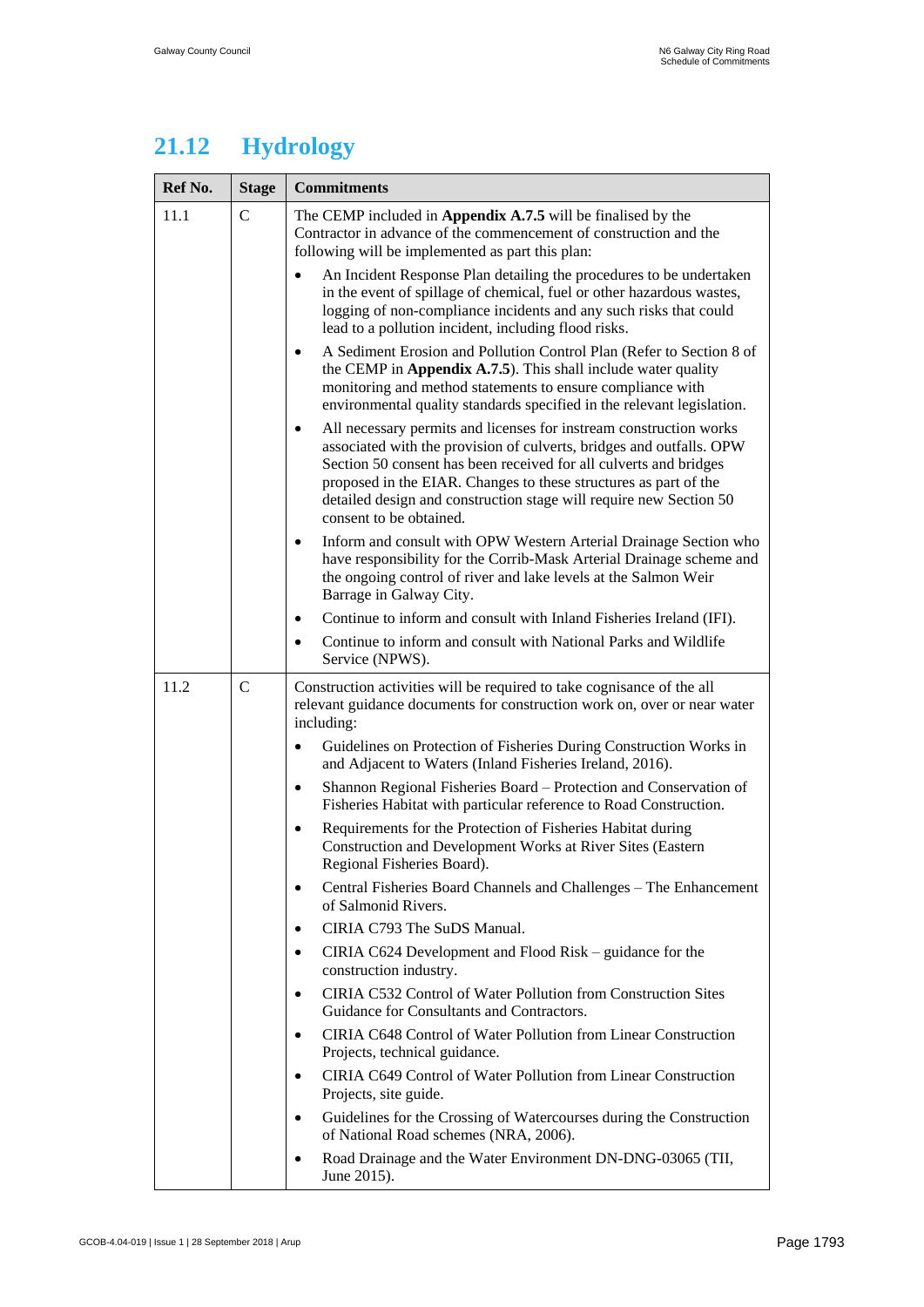| Ref No. | <b>Stage</b> | <b>Commitments</b>                                                                                                                                                                                                                                                                                                                                                                                                                                                                                                                                                                                    |
|---------|--------------|-------------------------------------------------------------------------------------------------------------------------------------------------------------------------------------------------------------------------------------------------------------------------------------------------------------------------------------------------------------------------------------------------------------------------------------------------------------------------------------------------------------------------------------------------------------------------------------------------------|
|         |              | Vegetated Drainage Systems for Road Runoff DN-DNG-03063 (TII, June<br>2015).                                                                                                                                                                                                                                                                                                                                                                                                                                                                                                                          |
| 11.3    | $\mathbf C$  | As set out in the Sediment Erosion and Pollution Control Plan (Refer to<br>Section 8 of the CEMP), the sediment, erosion and pollution controls will<br>be monitored and maintained throughout the construction of the proposed<br>road development. This shall include the regular water quality monitoring<br>for sediments and hydrocarbons (monitoring the sediment concentrations<br>in the receiving water) and the inspection of the pollution control facilities<br>and method statements to ensure compliance with environmental quality<br>standards specified in the relevant legislation. |
| 11.4    | $\mathsf{C}$ | Separate from the on-going and detailed monitoring carried out by the<br>Contractor as part of the CEMP; the Site Environmental Manager (SEM)<br>shall carry out the inspection/monitoring regime described below on<br>behalf of the Employer. The results will be stored in the SEM's<br>Monitoring file and will be available for inspection/ audit by the Client,<br>NPWS or IFI and OPW (where relevant). All inspections/monitoring/<br>results will be recorded on standard forms. Inspections will include the<br>following:                                                                  |
|         |              | Inspect the Principal Control Measures outlined in the CEMP on a<br>weekly basis. Report findings to the Contractor.                                                                                                                                                                                                                                                                                                                                                                                                                                                                                  |
|         |              | Inspect surface water treatment measures (ponds, tanks, mini-dams,<br>$\bullet$<br>sandbags, etc.) on a daily basis and obtain turbidity readings in the<br>outlet receiving water.                                                                                                                                                                                                                                                                                                                                                                                                                   |
|         |              | Inspect all outfalls to watercourses and groundwater bodies on a daily<br>$\bullet$<br>basis and obtain turbidity readings. Where excavation, deposition,<br>pumping out or concreting works are on-going in the vicinity obtain<br>turbidity readings three times per day in the outlet receiving water.                                                                                                                                                                                                                                                                                             |
|         |              | Daily visual inspection of watercourses to which there is a discharge<br>$\bullet$<br>from the works and those where there is construction works in the<br>vicinity.                                                                                                                                                                                                                                                                                                                                                                                                                                  |
|         |              | Wheel wash facilities shall be inspected on a weekly basis.<br>$\bullet$                                                                                                                                                                                                                                                                                                                                                                                                                                                                                                                              |
|         |              | Stockpiles shall be monitored on a daily basis while being filled or<br>$\bullet$<br>emptied and otherwise on a weekly basis.                                                                                                                                                                                                                                                                                                                                                                                                                                                                         |
|         |              | Control measures for works at or near water bodies shall be inspected<br>on a daily basis.                                                                                                                                                                                                                                                                                                                                                                                                                                                                                                            |
|         |              | Concrete operations at or near watercourses shall be supervised and<br>$\bullet$<br>designated chute washing out facilities shall be inspected on a daily<br>basis.                                                                                                                                                                                                                                                                                                                                                                                                                                   |
|         |              | Site compounds and satellite compounds shall be inspected on a<br>$\bullet$<br>weekly basis.                                                                                                                                                                                                                                                                                                                                                                                                                                                                                                          |
|         |              | The Contractor's monitoring results shall be audited by the SEM on a<br>$\bullet$<br>frequent basis (6 times per quarter at a minimum).                                                                                                                                                                                                                                                                                                                                                                                                                                                               |
|         |              | The investigatory level for turbidity is defined as a 10ntu difference<br>$\bullet$<br>between the ambient upstream watercourse level and the level<br>downstream of the works.                                                                                                                                                                                                                                                                                                                                                                                                                       |
|         |              | Notwithstanding the stringent prevention measures listed above, in the<br>$\bullet$<br>unlikely event of an accidental release of sediment to a watercourse<br>causing plumes or in the unlikely event of an exceedance of the                                                                                                                                                                                                                                                                                                                                                                        |
|         |              | turbidity investigatory levels arising, the following shall take place:                                                                                                                                                                                                                                                                                                                                                                                                                                                                                                                               |
|         |              | It shall be investigated immediately and thoroughly by the SEM<br>$\circ$<br>and the Contractor.                                                                                                                                                                                                                                                                                                                                                                                                                                                                                                      |
|         |              | The Incident Response Plan shall be activated.<br>O                                                                                                                                                                                                                                                                                                                                                                                                                                                                                                                                                   |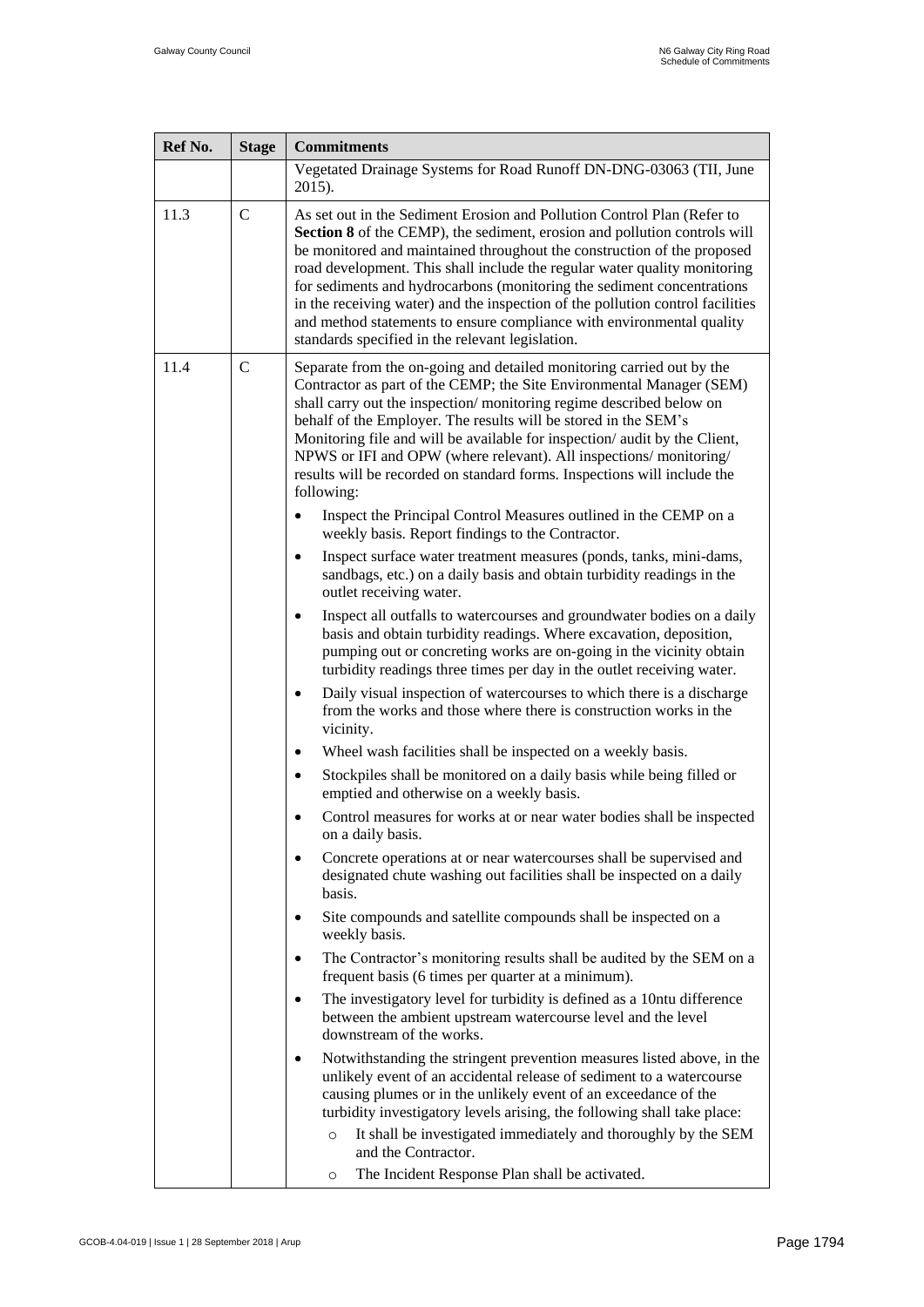| Ref No. | <b>Stage</b> | <b>Commitments</b>                                                                                                                                                                                                                                                                                                                                                                                                                                                                                                                                                                                                                                                                                                                                                                                                                                                                                                                                                                                                                 |
|---------|--------------|------------------------------------------------------------------------------------------------------------------------------------------------------------------------------------------------------------------------------------------------------------------------------------------------------------------------------------------------------------------------------------------------------------------------------------------------------------------------------------------------------------------------------------------------------------------------------------------------------------------------------------------------------------------------------------------------------------------------------------------------------------------------------------------------------------------------------------------------------------------------------------------------------------------------------------------------------------------------------------------------------------------------------------|
|         |              | The relevant NPWS, IFI and local authority staff will be notified<br>$\circ$<br>immediately.                                                                                                                                                                                                                                                                                                                                                                                                                                                                                                                                                                                                                                                                                                                                                                                                                                                                                                                                       |
|         |              | The Contractor will be required to take immediate action to<br>$\circ$<br>detect source of release, corrective action to prevent release and<br>to implement measures to ensure that such discharges do not re-<br>occur.                                                                                                                                                                                                                                                                                                                                                                                                                                                                                                                                                                                                                                                                                                                                                                                                          |
|         |              | Works if stopped shall not recommence until appropriate<br>$\circ$<br>corrective measures to avoid any repetition are put in place.<br>Such measures shall be agreed with the SEM following<br>consultation with the NPWS and IFI.                                                                                                                                                                                                                                                                                                                                                                                                                                                                                                                                                                                                                                                                                                                                                                                                 |
|         |              | Works and/ or discharges from the works shall not recommence<br>$\circ$<br>until written consent is received from the SEM.                                                                                                                                                                                                                                                                                                                                                                                                                                                                                                                                                                                                                                                                                                                                                                                                                                                                                                         |
|         |              | Where the SEM considers that the risk of a sediment release is high for a<br>particular construction activity, he/she shall inform the Contractor and<br>request protective action to be taken before the construction activity<br>commences. The SEM will be delegated powers under the contract<br>sufficient for these instructions to be issued and implemented.                                                                                                                                                                                                                                                                                                                                                                                                                                                                                                                                                                                                                                                               |
| 11.5    | C/O          | Water Quality Monitoring will be required prior to, during and post<br>construction. Baseline water quality sampling shall commence a minimum<br>of six months prior to construction and conclude a minimum of three<br>months after full operation has commenced to assess potential residual<br>impact. Turbidity monitoring will be included in sensitive watercourses<br>downstream of the proposed road development crossings. The local<br>authority will make recommendations regarding all the water quality<br>parameters to be assessed, the sampling interval and locations. However,<br>as a minimum requirement there will be monthly water quality analysis<br>from a minimum of one upstream and one downstream sampling point at<br>each construction water outfall and surface water crossing point.<br>Furthermore, turbidity monitoring will be carried out on a daily basis.<br>The Employer's Site Monitoring Team will review weekly monitoring<br>reports to check water quality at receiving watercourses. |
| 11.6    | $\mathsf{C}$ | The following outlines the principal environmental commitments that will<br>be prescribed for the construction phase in order to protect all catchment,<br>watercourse and ecologically protected areas from direct and indirect<br>impacts:                                                                                                                                                                                                                                                                                                                                                                                                                                                                                                                                                                                                                                                                                                                                                                                       |
|         |              | All constructional compound areas will be required to be located on<br>dry land and set back from river and stream channels and out of<br>floodplain areas. Floodplain areas include the Flood Risk Zones A and<br>B and therefore all constructional compound areas need to be on lands<br>above the 1000year return period flood level.                                                                                                                                                                                                                                                                                                                                                                                                                                                                                                                                                                                                                                                                                          |
|         |              | The storage of oils, fuel, chemicals, hydraulic fluids, etc. will not<br>٠<br>occur within 100m of the River Corrib or within the Floodplain Area<br>as defined above.                                                                                                                                                                                                                                                                                                                                                                                                                                                                                                                                                                                                                                                                                                                                                                                                                                                             |
|         |              | Surface water flowing onto the construction area will be minimised<br>through the provision of temporary berms, diversion channels and cut-<br>off ditches, where appropriate.                                                                                                                                                                                                                                                                                                                                                                                                                                                                                                                                                                                                                                                                                                                                                                                                                                                     |
|         |              | Management of excess material stockpiles to prevent siltation of<br>watercourse systems through runoff during rainstorms will be<br>undertaken. This may involve allowing the establishment of<br>vegetation on the exposed soil and the diversion of runoff water off<br>these stockpiles to the construction settlement ponds and avoiding<br>stockpiling of material in vicinity of sensitive watercourses.                                                                                                                                                                                                                                                                                                                                                                                                                                                                                                                                                                                                                     |
|         |              | Where construction works are carried out adjacent to turloughs, fens,<br>stream and river channels and lakes, protection of such waterbodies                                                                                                                                                                                                                                                                                                                                                                                                                                                                                                                                                                                                                                                                                                                                                                                                                                                                                       |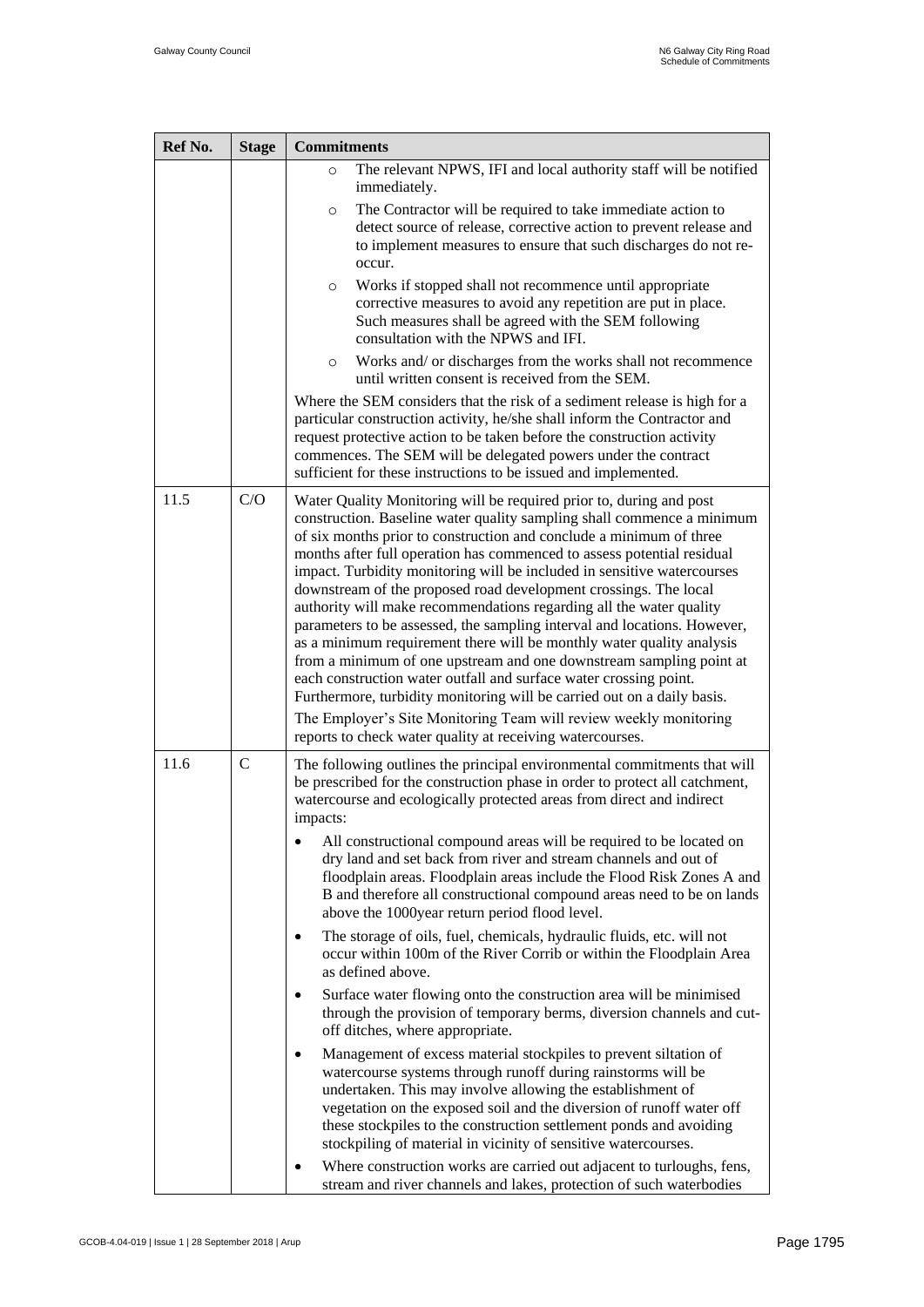| Ref No. | <b>Stage</b> | <b>Commitments</b>                                                                                                                                                                                                                                                                                                                                                                                                                                                                                                                                                                                                                |
|---------|--------------|-----------------------------------------------------------------------------------------------------------------------------------------------------------------------------------------------------------------------------------------------------------------------------------------------------------------------------------------------------------------------------------------------------------------------------------------------------------------------------------------------------------------------------------------------------------------------------------------------------------------------------------|
|         |              | from silt load shall be carried out through use of reserved grassed<br>buffer areas, timber fencing with silt fences or earthen berms. These<br>measures will provide adequate treatment of constructional site runoff<br>waters before reaching the watercourses.                                                                                                                                                                                                                                                                                                                                                                |
|         |              | Use of settlement ponds, silt traps and bunds and minimising<br>$\bullet$<br>construction activities within watercourses. Where pumping of water<br>is to be carried out, filters will be used at intake points and discharge<br>will be through a sediment trap or sedi-mat.                                                                                                                                                                                                                                                                                                                                                     |
|         |              | All watercourses that occur in areas of land that will be used for site<br>compound/storage facilities will be fenced off at a minimum distance<br>of 5m. In addition, measures will be implemented to ensure that silt<br>laden or contaminated surface water runoff from the compound site<br>does not discharge directly to the watercourse. Compounds shall not<br>be constructed on lands designated as Flood Zone A or B in<br>accordance with the OPW's The Planning System and Flood Risk<br>Management Guidelines (November 2009). Site compounds will not<br>be permitted in a European Sites (i.e. Lough Corrib cSAC). |
|         |              | Protection measures will be put in place to ensure that all<br>hydrocarbons used during the construction phase are appropriately<br>handled, stored and disposed of in accordance with the TII document<br>"Guidelines for the crossing of watercourses during the construction<br>of National Road Schemes". All chemical and fuel filling locations<br>will be contained within bunded areas and set back a minimum of<br>10m from watercourses and floodplain areas.                                                                                                                                                           |
|         |              | Foul drainage from all site offices and construction facilities will be<br>contained and disposed of in an appropriate manner to prevent<br>pollution.                                                                                                                                                                                                                                                                                                                                                                                                                                                                            |
|         |              | The construction discharge will be treated such that it will not reduce<br>$\bullet$<br>the environmental quality standard of the receiving watercourses.                                                                                                                                                                                                                                                                                                                                                                                                                                                                         |
|         |              | Riparian vegetation along the identified sensitive watercourses will be<br>$\bullet$<br>fenced off to provide a buffer zone for its protection to a minimum<br>distance of 5m except for proposed crossing points.                                                                                                                                                                                                                                                                                                                                                                                                                |
|         |              | The use and management of concrete in or close to watercourses will<br>٠<br>be carefully controlled to avoid spillage. Where on-site batching is<br>proposed, this activity will be carried out well away from<br>watercourses. Washout from such mixing plants will be carried out<br>only in a designated contained impermeable area.                                                                                                                                                                                                                                                                                           |
|         |              | All material deposition areas must be adequately bunded and<br>٠<br>compartmentalised such that the rainwater outflow from these<br>facilities is adequately controlled and treated prior to reaching the<br>receiving surface watercourses. The sediment control requirements are<br>set out in the Sediment, Erosion and Pollution Control Construction<br>Management Plan section of the CEMP (refer to Appendix A.7.5)                                                                                                                                                                                                        |
| 11.7    | O            | The flood relief mitigation measures to eliminate the flood risk of the<br>proposed road development in the N83 Tuam Road and reduce the existing<br>flood risk in this area are described as follows (refer also to Figure 11.6<br>and Table 11.41 of Chapter 10, Hydrology):                                                                                                                                                                                                                                                                                                                                                    |
|         |              | Prevent the upgraded portion of the N83 Tuam Road from spilling<br>laterally northwards into the driveways of existing flood risk houses<br>by:                                                                                                                                                                                                                                                                                                                                                                                                                                                                                   |
|         |              | Upgrade and provide effective road drainage network along the<br>$\circ$<br>existing N83 Tuam Road for a length of 780m                                                                                                                                                                                                                                                                                                                                                                                                                                                                                                           |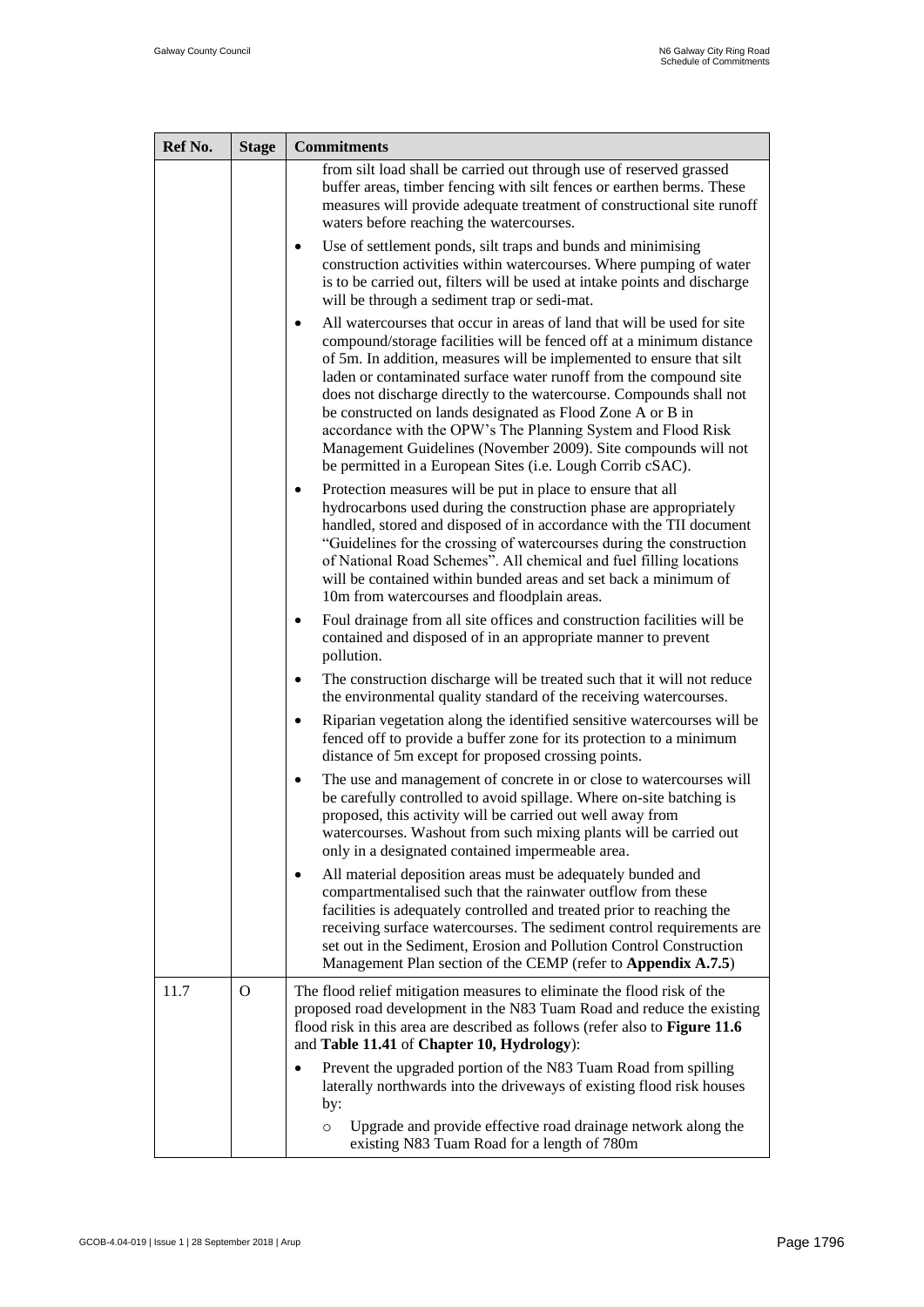<span id="page-36-0"></span>

| Ref No. | <b>Stage</b>   | <b>Commitments</b>                                                                                                                                                                                                                                                                                                                                                                |
|---------|----------------|-----------------------------------------------------------------------------------------------------------------------------------------------------------------------------------------------------------------------------------------------------------------------------------------------------------------------------------------------------------------------------------|
|         |                | Provide interceptor drain to capture rapid hill slope runoff from<br>$\Omega$<br>the southeast reaching the N83 Tuam Road                                                                                                                                                                                                                                                         |
|         |                | Provide for infiltration of this interceptor drain for the less severe<br>$\circ$<br>rain storm events                                                                                                                                                                                                                                                                            |
|         |                | Connect this interceptor drain to the proposed flood<br>$\circ$<br>compensation storage                                                                                                                                                                                                                                                                                           |
|         |                | Compensate flood storage lost by providing compensation storage of<br>$8,030m3$ in the form of an excavated rectangular engineered storage<br>pond. The base elevation of 16m OD and a top design water level<br>elevation of 17.5m OD                                                                                                                                            |
|         |                | Connect this compensation storage to the remaining low-lying natural<br>flood storage area located to the northwest of the proposed road<br>development so that both storage areas are hydraulically linked via<br>culverts.                                                                                                                                                      |
|         |                | Provide for permanent a pumping station and rising mains from the<br>$\bullet$<br>proposed compensation flood storage facility to discharge to the<br>existing storm sewer with maximum pumping capacity of 250l/s                                                                                                                                                                |
| 11.8    | $\Omega$       | Refer also to Table 11.41 in Chapter 11, Hydrology which outlines the<br>required storage volumes required for the catchment for a range of return<br>periods and durations events.                                                                                                                                                                                               |
|         |                | The required flood storage, with an available pumping rate of 0.25 cumed<br>(i.e. $250$ l/s) from the engineered storage pond, is $20,700$ m <sup>3</sup> for the 100year<br>event which is further increased to 24,800m <sup>3</sup> to include for 20% climate<br>change                                                                                                        |
|         |                | The available storage provided in the engineered storage pond at a top<br>water level of 17.5m OD is compensation storage of 8,030m <sup>3</sup> and the<br>remaining (with proposed road development) natural storage provided of<br>$18,470m3$ gives a total available flood storage of $26,500m3$ , which is<br>sufficient to achieve to meet and exceed the required storage. |
| 11.9    | $\overline{O}$ | To minimise the residual flood risk associated with the blockage of flood<br>relief culverts and associated drainage assets there will be regular<br>(monthly) inspection of N83 Flood Relief facilities be carried out to ensure<br>that the system is in proper working order and performing as designed.                                                                       |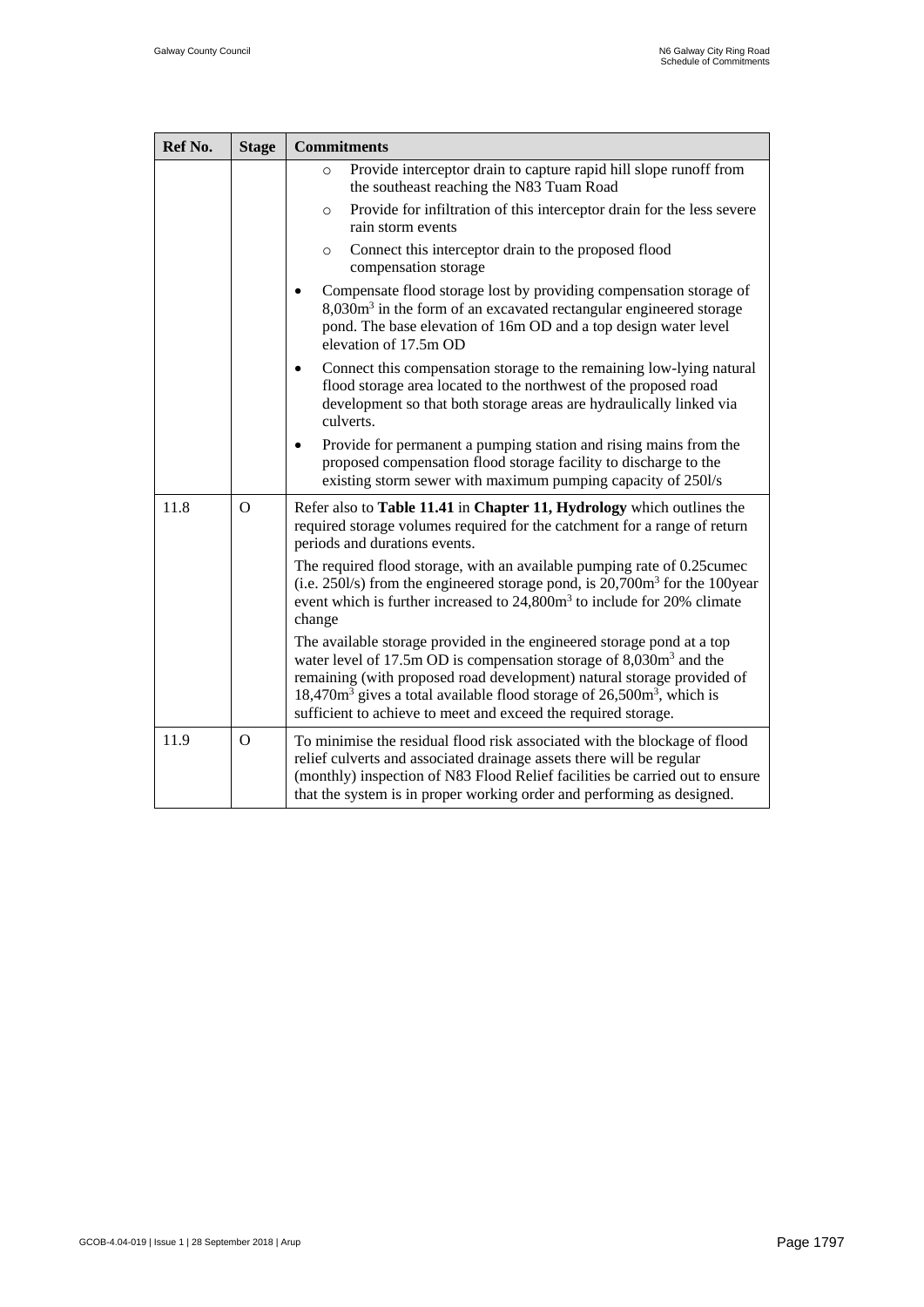# **21.13 Biodiversity**

| Ref No. | <b>Stage</b> | <b>Commitments</b>                                                                                                                                                                                                                                                                                                                        |  |
|---------|--------------|-------------------------------------------------------------------------------------------------------------------------------------------------------------------------------------------------------------------------------------------------------------------------------------------------------------------------------------------|--|
| General |              |                                                                                                                                                                                                                                                                                                                                           |  |
| 8.1     | C/O          | All measures within this section will be implemented by the Contractor<br>under the supervision of the supervision of the Project Ecologist<br>(employed by the Employer) and/or the Ecological Clerk of Works<br>(employed by the Contractor).                                                                                           |  |
|         |              | Designated Areas for Nature Conservation                                                                                                                                                                                                                                                                                                  |  |
| 8.2     | C/O          | The environmental commitments required to ensure that the proposed<br>road development will not result in a likely significant effect (i.e.<br>adversely affect the integrity of) on the European sites within its ZoI<br>(Lough Corrib cSAC, Lough Corrib SPA, Galway Bay Complex cSAC<br>and Inner Galway Bay SPA) include measures to: |  |
|         |              | Minimise the habitat loss in Lough Corrib cSAC and to avoid loss of<br>QI habitats within Lough Corrib cSAC (refer to habitats section<br>below).                                                                                                                                                                                         |  |
|         |              | maintain the structural integrity of the rock mass supporting QI<br>$\bullet$<br>habitats in Lough Corrib cSAC during the construction of the<br>proposed Lackagh Tunnel (and its western approach) (refer to soils<br>and geology environmental commitment 9.9, 9.11 to 9.17).                                                           |  |
|         |              | avoid habitat degradation in Lough Corrib cSAC as a result of<br>$\bullet$<br>potential hydrogeological impacts during construction and operation<br>(refer to Hydrogeology Section).                                                                                                                                                     |  |
|         |              | protect water quality in receiving watercourses during construction<br>٠<br>(refer to Hydrology Section).                                                                                                                                                                                                                                 |  |
|         |              | control dust emissions during construction to prevent impacts on<br>$\bullet$<br>vegetation in Lough Corrib cSAC (refer to Air Quality and Climate<br>Section).                                                                                                                                                                           |  |
|         |              | avoid the introduction or spread of non-native invasive species to<br>٠<br>European sites during construction or operation.                                                                                                                                                                                                               |  |
|         |              | avoid/reduce the disturbance/displacement effects of blasting on<br>$\bullet$<br>wintering birds using Ballindooley Lough (Refer to wintering birds<br>section below).                                                                                                                                                                    |  |
|         |              | avoid the proposed road development restricting Otter movement<br>٠<br>within the Bearna Stream catchment (Refer to Otter section below).                                                                                                                                                                                                 |  |
|         |              | avoid mortality of the QI species of Lough Corrib cSAC. These<br>include both measures to ensure that construction materials are not<br>introduced into the River Corrib and to remove the risk of Otter being<br>killed/injured due to collisions with road traffic (Refer to Otter<br>section below).                                   |  |
| 8.3     | C/O          | The environmental commitments that are required to ensure that the<br>proposed road development will not significantly affect Moycullen Bogs<br>NHA are as follows:                                                                                                                                                                       |  |
|         |              | Avoid/reduce the disturbance/displacement effects of blasting on<br>wintering birds using Ballindooley Lough (Refer to wintering birds<br>section below).                                                                                                                                                                                 |  |
|         |              | Measures to control dust emissions during construction to prevent<br>$\bullet$<br>impacts to vegetation/habitats within Moycullen Bogs NHA at<br>Tonabrocky – see Air Quality and Climate section below. These<br>include control measures such as spraying of exposed earthwork                                                          |  |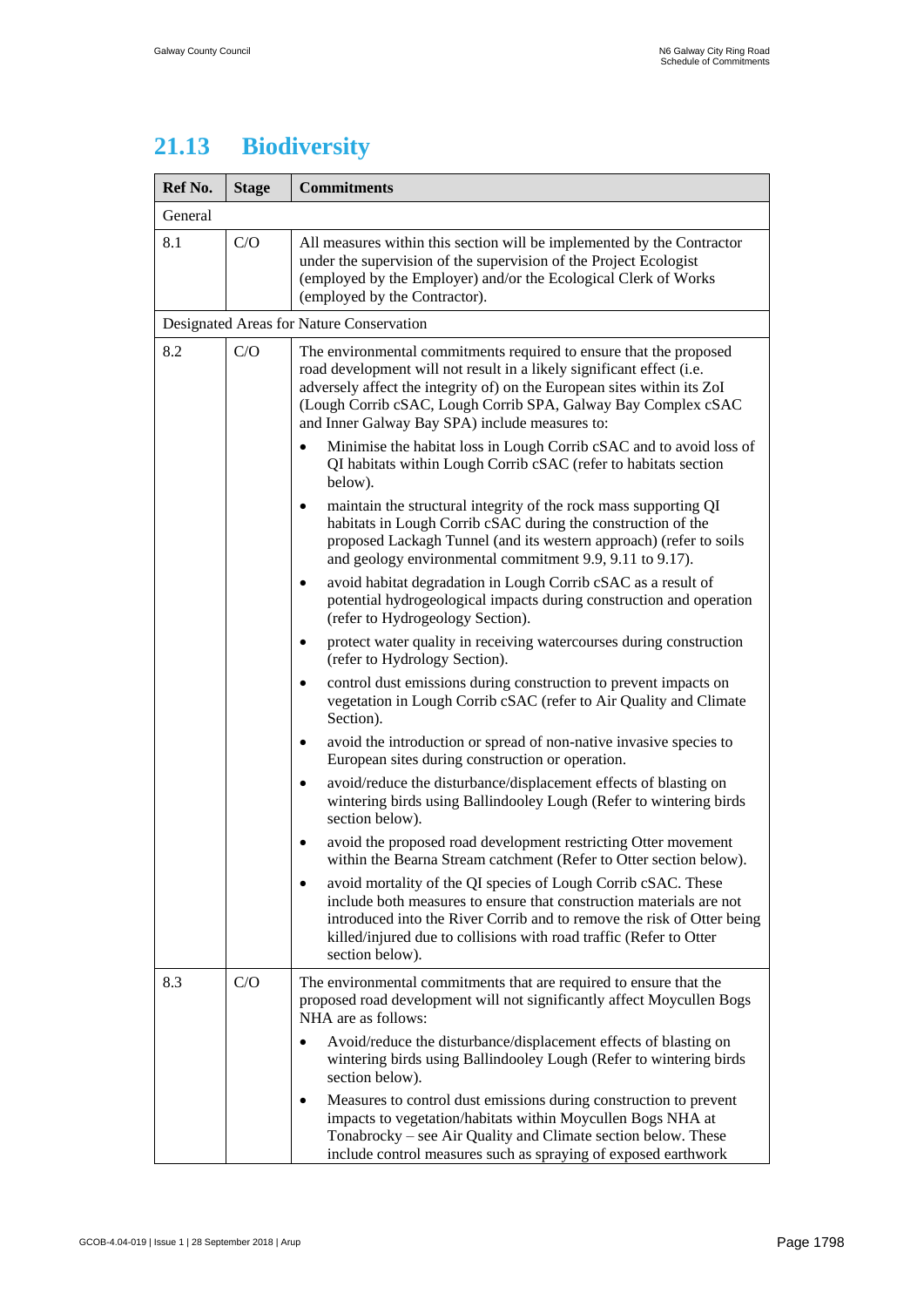| Ref No.  | <b>Stage</b> | <b>Commitments</b>                                                                                                                                                                                                                                                                                                                                                                                                                                                                     |
|----------|--------------|----------------------------------------------------------------------------------------------------------------------------------------------------------------------------------------------------------------------------------------------------------------------------------------------------------------------------------------------------------------------------------------------------------------------------------------------------------------------------------------|
|          |              | activities and site haul roads during dry weather, wheel washes,<br>control of site vehicle speeds, road sweeping and dust screens.                                                                                                                                                                                                                                                                                                                                                    |
|          |              | Measures to avoid the introduction or spread of non-native invasive<br>٠<br>species to Moycullen Bogs NHA during construction or operation.<br>These are detailed in the Non-Native Invasive Species Management<br>Plan which forms part of the CEMP in Appendix A.7.5.                                                                                                                                                                                                                |
|          |              | Measures to control surface water runoff from the construction site to<br>prevent an accidental pollution event affecting peatland habitats<br>within Moycullen Bogs NHA at Tonabrocky - see Hydrology section<br>below.                                                                                                                                                                                                                                                               |
| Habitats |              |                                                                                                                                                                                                                                                                                                                                                                                                                                                                                        |
| 8.4      | $\mathsf{C}$ | To minimise the loss of Annex I habitat, areas of these habitat types<br>within the proposed development boundary but which are not required to<br>construct the proposed road development will be retained and fenced off<br>for the duration of construction. These are shown on Figures 8.23.1 to<br>8.23.14.                                                                                                                                                                       |
| 8.5      | $\mathsf{C}$ | To minimise the loss of habitat associated with the proposed road<br>development, there are also areas within the proposed development<br>boundary which are included for mitigation planting where general<br>construction works will not be undertaken. These are shown on Figures<br>8.23.1 to 8.23.14.                                                                                                                                                                             |
| 8.6      | $\mathsf{C}$ | The minimum working area to facilitate the construction of the supporting<br>structures associated with the proposed River Corrib Bridge will be used.<br>This area will be clearly delineated and fenced off at the outset of works<br>and maintained for the duration of the construction programme. No works<br>for the construction of the River Corrib Bridge within Lough Corrib<br>cSAC boundary will be undertaken outside of this zone.                                       |
| 8.7      | $\mathsf{C}$ | Where possible, woodland, scrub, treelines and hedgerows which lie<br>within, or along the boundary of the proposed road development, that are<br>not directly impacted by the proposed road alignment or drainage will be<br>retained. These areas will be protected for the duration of construction<br>works and fenced off at an appropriate distance. Vegetation to be retained<br>is shown on Figures 8.23.1 to 8.23.14 and on Figures 12.2.01 to 12.2.14<br>(landscape design). |
| 8.8      | $\mathbf C$  | Where possible, areas of river channel and bankside vegetation which lie<br>within, or along the boundary of the proposed road development, that are<br>not directly impacted by the proposed road alignment or drainage will be<br>retained. These areas will be protected for the duration of construction<br>works and fenced off at a distance of 5m from the stream/river bank.                                                                                                   |
| 8.9      | $\mathbf C$  | The Petrifying spring feature present in Lackagh Quarry, which lies<br>c.25m to the north of the mainline of the proposed road development at<br>Ch. 11+400, will be retained and shotcrete <sup>2</sup> will not be used as part of the<br>quarry face stabilisation measures at the spring site.                                                                                                                                                                                     |
| 8.10     | $\mathbf C$  | Any vegetation (including trees, hedgerows or scrub adjacent to, or<br>within, the proposed development boundary) which is to be retained shall<br>be afforded adequate protection during the construction phase in<br>accordance with the Guidelines for the Protection and Preservation of<br>Trees, Hedgerows and Scrub Prior to, During and Post Construction of<br>National Road Schemes (National Roads Authority, 2006), as follows:                                            |

 $\overline{a}$  $2^2$  A concrete product which is sprayed at high velocity into a rock face as a structural/stabilising component.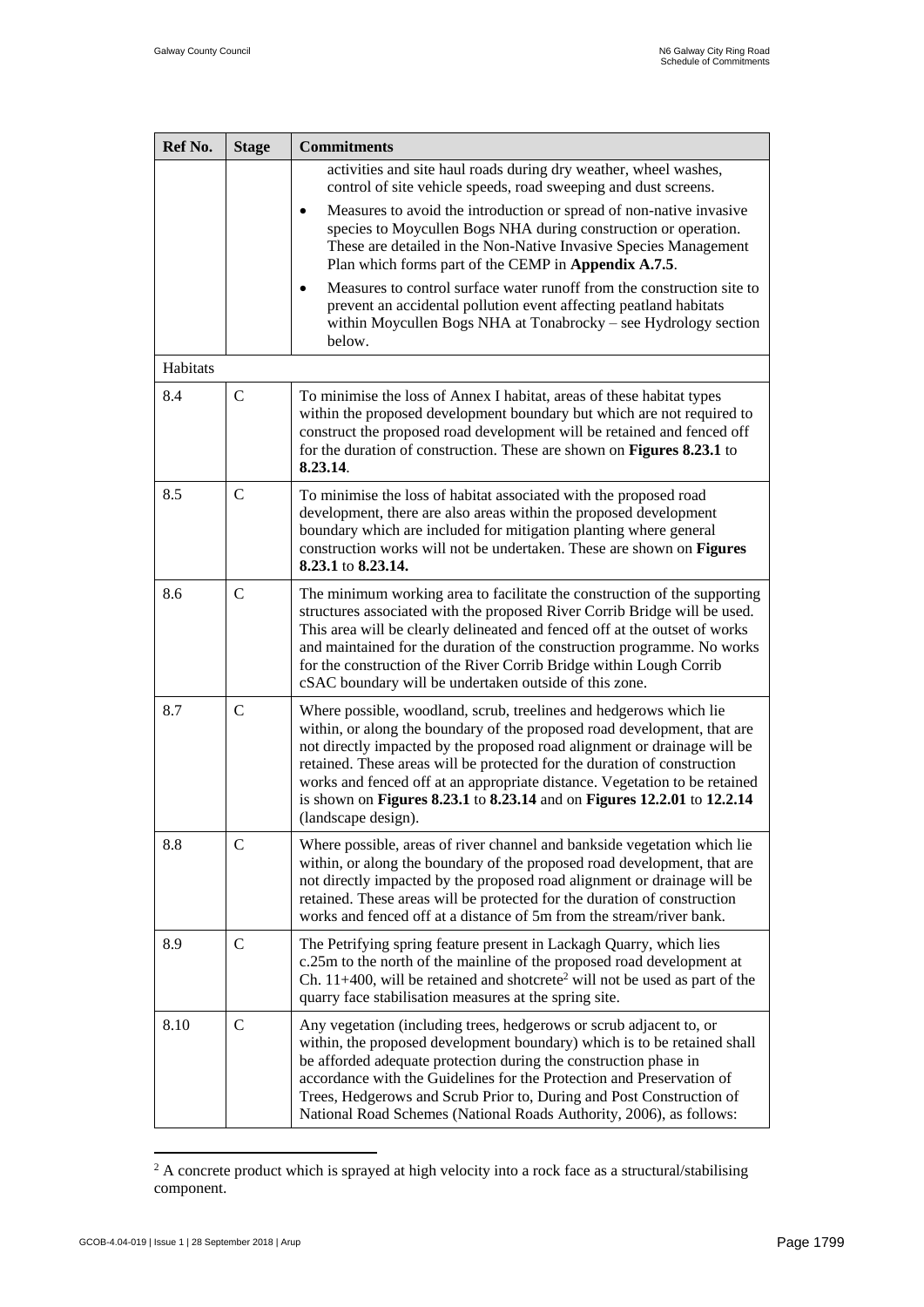| Ref No. | <b>Stage</b>  | <b>Commitments</b>                                                                                                                                                                                                                                                                                                                                                                                                                                                                                                                                                                                                                                                                                                                                                                                                  |
|---------|---------------|---------------------------------------------------------------------------------------------------------------------------------------------------------------------------------------------------------------------------------------------------------------------------------------------------------------------------------------------------------------------------------------------------------------------------------------------------------------------------------------------------------------------------------------------------------------------------------------------------------------------------------------------------------------------------------------------------------------------------------------------------------------------------------------------------------------------|
|         |               | All trees along the proposed development boundary that are to be<br>$\bullet$<br>retained, both within and adjacent to the proposed development<br>boundary (where the root protection area of the tree extends into the<br>proposed development boundary), will be fenced off at the outset of<br>works and for the duration of construction to avoid structural damage<br>to the trunk, branches or root systems of the trees. Temporary fencing<br>will be erected at a sufficient distance from the tree so as to enclose<br>the Root Protection Area (RPA) of the tree. The RPA will be defined<br>based upon the recommendation of a qualified arborist.                                                                                                                                                      |
|         |               | Where fencing is not feasible due to insufficient space, protection for<br>٠<br>the tree/hedgerow will be afforded by wrapping hessian sacking (or<br>suitable equivalent) around the trunk of the tree and strapping stout<br>buffer timbers around it.                                                                                                                                                                                                                                                                                                                                                                                                                                                                                                                                                            |
|         |               | The area within the RPA will not be used for vehicle parking or the<br>storage of materials (including soils, oils and chemicals). The storage<br>of hazardous materials (e.g. hydrocarbons) or concrete washout areas<br>will not be undertaken within 10m of any retained trees, hedgerows<br>and treelines:                                                                                                                                                                                                                                                                                                                                                                                                                                                                                                      |
|         |               | A qualified arborist shall assess the condition of, and advise on<br>$\circ$<br>any repair works necessary to, any trees which are to be retained<br>or that lie outside of the proposed development boundary but<br>whose RPA is impacted by the works. Any remedial works<br>required will be carried out by a qualified arboris.                                                                                                                                                                                                                                                                                                                                                                                                                                                                                 |
|         |               | A buffer zone of at least 5m will be maintained between<br>$\circ$<br>construction works and retained hedgerows to ensure that the<br>root protection areas are not damaged.                                                                                                                                                                                                                                                                                                                                                                                                                                                                                                                                                                                                                                        |
| 8.11    | $\mathcal{C}$ | The mitigation strategy outlined in the Non-Native Invasive Species<br>Management Plan included in the CEMP (see Appendix A.7.5) will be<br>implemented sufficiently far in advance of the proposed construction<br>works commencing so as to allow time to adequately control all target<br>non-native invasive species populations within the Zone of Influence<br>(ZoI) of the proposed road development, having regard to the specific<br>timing/seasonal constraints that apply in relation to each individual<br>species.                                                                                                                                                                                                                                                                                     |
| 8.12    | $\mathsf{C}$  | The implementation of the Non-Native Invasive Species Management<br>Plan will include a pre-construction re-survey within the proposed<br>development boundary. In accordance with the NRA guidance this survey<br>will include accurate 1:5,000 scale mapping for the precise location of<br>non-native invasive plant species. The pre-construction surveys will be<br>undertaken by suitable experts with competence in identifying the species<br>concerned.                                                                                                                                                                                                                                                                                                                                                    |
| 8.13    | $\mathbf C$   | In accordance with the Guidelines on the Management of Noxious Weeds<br>and Non-native Invasive Plant Species on National Roads (National<br>Roads Authority, 2010), where cut, pulled or mown noxious weed or non-<br>native invasive plant species material arises, its disposal will not lead to a<br>risk of further spread of the plants. Care will be taken near watercourses<br>as water is a fast medium for the dispersal of plant fragments and seeds.<br>Material that contains flower heads or seeds will be disposed of either by<br>composting or burial at a depth of no less than 0.5m in the case of<br>noxious weeds, or by incineration (at a licenced facility having regard to<br>relevant legislation) or disposal to licensed landfill in the case of non-<br>native invasive plant species. |
| 8.14    | $\mathcal{C}$ | The taproots of docks and roots of creeping thistle are not suitable for<br>composting or shallow burial, requiring disposal to landfill, incineration                                                                                                                                                                                                                                                                                                                                                                                                                                                                                                                                                                                                                                                              |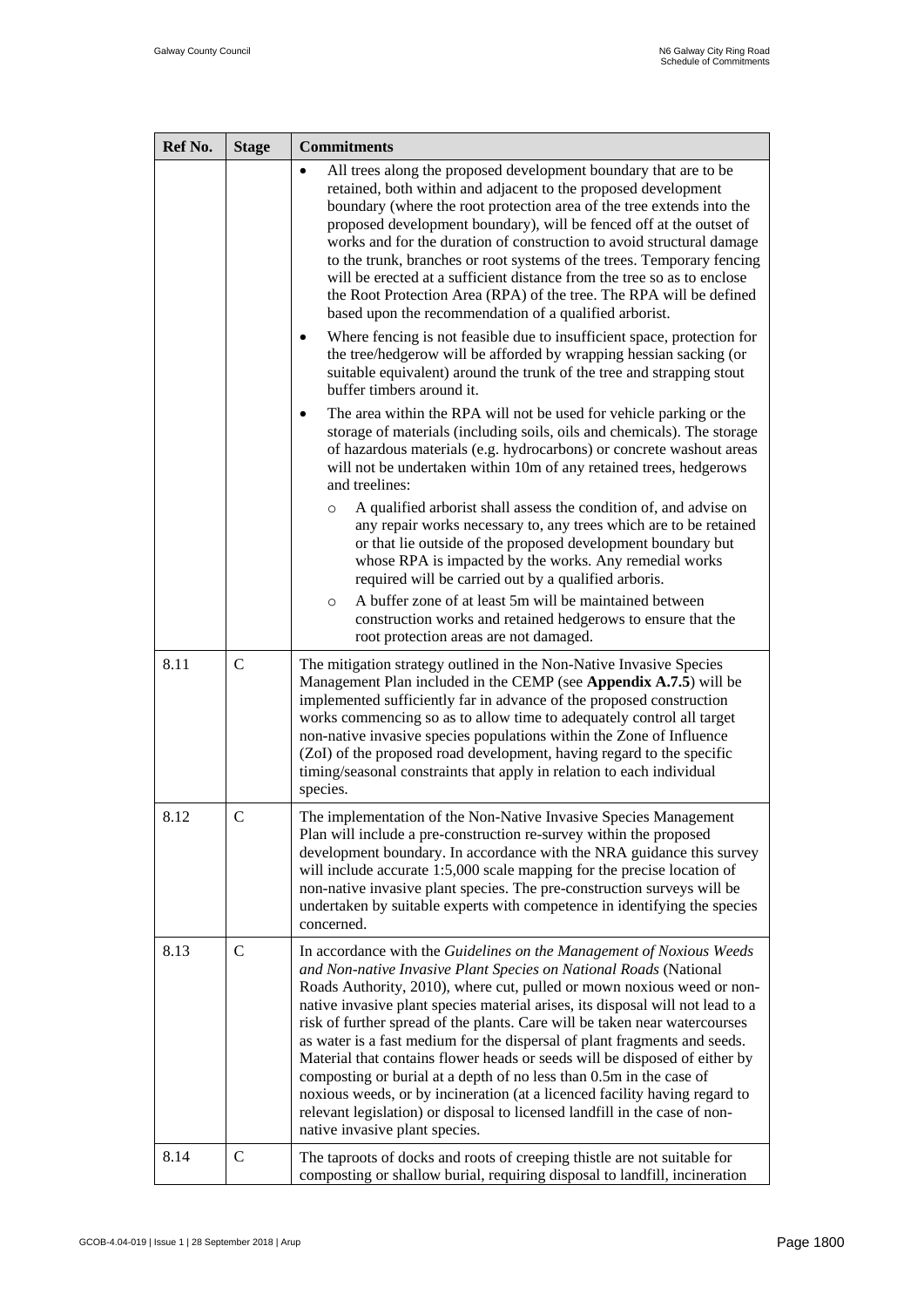| Ref No.     | <b>Stage</b>  | <b>Commitments</b>                                                                                                                                                                                                                                                                                                                                                                                                                                                                                                                                       |
|-------------|---------------|----------------------------------------------------------------------------------------------------------------------------------------------------------------------------------------------------------------------------------------------------------------------------------------------------------------------------------------------------------------------------------------------------------------------------------------------------------------------------------------------------------------------------------------------------------|
|             |               | or burying at a depth of no less than 1.5m (practical only during the<br>construction phase). Where burial is being used to dispose of Japanese<br>knotweed, the material will be buried to a depth of 5m and overlain with a<br>suitable geotextile membrane. All disposals will be carried out in<br>accordance with the Waste Management Acts 1996 - 2011.                                                                                                                                                                                            |
| 8.15        | $\mathsf{C}$  | In relation to aquatic non-native invasive species all construction works,<br>and any aquatic survey work that may be carried out (e.g. electrofishing),<br>will comply with best practice biosecurity protocols for aquatic work –<br>for example IFI's Biosecurity Protocol for Field Survey Work (IFI, 2010).                                                                                                                                                                                                                                         |
| 8.16        | $\Omega$      | Areas of Annex I habitat within the proposed development boundary<br>which are identified to be retained and fenced off during the construction<br>of the proposed road development will also be avoided during the<br>operational phase.                                                                                                                                                                                                                                                                                                                |
| 8.18        | C/O           | There will be no fencing within Annex I habitats that are located within<br>Lough Corrib cSAC.                                                                                                                                                                                                                                                                                                                                                                                                                                                           |
| 8.19        | C/O           | Areas of compensatory habitat will be created, managed and monitored as<br>set out in the Compensatory Habitat Management Plan in Appendix<br>A.8.26.                                                                                                                                                                                                                                                                                                                                                                                                    |
| Otters      |               |                                                                                                                                                                                                                                                                                                                                                                                                                                                                                                                                                          |
| 8.20        | $\mathbf C$   | A pre-construction check of all suitable Otter habitat will be required<br>within 12 months of any constructions works commencing.                                                                                                                                                                                                                                                                                                                                                                                                                       |
| 8.21        | $\Omega$      | Otter passage facilities will be provided at all watercourses used by Otter<br>(e.g. raised ledges within structures, or separate dry 600mm pipes<br>installed adjacent to culverts). Mammal underpasses will be constructed<br>in accordance with the Guidelines for the Treatment of Otters prior to the<br>Construction of National Road Schemes (National Roads Authority,<br>2008). The locations where Otter passage facilities will be provided are<br>listed in Table 8.36 of Chapter 8, Biodiversity and shown on Figures<br>8.23.1 to 8.23.14. |
| 8.22        | $\Omega$      | Mammal-resistant fencing will be installed in accordance with the<br>specification outlined in Guidelines for the Treatment of Otters prior to<br>the Construction of National Road Schemes (National Roads Authority,<br>2008). The locations where mammal-resistant fencing is to be installed<br>are shown on Figures 8.23.1 to 8.23.14.                                                                                                                                                                                                              |
| 8.23        | $\Omega$      | Quarterly monitoring of the effectiveness of the environmental<br>commitments will be undertaken in the first year after the completion of<br>construction works.                                                                                                                                                                                                                                                                                                                                                                                        |
| <b>Bats</b> |               |                                                                                                                                                                                                                                                                                                                                                                                                                                                                                                                                                          |
| 8.24        | C             | The Bat Derogation Licence included in Appendix A.8.25 will be<br>submitted to National Parks and Wildlife for their approval.                                                                                                                                                                                                                                                                                                                                                                                                                           |
| 8.25        | $\mathcal{C}$ | The environmental commitments set out in the Bat Derogation Licence<br>included in Appendix A.8.25 shall be adhered to by the Contractor.                                                                                                                                                                                                                                                                                                                                                                                                                |
| 8.26        | $\mathbf{O}$  | The schedule of structures to provide bat passage and the function that<br>they serve in terms of mitigating the potential barrier effect are as per<br>Table 8.35 of Chapter 8, Biodiversity and Figures 8.23.1 to 8.23.14.                                                                                                                                                                                                                                                                                                                             |
| 8.27        | $\Omega$      | The proposed planting design associated with the Castlegar Wildlife<br>Overpass comprises of a double hedgerow in the middle section of the<br>overpass (to mimic a 4m wide bóithrín). Each of the hedgerows will then<br>diverge out to create a "mouth" at the entrance to the overpass on both<br>sides of the proposed road development to funnel bats in to the centre of                                                                                                                                                                           |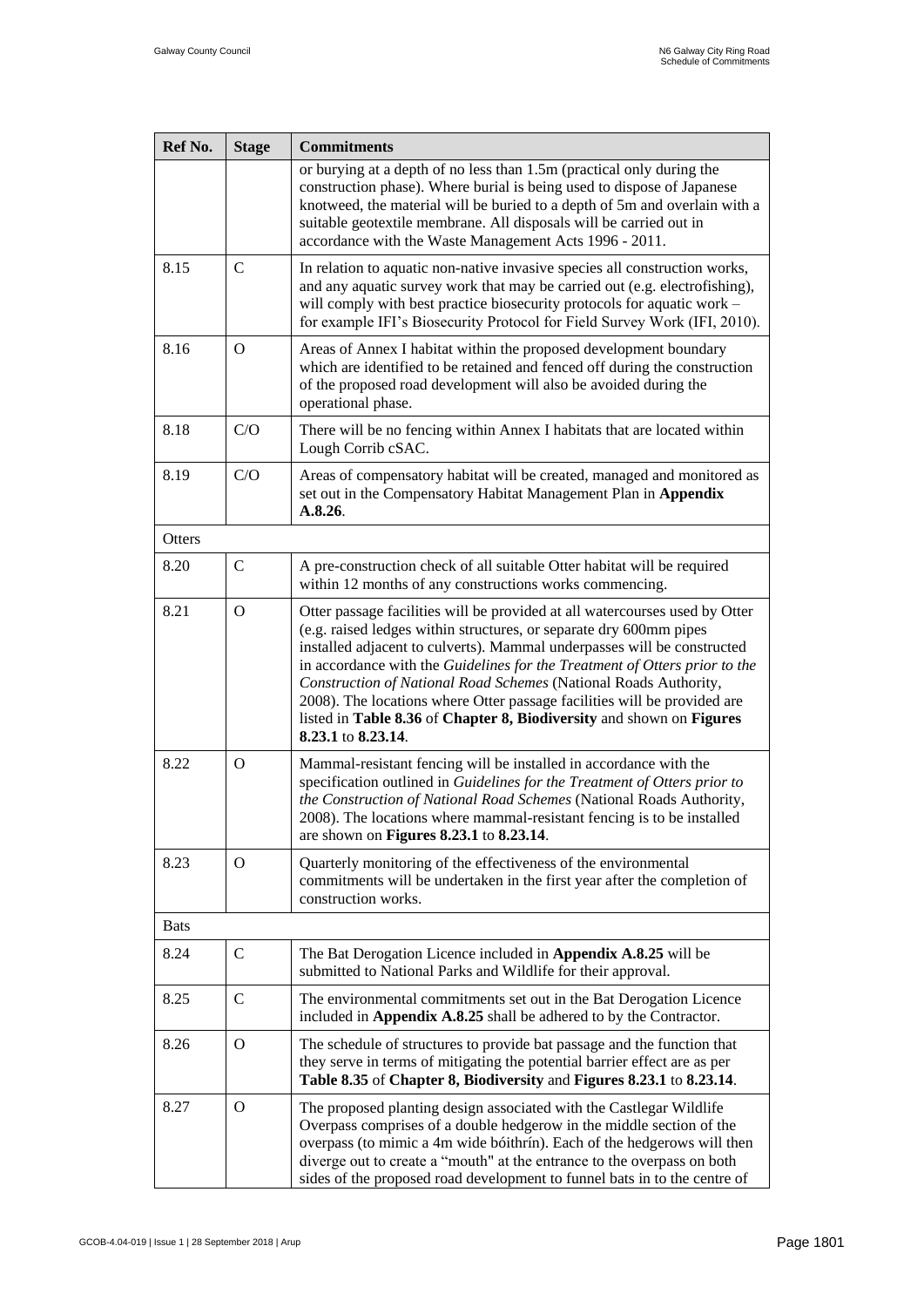| Ref No.        | <b>Stage</b>   | <b>Commitments</b>                                                                                                                                                                                                                                                                                                                                                                                                                                                                                                                                                                                                                                                                                                                                                                                                                                                                                                                                                                                                                                                                                                                                                                                                                                                                                                |
|----------------|----------------|-------------------------------------------------------------------------------------------------------------------------------------------------------------------------------------------------------------------------------------------------------------------------------------------------------------------------------------------------------------------------------------------------------------------------------------------------------------------------------------------------------------------------------------------------------------------------------------------------------------------------------------------------------------------------------------------------------------------------------------------------------------------------------------------------------------------------------------------------------------------------------------------------------------------------------------------------------------------------------------------------------------------------------------------------------------------------------------------------------------------------------------------------------------------------------------------------------------------------------------------------------------------------------------------------------------------|
|                |                | the overpass. Plate 2, of Chapter 8, Biodiversity, shows the schematic<br>design and location of the proposed overpass.                                                                                                                                                                                                                                                                                                                                                                                                                                                                                                                                                                                                                                                                                                                                                                                                                                                                                                                                                                                                                                                                                                                                                                                           |
| 8.28           | $\overline{O}$ | No lighting will be provided at or on any of the structures which have<br>been designed to provide bat passage, with the exception of S06/01 where<br>lighting will be provided to also allow for safe use by pedestrians. All of<br>the bat underpasses (as well as artificial roosts) that are designed for<br>Lesser horseshoe bats will have connecting woody vegetation features.<br>Other bats species are not as reliant on hedgerows and woodland edges.<br>Whilst there are many existing landscape features outside of the proposed<br>development boundary, the bat mitigation strategy cannot rely on these in<br>the long term as they may be subject to interventions by third parties. In<br>effect, what will be created is a hedgerow corridor leading up to<br>underpasses in the section of the proposed road development between<br>Aughnacurra and Castlegar. This planting provides a guaranteed green<br>corridor connecting up the underpasses/overpasses and will allow bats to<br>adapt more easily to any future landscape scale losses of connecting<br>habitat features. The hedgerow planting leading up to underpasses will be<br>maintained and the growth of the hedgerow monitored for 5 years<br>following completion and remediation works undertaken if deemed<br>necessary. |
| 8.29           | $\mathbf C$    | As the baseline level of bat activity and roost occupancy can change over<br>time, pre-construction monitoring will be carried out in advance of<br>construction works commencing to ensure that the data against which the<br>post-construction monitoring will be compared to is as up-to-date as<br>possible (refer to Bat Derogation Licence included in Appendix A.8.25).<br>Monitoring of the effectiveness of the bat mitigation and compensation<br>measures will also be undertaken during and post-construction. Where the<br>monitoring identifies issues with either the mitigation or compensation<br>measures (e.g. light spill affecting usage), these will be remediated to<br>ensure that those measures will achieve their aims with respect to<br>mitigating or compensating for impacts on the local bat populations (refer<br>to Bat Derogation Licence included in Appendix A.8.25).                                                                                                                                                                                                                                                                                                                                                                                                        |
| <b>Badgers</b> |                |                                                                                                                                                                                                                                                                                                                                                                                                                                                                                                                                                                                                                                                                                                                                                                                                                                                                                                                                                                                                                                                                                                                                                                                                                                                                                                                   |
| 8.30           | $\mathbf C$    | A detailed summary of the environmental commitments as they relate to<br>each of the Badger setts within the ZoI of the proposed road development<br>is presented in Appendix A.8.24 and summarised in Table 8.36 of<br><b>Chapter 8, Biodiversity.</b><br>The non-interference zones (30m, 50m, and 150m) as they relate to each<br>of the Badger setts within the ZoI of the proposed road development are<br>illustrated on Figures 8.23.1 to 8.23.14.<br>A pre-construction check of the activity status of all setts will be required<br>within 12 months of any constructions works commencing within the ZoI<br>of the setts discussed below.                                                                                                                                                                                                                                                                                                                                                                                                                                                                                                                                                                                                                                                              |
| 8.31           | $\mathsf{C}$   | In order to prevent any disturbance to Badger setts not directly affected<br>by the proposed road development:<br>No heavy machinery shall be used within 30m of Badger setts at any<br>$\bullet$<br>time.<br>No works shall be undertaken within 50m of active setts during the<br>٠<br>breeding season.<br>Lighter machinery (generally wheeled vehicles) shall not be used<br>٠<br>within 20m of a sett entrance.<br>Neither blasting nor pile driving shall be undertaken within 150m of<br>٠<br>active setts during the breeding season (December to June inclusive)                                                                                                                                                                                                                                                                                                                                                                                                                                                                                                                                                                                                                                                                                                                                         |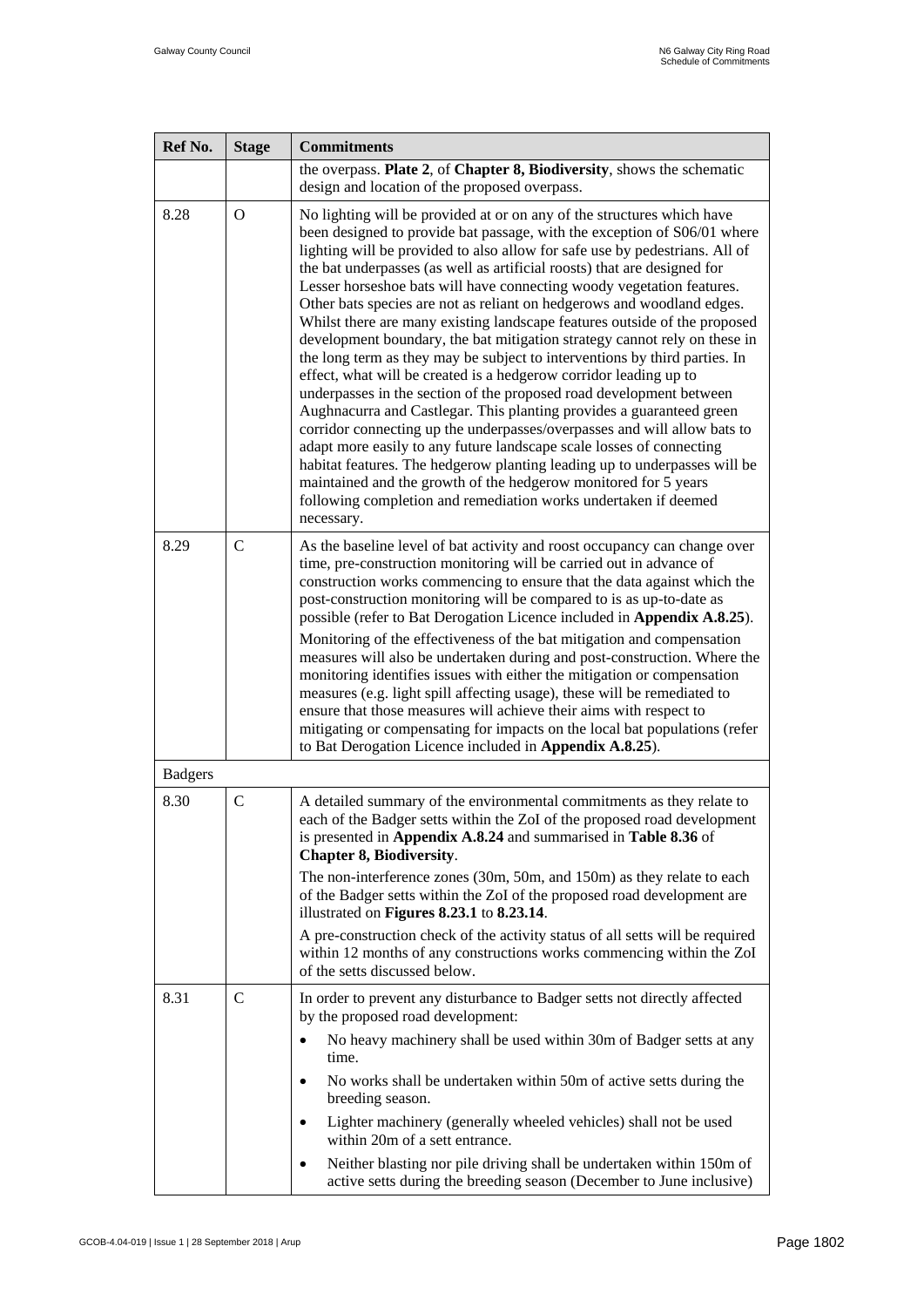| Ref No. | <b>Stage</b> | <b>Commitments</b>                                                                                                                                                                                                                                                                                                                                                                                                                                                                                                                                                                                                                                                                                                                                                                                          |
|---------|--------------|-------------------------------------------------------------------------------------------------------------------------------------------------------------------------------------------------------------------------------------------------------------------------------------------------------------------------------------------------------------------------------------------------------------------------------------------------------------------------------------------------------------------------------------------------------------------------------------------------------------------------------------------------------------------------------------------------------------------------------------------------------------------------------------------------------------|
| 8.32    | $\mathsf{C}$ | Prior to works commencing, a non-interference zone of 30m will be<br>established around each of the Badger setts within the ZoI of the proposed<br>road development, as shown on <b>Figures 8.23.1</b> to <b>8.23.14</b> . If the sett is<br>active, non-interference zone will be extended to 50m during the breeding<br>season (December to June inclusive). The fencing shall be as noted in<br>Chapter 7, Construction Activities of a sufficient durability to maintain<br>the exclusion zone throughout the construction period or, if required, until<br>such time as the sett in question is excluded/removed.                                                                                                                                                                                      |
| 8.33    | $\mathsf{C}$ | Where setts require exclusion and removal, or temporary exclusion for the<br>duration of the construction period, this will be undertaken in accordance<br>with the methodology detailed in the Guidelines for the Treatment of<br>Badgers during the Construction of National Road Schemes (National<br>Roads Authority, 2006):<br>All Badger setts requiring exclusion and removal will require a                                                                                                                                                                                                                                                                                                                                                                                                         |
|         |              | monitoring period of at least five days to confirm activity status in<br>advance of any construction works commencing.<br>If the sett is active, then it shall not be removed within the Badger<br>٠<br>breeding season (December to June inclusive). To exclude or remove<br>an active Badger sett outside of this period, inactive entrances shall<br>be soft and hard-blocked with one-way gates installed on active<br>entrances. One-way gates will be tied open for three days before<br>being set to exclude, and then monitored for a period of at least 21<br>days before the sett is deemed inactive and destroyed. If at any time<br>during the monitoring period the sett becomes active, the exclusion<br>process/programme must commence again from day 1 of the 21-day<br>monitoring period. |
|         |              | For inactive setts, entrances will be soft-blocked (lightly blocked<br>with vegetation and soil) and if all entrances remain undisturbed for a<br>period of five days the sett should be destroyed immediately. This<br>can be undertaken at any time of the year for inactive setts.                                                                                                                                                                                                                                                                                                                                                                                                                                                                                                                       |
| 8.34    | $\mathbf C$  | An artificial sett is required to mitigate for the loss of the main sett (S9),<br>in conjunction with a subsidiary sett (S11), of the Lackagh Badger group.<br>The requirements relating to the provision and design of the artificial sett<br>are set out in Appendix A.8.24. The location of the artificial sett is shown<br>on Figures 8.23.1 to 8.23.14.                                                                                                                                                                                                                                                                                                                                                                                                                                                |
| 8.35    | $\mathsf{C}$ | Inaccessible areas (see Figures 8.3.1 to 8.3.14) will require a pre-works<br>survey for badger setts in advance of site clearance. If a sett is uncovered,<br>works must cease and a non-interference zone of 30m established;<br>extended to 50m during the breeding season if set is active (December to<br>June inclusive). Sett removal will follow the process outlined above.                                                                                                                                                                                                                                                                                                                                                                                                                         |
| 8.36    | $\Omega$     | To avoid badger road casualties, mammal passage facilities will be<br>provided at strategic locations along the route of the proposed road<br>development. Mammal underpasses will be constructed in accordance<br>with the Guidelines for the Treatment of Badgers during the Construction<br>of National Road Schemes (National Roads Authority, 2006). Where<br>engineering constraints conflict with the recommended locations at<br>detailed design phase, mammal underpasses may be moved to the nearest<br>most suitable location, but not more than c.250m away. The locations<br>where Badger passage facilities will be provided are listed in Table 8.36<br>and are shown on Figures 8.23.1 to 8.23.14.                                                                                          |
| 8.37    | $\Omega$     | A number of the mammal passage structures lie within the modelled light<br>spill zone and artificial lighting may affect their usage by Badger:<br>structures C07/04, C07/01(b) and C12/01. Screening will be provided to                                                                                                                                                                                                                                                                                                                                                                                                                                                                                                                                                                                   |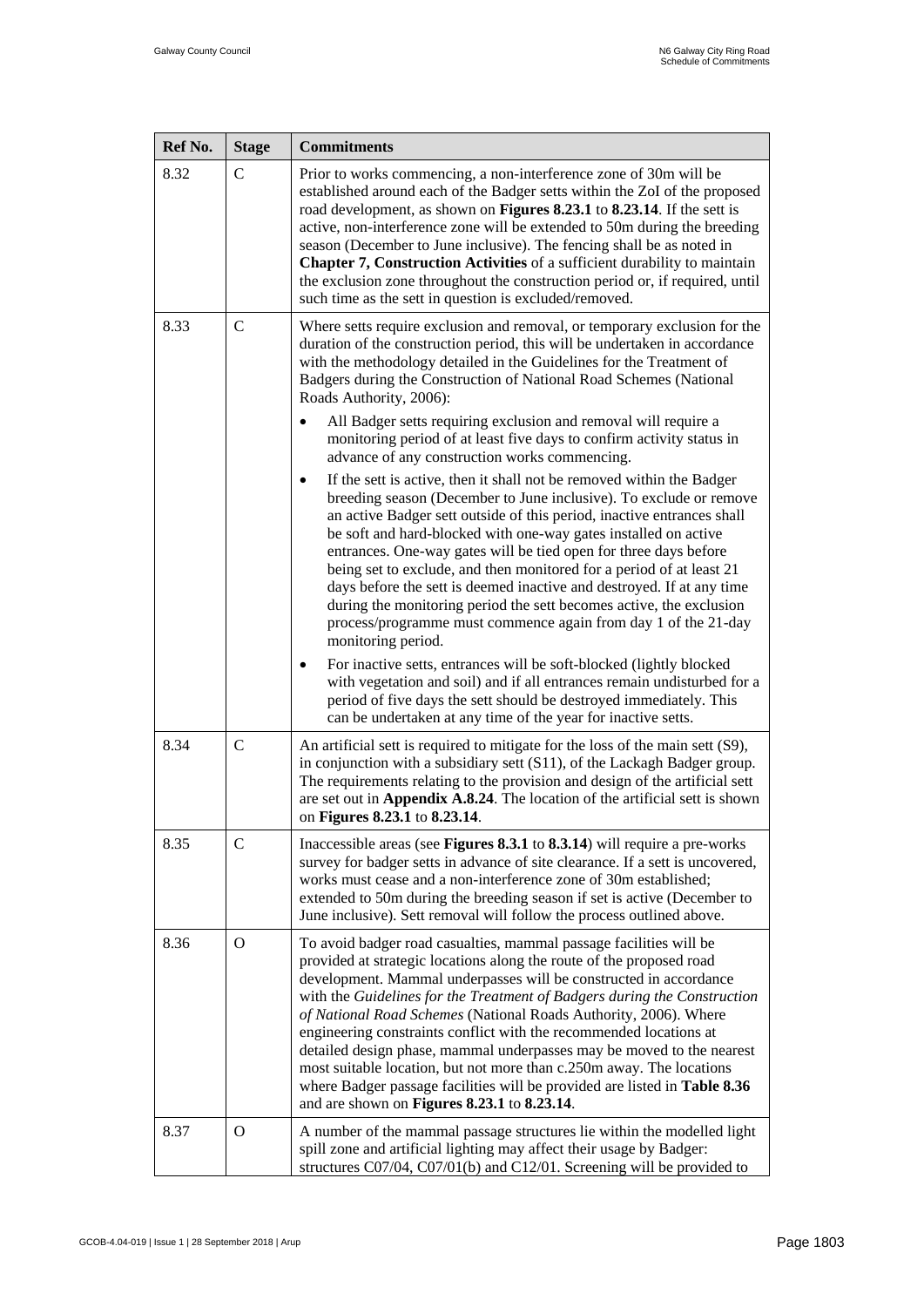| Ref No.       | <b>Stage</b>   | <b>Commitments</b>                                                                                                                                                                                                                                                                                                                                                                                                                                                                                                                                       |
|---------------|----------------|----------------------------------------------------------------------------------------------------------------------------------------------------------------------------------------------------------------------------------------------------------------------------------------------------------------------------------------------------------------------------------------------------------------------------------------------------------------------------------------------------------------------------------------------------------|
|               |                | ensure that the approaches and entrances to these structures are unaffected<br>by light spill.                                                                                                                                                                                                                                                                                                                                                                                                                                                           |
| 8.38          | $\Omega$       | Mammal-resistant fencing will be required to guide badgers to the<br>underpasses and will be installed in accordance with the specification<br>outlined in Guidelines for the Treatment of Badgers prior to the<br>Construction of National Road Schemes and will include badger proofing<br>of emergency access roads and other similar access points, where located<br>in areas where mammal-resistant fencing is to be installed. The locations<br>where mammal-resistant fencing is to be installed are shown on Figures<br>8.23.1 to 8.23.14.       |
| 8.39          | $\Omega$       | In accordance with the recommendations described in the Guidelines for<br>the Treatment of Badgers during the Construction of National Road<br>Schemes (National Roads Authority, 2006), quarterly monitoring of the<br>effectiveness of the environmental commitments will be undertaken in the<br>first year after the completion of construction works.                                                                                                                                                                                               |
|               |                | Other mammal species (excluding bats)                                                                                                                                                                                                                                                                                                                                                                                                                                                                                                                    |
| 8.40          | $\overline{O}$ | The schedule of structures to provide for mammal passage, as per Table<br>8.36 and as shown on Figures 8.23.1 to 8.23.14, are required to ensure<br>permeability for all other mammal species across the proposed road<br>development during operation.                                                                                                                                                                                                                                                                                                  |
| Invertebrates |                |                                                                                                                                                                                                                                                                                                                                                                                                                                                                                                                                                          |
| 8.41          | $\mathcal{C}$  | To avoid the destruction of Marsh fritillary eggs or the mortality of Marsh<br>fritillary caterpillars, the following mitigation strategy will be<br>implemented in relation to the site clearance works:                                                                                                                                                                                                                                                                                                                                                |
|               |                | All areas within the proposed development boundary, which have<br>been identified as suitable habitat to support the Marsh fritillary<br>butterfly, will be subject to a pre-construction larval web survey. This<br>will be undertaken during the mid-August to the end of September<br>window immediately preceding site clearance works.                                                                                                                                                                                                              |
|               |                | If larval webs are present, they will be translocated to another area of<br>$\bullet$<br>suitable habitat; either outside of the proposed development boundary<br>or, if within, to an area of suitable habitat that will remain unaffected<br>by construction works for the duration.                                                                                                                                                                                                                                                                   |
|               |                | Once all larval webs have been removed from the affected areas, or if<br>no larval webs were recorded, the vegetation will be immediately<br>cleared or cut to ground level to render the area unsuitable for the<br>species to recolonise. The vegetation shall be maintained in this state<br>until such time as the topsoil is removed.                                                                                                                                                                                                               |
| <b>Birds</b>  |                |                                                                                                                                                                                                                                                                                                                                                                                                                                                                                                                                                          |
| 8.42          | $\mathcal{C}$  | Where feasible, vegetation $(e.g.$ hedgerows, trees, scrub and grassland)<br>will not be removed, between the 1 March and the 31 August, to avoid<br>direct impacts on nesting birds. Where the construction programme does<br>not allow this seasonal restriction to be observed, then these areas will be<br>inspected by a suitably qualified ecologist for the presence of breeding<br>birds prior to clearance. Areas found not to contain nests will be cleared<br>within 3 days of the nest survey, otherwise repeat surveys will be<br>required. |
| 8.43          | $\overline{O}$ | Planting of woodland, hedgerow and grassland habitats along the<br>proposed road development as detailed in the landscape drawings<br>(Figures 12.2.01 to 12.2.14) will provide compensatory habitat for some<br>bird species.                                                                                                                                                                                                                                                                                                                           |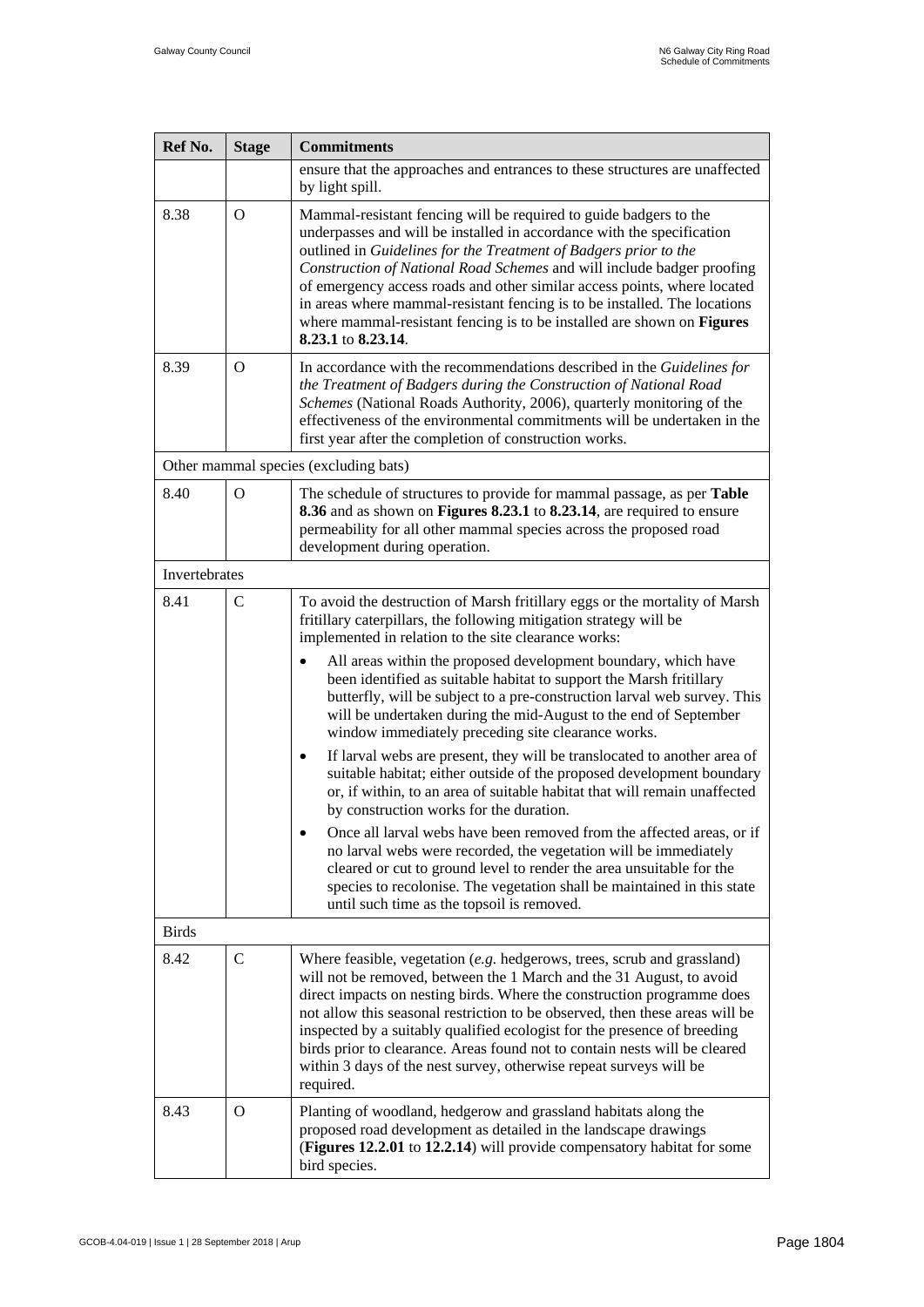| Ref No. | <b>Stage</b>  | <b>Commitments</b>                                                                                                                                                                                                                                                                                                                                                                                                                                                                                                                                                                                                                                                                                                                                                                                                                        |
|---------|---------------|-------------------------------------------------------------------------------------------------------------------------------------------------------------------------------------------------------------------------------------------------------------------------------------------------------------------------------------------------------------------------------------------------------------------------------------------------------------------------------------------------------------------------------------------------------------------------------------------------------------------------------------------------------------------------------------------------------------------------------------------------------------------------------------------------------------------------------------------|
| 8.44    | $\Omega$      | To further minimise the effects of breeding habitat loss, a total of 20 nest<br>boxes will be erected by an ecologist in suitable locations away from the<br>busy junctions/roadways. The siting and type of nest boxes will be<br>decided on by an ecologist at locations where trees will be planted or<br>retained along the proposed road development; as shown on Figures<br>12.2.01 to 12.2.14.                                                                                                                                                                                                                                                                                                                                                                                                                                     |
| 8.45    | $\mathcal{C}$ | To minimise the effects of current levels of disturbance to the Barn owl<br>nest site at Menlo Castle, and thereby reduce any cumulative effect that<br>construction activities nearby may have, alternative nesting sites will be<br>provided in the vicinity. Three Barn owl nest boxes will be erected across<br>the area shown on Figures 8.23.1 to 8.23.14 and will consist of either nest<br>boxes erected on suitable trees or pole-mounted nest boxes. Preference<br>will be given to erecting nest boxes on suitable trees, where possible.<br>Tree mounted boxes will be erected at least 3m above ground level on a<br>mature tree with few or no low branches to obscure the nest box. The<br>selected tree shall be either isolated in a hedgerow or situated on a<br>woodland edge with the access hole facing open ground. |
|         |               | Pole-mounted nest boxes will be erected at a minimum height of 4.5m<br>above ground. The nest box design (e.g. entrance hole size, floor area and<br>depth from bottom of entrance hole to nest) shall be in accordance with<br>the design requirements published by The Barn Owl Trust<br>(http://www.barnowltrust.org.uk/). Nest boxes will be inspected annually<br>for defects/damage and cleaned out/repaired as required to ensure<br>waterproofness and the internal box depth.                                                                                                                                                                                                                                                                                                                                                    |
| 8.46    | $\Omega$      | Sections along the proposed road development will be planted with dense<br>low growing scrub cover (e.g. blackthorn) to discourage Barn owls from<br>foraging near the proposed road development. The planting will be of a<br>density to minimise the lag time between planting and obtaining sufficient<br>ground cover to deter foraging Barn owl.                                                                                                                                                                                                                                                                                                                                                                                                                                                                                     |
| 8.47    | $\Omega$      | In areas where there is a high probability that Barn owls may regularly<br>attempt to cross the proposed road development (the section of<br>embankment between Ch. 9+600 and Ch. 10+100), lines of closely<br>spaced (approximately 2m centres) trees, greater than 3m in height, will<br>be planted along the top of the embankments of the proposed road<br>development; outside of the safety barrier and clear zone. The understorey<br>will also be densely planted. This is to present a solid vegetated barrier to<br>deflect Barn owl from these high-risk areas and/or force birds to fly over<br>the proposed road development above the road traffic.                                                                                                                                                                         |
| 8.48    | $\mathbf O$   | All mitigatory planting will be in place at the earliest feasible stage during<br>construction to ensure that the mitigation is functioning as soon as<br>possible. The locations where planting will be used to reduce the risk of<br>Barn owl mortality from road traffic are shown on Figures 8.23.1 to<br>8.23.14 and on the landscape drawings (Figures 12.2.01 to 12.2.14).                                                                                                                                                                                                                                                                                                                                                                                                                                                         |
| 8.53    | $\Omega$      | Following implementation of all environmental commitments for Barn<br>Owls and completion of construction of the proposed road development,<br>the following monitoring measures are proposed:<br>Surveys will be undertaken of roadside planting schemes at the end<br>of years one and two with the objective of identifying and replacing<br>failed plantings.<br>A road casualty survey to record barn owl mortalities along the route<br>of the proposed development will be conducted once per week for a<br>period of two years by a suitably qualified and experienced<br>ornithologist. The proposed road development will be driven at a                                                                                                                                                                                        |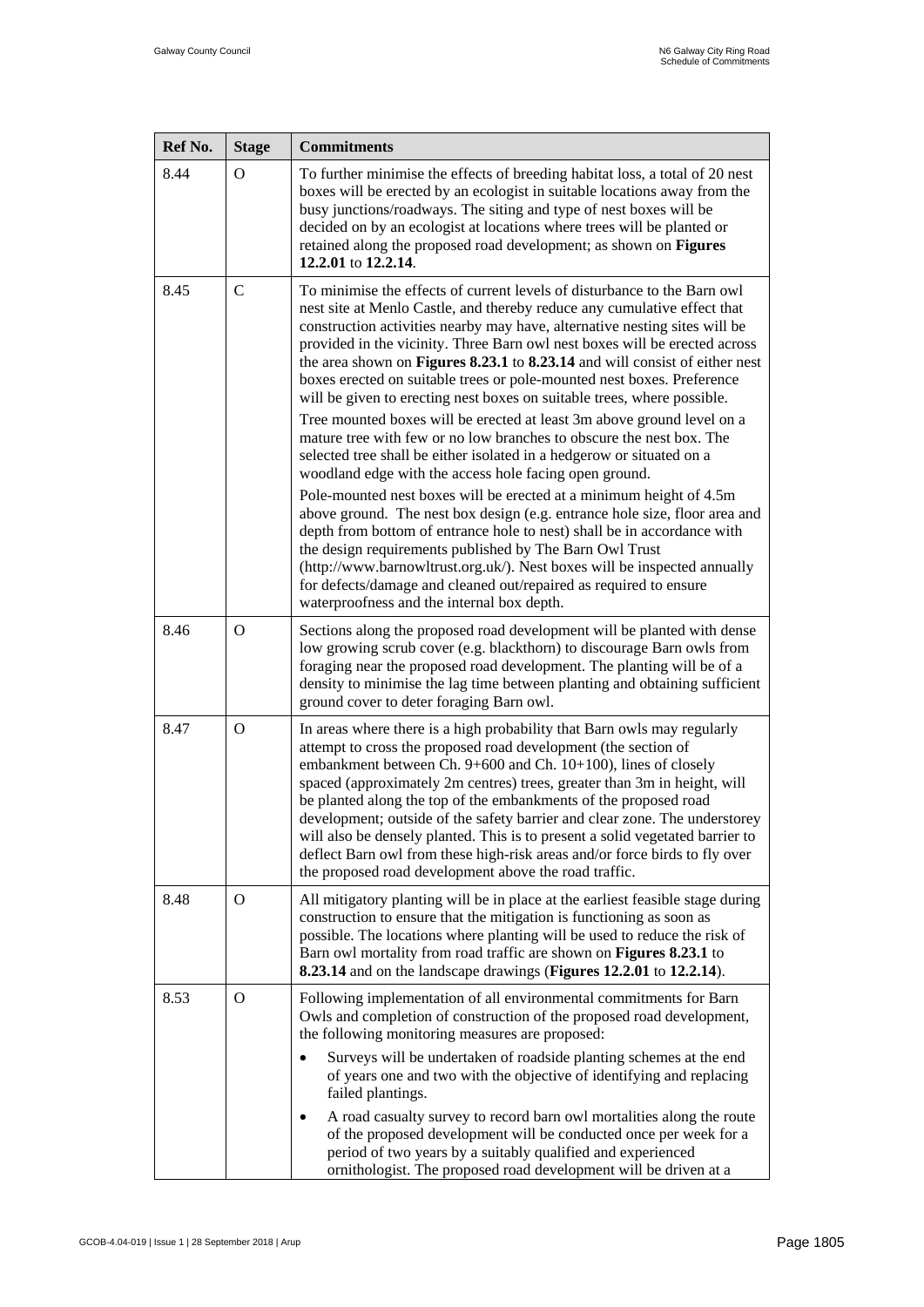| Ref No.    | <b>Stage</b>  | <b>Commitments</b>                                                                                                                                                                                                                                                                                                                                                                                                                                                                                                                                                                                                                                                                                                                                                                                                                                                                                                                                                                                                                                                                                                                                                                                                                                                                                                                                                                                                                                                                                                                                                                                                                                                       |
|------------|---------------|--------------------------------------------------------------------------------------------------------------------------------------------------------------------------------------------------------------------------------------------------------------------------------------------------------------------------------------------------------------------------------------------------------------------------------------------------------------------------------------------------------------------------------------------------------------------------------------------------------------------------------------------------------------------------------------------------------------------------------------------------------------------------------------------------------------------------------------------------------------------------------------------------------------------------------------------------------------------------------------------------------------------------------------------------------------------------------------------------------------------------------------------------------------------------------------------------------------------------------------------------------------------------------------------------------------------------------------------------------------------------------------------------------------------------------------------------------------------------------------------------------------------------------------------------------------------------------------------------------------------------------------------------------------------------|
|            |               | steady pace in both directions so that all sections and both sides of<br>the route will be covered. Where noted, all barn owl mortalities will<br>be assigned to either the "breeding" season (March to July) or "non-<br>breeding" season (August to January). Location details of the<br>casualty will be recorded, including a 10-digit GPS co-ordinate,<br>position on the route (central median, hard shoulder, or verge) and<br>orientation (southbound, northbound, eastbound, and westbound).<br>The age class of the bird will be determined and classed as either<br>"pre-breeding" if first or second calendar year recovered before<br>March, or "adult" if the bird is second calendar year recovered later<br>than March or older. The adjacent habitat feature will be noted. This<br>methodology is in line with that utilised for Barn Owl population<br>status and the extent of road mortalities in relation to the Tralee<br>Bypass (O'Clery et al., 2016).<br>Monitoring to determine activity and breeding status of all active<br>sites within 5km of the proposed road development over two<br>breeding seasons (March to July). This will be carried out<br>concurrently with the road casualty survey, and will involve visits to<br>known and potential nesting sites to determine brood size and<br>breeding success. Where accessible, nests will be visited in order to<br>ring owlets (subject to an appropriate licence from the NPWS).<br>A report summarising the findings of the above monitoring will be<br>submitted at the end of year two to the NPWS. The report may include<br>further recommendations pending survey outcomes. |
| 8.54       | $\mathbf C$   | To minimise the potential for construction works near Lackagh Quarry to<br>disturb the Peregrine falcon nest site, works from the Lackagh Tunnel to<br>the N84 Headford Road Junction will commence prior to mid-February.<br>The installation of rock bolts on the cliff faces in the vicinity of the nest<br>site will be undertaken in a sensitive manner (as advised by a suitably<br>experienced ecologist) so as to minimise any potential disturbance to the<br>nest site during the breeding season, particularly if the nest site is<br>occupied.                                                                                                                                                                                                                                                                                                                                                                                                                                                                                                                                                                                                                                                                                                                                                                                                                                                                                                                                                                                                                                                                                                               |
| 8.55       | $\mathsf{C}$  | Construction noise will be kept to a minimum in accordance with BS<br>5228 (2009).                                                                                                                                                                                                                                                                                                                                                                                                                                                                                                                                                                                                                                                                                                                                                                                                                                                                                                                                                                                                                                                                                                                                                                                                                                                                                                                                                                                                                                                                                                                                                                                       |
| 8.56       | $\mathcal{C}$ | Blasting associated with the eastern approach to Lackagh Quarry (Ch.<br>11+800 to Ch. 12+100) will be carried out between the months of April to<br>September (inclusive) to minimise the exposure of wintering birds at<br>Ballindooley Lough to blasting-related disturbance.                                                                                                                                                                                                                                                                                                                                                                                                                                                                                                                                                                                                                                                                                                                                                                                                                                                                                                                                                                                                                                                                                                                                                                                                                                                                                                                                                                                          |
| 8.57       | $\mathcal{C}$ | Blasting associated with the cutting at Castlegar (Ch. 12+550 to Ch.<br>13+650) will take approximately nine months to complete, with an<br>estimated five blast events per week. To minimise the exposure of<br>wintering birds at Ballindooley Lough to blasting-related disturbance, all<br>of those nine months must be in the April to September period (inclusive)<br>within consecutive years.                                                                                                                                                                                                                                                                                                                                                                                                                                                                                                                                                                                                                                                                                                                                                                                                                                                                                                                                                                                                                                                                                                                                                                                                                                                                    |
| Amphibians |               |                                                                                                                                                                                                                                                                                                                                                                                                                                                                                                                                                                                                                                                                                                                                                                                                                                                                                                                                                                                                                                                                                                                                                                                                                                                                                                                                                                                                                                                                                                                                                                                                                                                                          |
| 8.58       | $\mathsf{C}$  | If works to clear any of the habitat features suitable to support amphibian<br>species are to begin during the season where frogspawn or tadpoles may<br>be present (February – mid-summer), or where breeding adult newts, their<br>eggs or larvae may be present (mid-March - September), a pre-<br>construction survey will be undertaken to determine whether breeding<br>amphibians are present.                                                                                                                                                                                                                                                                                                                                                                                                                                                                                                                                                                                                                                                                                                                                                                                                                                                                                                                                                                                                                                                                                                                                                                                                                                                                    |
| 8.59       | $\mathcal{C}$ | In the case of Common frog, any frog spawn, tadpoles, juvenile or adult<br>frogs present will be captured removed from affected habitat by hand net                                                                                                                                                                                                                                                                                                                                                                                                                                                                                                                                                                                                                                                                                                                                                                                                                                                                                                                                                                                                                                                                                                                                                                                                                                                                                                                                                                                                                                                                                                                      |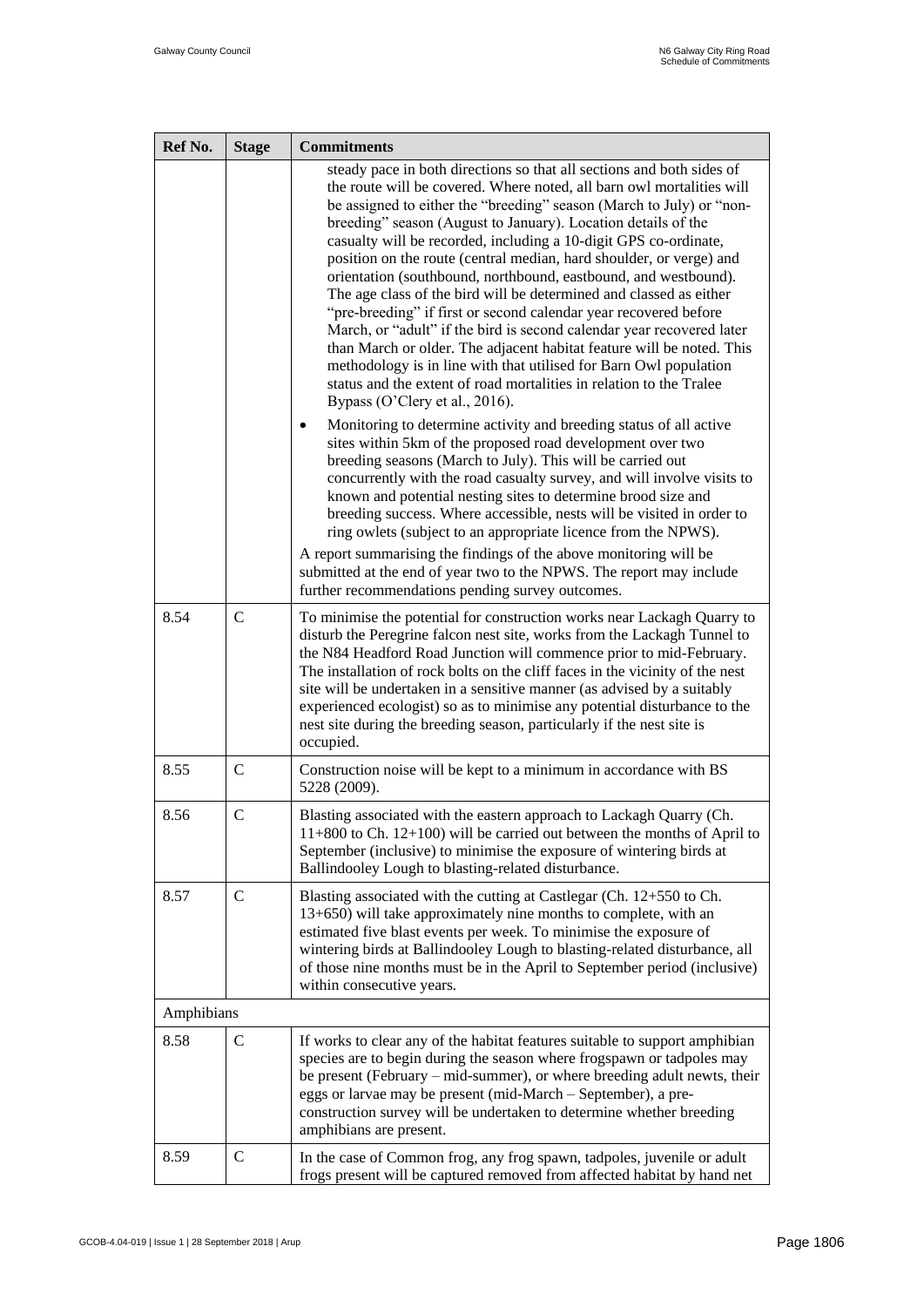| Ref No.  | <b>Stage</b>  | <b>Commitments</b>                                                                                                                                                                                                                                                                                                                                                                                                                                                               |
|----------|---------------|----------------------------------------------------------------------------------------------------------------------------------------------------------------------------------------------------------------------------------------------------------------------------------------------------------------------------------------------------------------------------------------------------------------------------------------------------------------------------------|
|          |               | and translocated to the nearest area of available suitable habitat, beyond<br>the ZoI of the proposed road development.                                                                                                                                                                                                                                                                                                                                                          |
| 8.60     | $\mathcal{C}$ | In the case of Smooth newt, individuals will be captured and removed<br>from affected habitat either by hand net or by trapping and translocated to<br>the nearest area of available suitable habitat, beyond the ZoI of the<br>proposed road development. If used, the type and design of traps shall be<br>approved by the NPWS. This is a standard and proven method of catching<br>and translocating Smooth nest.                                                            |
| 8.61     | $\mathcal{C}$ | If the size or depth of the habitat feature is such that it cannot be<br>determined whether all amphibians have been captured, it will be drained<br>under the supervision of a suitably experienced ecologist to confirm that<br>no amphibian species remain before it is destroyed or infilled. Any<br>mechanical pumps used to drain the habitat feature will have a screen<br>fitted, and be sited, such that no amphibian species can be sucked into the<br>pump mechanism. |
| 8.62     | $\mathcal{C}$ | Any capture and translocation works shall be undertaken immediately in<br>advance of site clearance/construction works commencing.                                                                                                                                                                                                                                                                                                                                               |
| 8.63     | $\Omega$      | The schedule of structures to provide for mammal passage, as per Table<br>8.36 and as shown on Figures 8.23.1 to 8.23.14, are required to ensure<br>permeability for amphibian species across the proposed road development<br>during operation.                                                                                                                                                                                                                                 |
| Reptiles |               |                                                                                                                                                                                                                                                                                                                                                                                                                                                                                  |
| 8.64     | $\mathsf{C}$  | In order to minimise the risk of site clearance and construction works<br>disturbing, or causing the mortality of, Common lizard the following<br>schedule of site clearance works will be followed in the areas highlighted<br>on Figures 8.10.1 to 8.10.8, where the presence of Common lizard has<br>been confirmed:                                                                                                                                                          |
|          |               | grass, scrub or heath vegetation will be removed during the winter<br>period, where possible, avoiding potential Common lizard<br>hibernacula sites (dry sites which provide frost-free conditions e.g.<br>stone walls, underground small mammal burrows, piles of dead wood<br>or rubble).                                                                                                                                                                                      |
|          |               | where this is not possible and clearance will be undertaken during the<br>$\bullet$<br>active season (March through to September, inclusive), vegetation<br>will be cut first to approximately 15cm, and then to the ground, under<br>supervision of an ecologist. This will allow the opportunity for<br>lizards to be displaced by the disturbance and leave the affected area.                                                                                                |
|          |               | stone walls (or other potential hibernacula sites) will be removed<br>during the active season (March through to September, inclusive)<br>under the supervision of an ecologist, when they are less likely to be<br>in use by torpid lizards.                                                                                                                                                                                                                                    |
| 8.65     | $\Omega$      | The schedule of structures to provide for mammal passage, as per Table<br>8.36 and as shown on Figures 8.23.1 to 8.23.14, are required to ensure<br>permeability for the Common lizard across the proposed road<br>development during operation.                                                                                                                                                                                                                                 |
| Fish     |               |                                                                                                                                                                                                                                                                                                                                                                                                                                                                                  |
| 8.66     | $\mathsf{C}$  | To minimise the effects of habitat loss on fish species, all sections of<br>river/stream channel within the proposed development boundary, but not<br>within the footprint of the proposed road development and associated<br>infrastructure, will be protected from site clearance and construction<br>works. Rivers/streams will be fenced off at a minimum distance of 5m                                                                                                     |